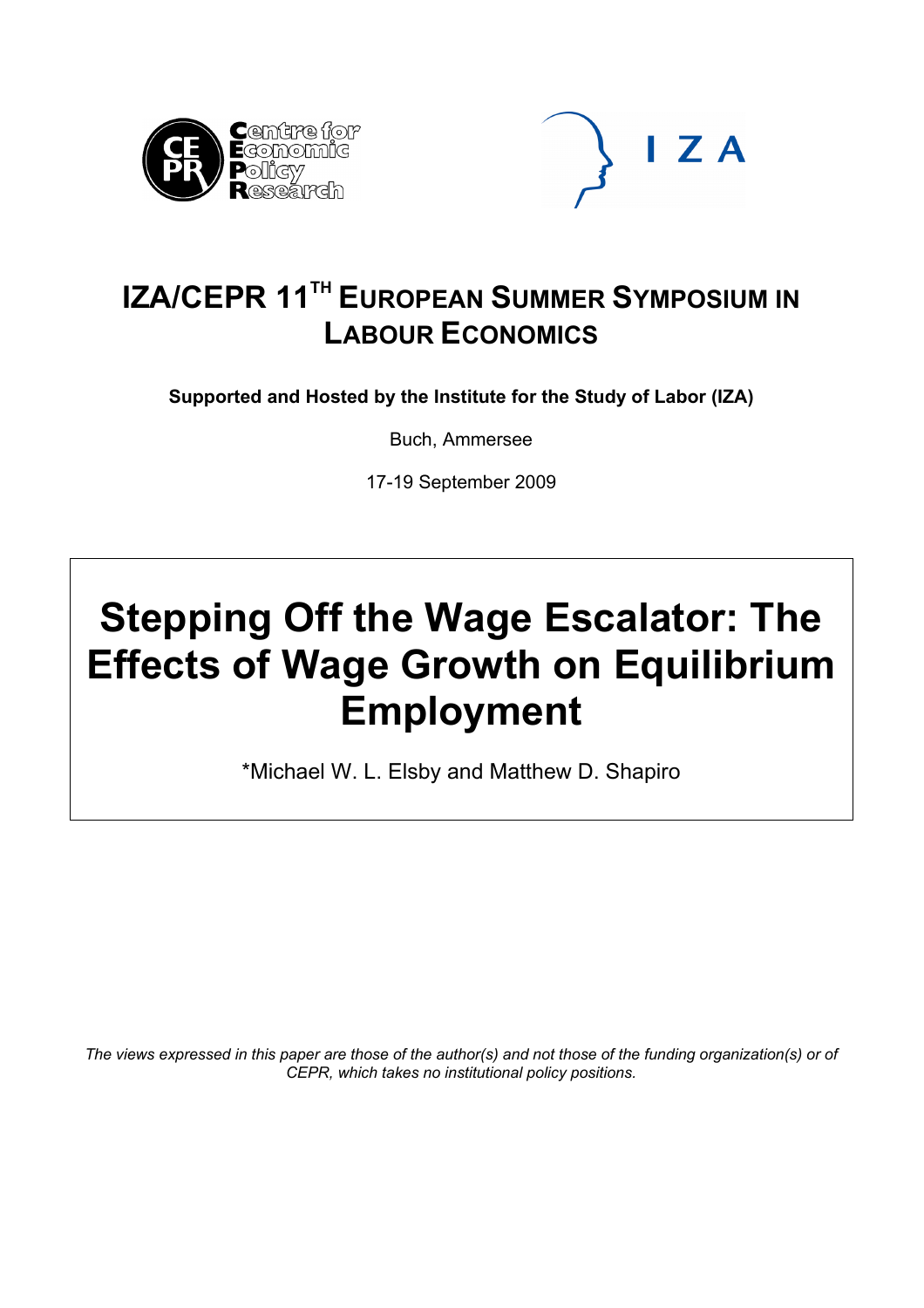## STEPPING OFF THE WAGE ESCALATOR: THE EFFECTS OF WAGE GROWTH ON Equilibrium Employment

Michael W. L. Elsby Matthew D. Shapiro

University of Michigan and NBER

August 10, 2009

#### Abstract

This paper emphasizes the role of wage growth in shaping work incentives. It provides an analytical framework for labor supply in the presence of a return to labor market experience and aggregate productivity growth. A key finding of the theory is that there is an interaction between these two forms of wage growth that explains why aggregate productivity growth can affect employment rates in steady state. The model thus speaks to an enduring puzzle in macroeconomics by uncovering a channel from the declines in trend aggregate wage growth that accompanied the productivity slowdown of the 1970s to persistent declines in employment.

The paper also shows that the return to experience for high school dropouts has fallen substantially since the 1970s, which further contributes to the secular decline in employment rates. Taken together, the mechanisms identified in the paper can account for all of the increase in nonemployment among white male high school dropouts from 1968 to 2006. For all white males, it accounts for approximately one half of the increase in the aggregate nonemployment rate over the same period.

We would like to thank John Bound, Charlie Brown, Damon Clark, Robert Hall, Chris House, Miles Kimball, Pat Kline, David Romer, Gary Solon, and Sarah Turner for helpful comments, Chinhui Juhn and Lance Lochner for sharing their data at the early stages of this project, and David Ratner for excellent research assistance. We also thank participants in seminars at the Einaudi Institute for Economics and Finance, Stanford, Berkeley, the New York Fed, the Hebrew University, Tel Aviv, Michigan State, Edinburgh, Ohio State, Toronto, Michigan, Warwick, Florida, and the NBER Labor Studies Summer Institute.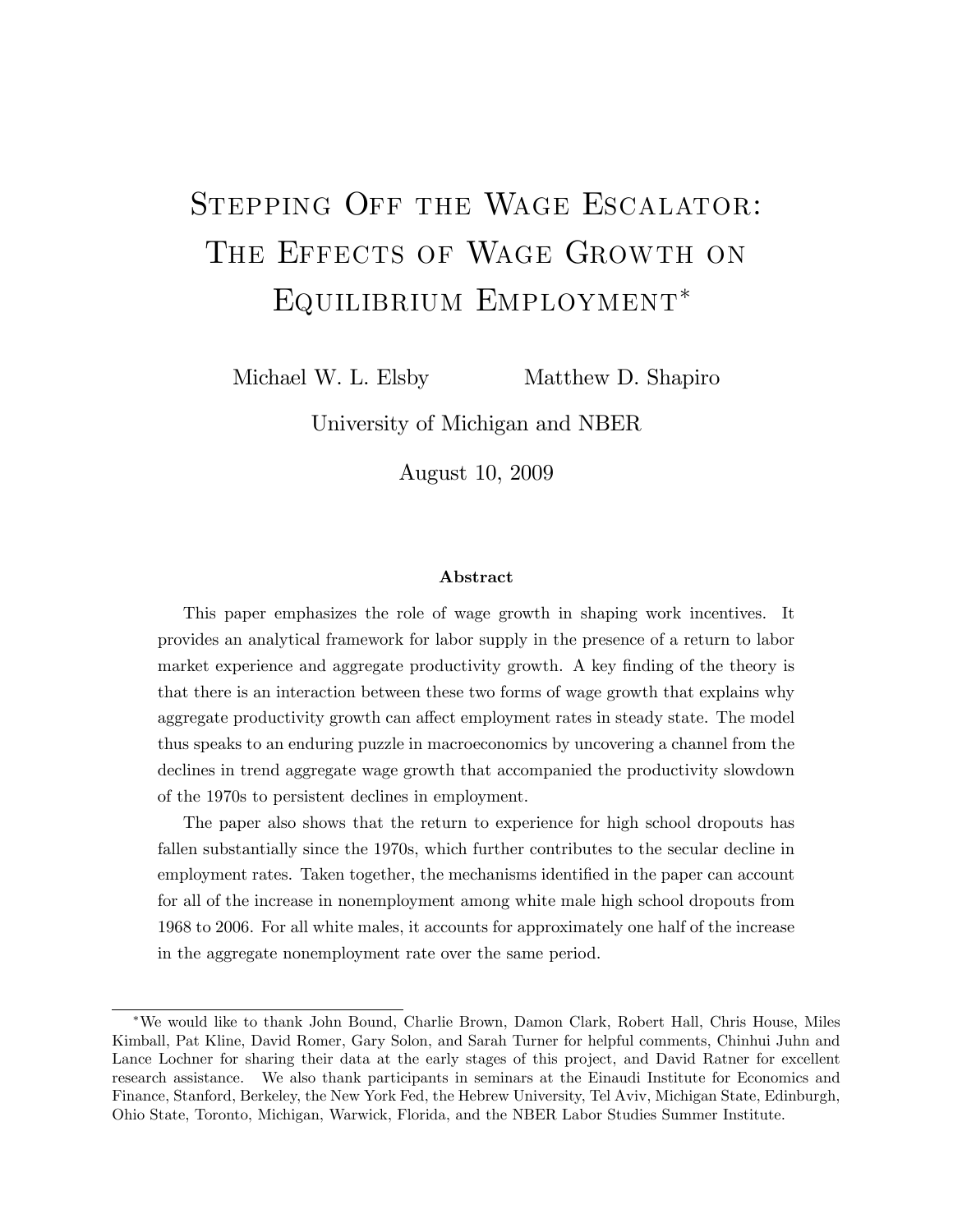## I Introduction

Rates of joblessness in the U.S. have varied substantially over time. As a secular phenomenon, the aggregate rate of nonemployment among prime age white males has doubled since the late 1960s (see Figure 1A). These trends are driven by dramatic declines in labor market attachment among the low-skilled. For high school dropouts, trend nonemployment surged from 7 percent in the late 1960s up to 25 percent in recent years (Figure 1B).

Explaining the variation in U.S. joblessness over time has been a central question for labor and macroeconomics and for public policy for several decades. Among the first to document the dramatic secular rise in rates of nonemployment, and its concentration among the low-skilled were a series of influential papers by Juhn, Murphy and Topel (1991, 2002) and Juhn (1992). They suggest that an important driving force to these trends was the decline in the demand for low-skilled workers that occurred in the 1970s and 1980s.

This paper identifies a novel and complementary explanation for these trends. We emphasize the role of wage growth in shaping work incentives. The results of our analysis reveal that variation in wage growth can help explain increased rates of joblessness among low-skilled males in the U.S. through two channels: First, through reductions in the returns to labor market experience among high school dropouts over time; and second, through reductions in economy–wide wage growth that accompanied the productivity slowdown of the 1970s. Together, we show that these trends in wage growth can account for all of the secular rise in low-skilled joblessness between the late 1960s and recent years, and for one half of the increase in aggregate joblessness among white males.

We arrive at these conclusions by formulating a model of equilibrium employment that incorporates wage growth through returns to labor market experience as well as aggregate productivity growth. The model reveals that the joint processes of the accumulation of labor market experience and the decision to supply labor are naturally intertwined: In order to accumulate experience, an individual must work. The interaction between these two processes in the model generates a strong theoretical rationale for a connection between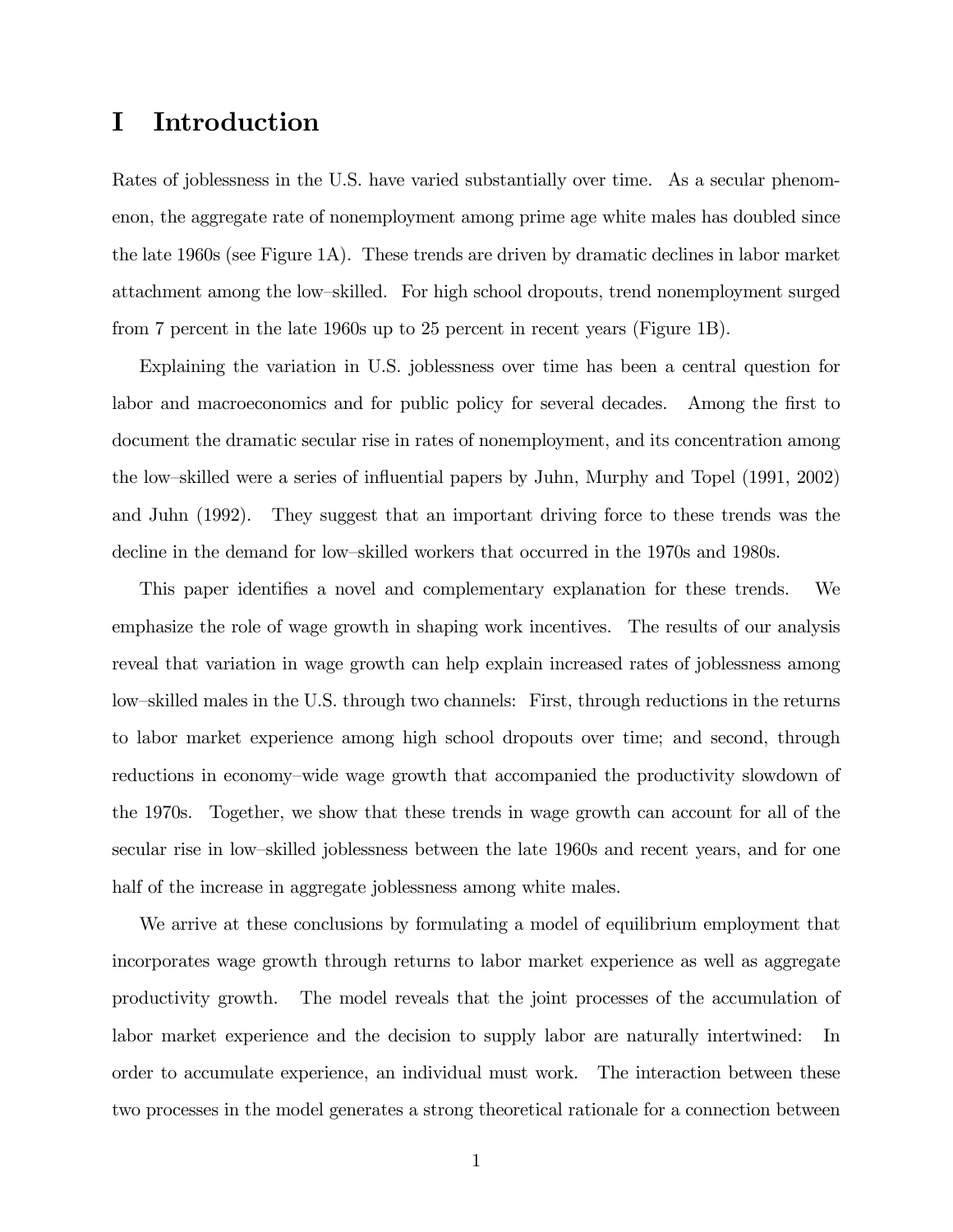rates of wage growth and the level of equilibrium employment. We show that changes in the experience–earnings profile that workers face affect the decision of a marginal worker to seek lifetime employment. Intuitively, if the "wage escalator" flattens due to a decline in the return to experience, the payoff to being engaged in the workforce over a lifetime falls, and a marginal worker will find employment a less attractive prospect.

The connection between wage growth and work incentives in our model speaks to an enduring puzzle in the macroeconomics of labor markets. In particular, our model uncovers a channel from reductions in aggregate wage growth to long run reductions in the level of aggregate employment. Economists have long been tempted to relate the decline in economy–wide wage growth associated with the productivity slowdown of the 1970s to the persistent deterioration in equilibrium employment beginning in the early to mid-1970s. A prominent early example is Bruno and Sachs (1985). More recently, Staiger, Stock, and Watson (2001, Figure 1.9) have emphasized the striking negative secular correlation between productivity growth and unemployment. In particular, Stock has posted this "intriguing graph" on his webpage for the last number of years as an implicit challenge to the economics profession to explain it.<sup>1</sup>

Superficially, the case for a link between productivity growth and employment rates appears simple: Should it be surprising that employment declines when the returns to work have fallen? The theoretical link between productivity growth and equilibrium employment, however, has proved elusive. Blanchard (2007) surveys modern models of the aggregate labor market and concludes that they "deliver, to a first order, long run neutrality of unemployment to productivity growth." While existing theories may have different implications for the short and medium run effects of productivity growth, he concludes that our understanding of the link between productivity and employment is weak: "The truth is we do not know. And this is a serious hole in knowledge" (Blanchard,  $2007$ , p.416).

As our theory makes clear, traditional models of employment determination have the

<sup>&</sup>lt;sup>1</sup>See http://ksghome.harvard.edu/~JStock/. We focus on nonemployment rather than unemployment because of the significant secular increase in nonparticipation observed among men since the 1970s.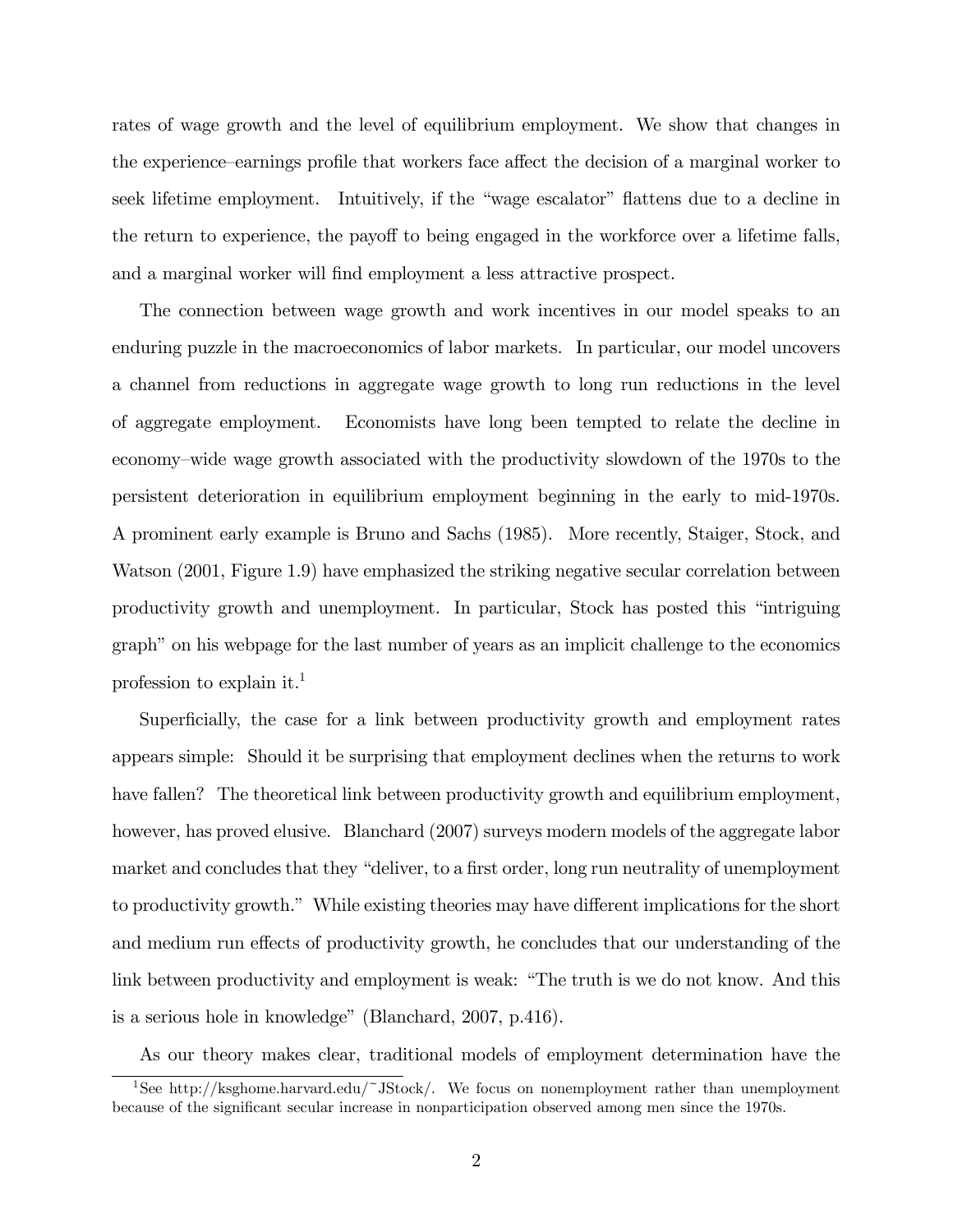implication that permanent changes in productivity growth leave equilibrium employment rates unchanged: In any model with a steady state, changes in productivity growth should equally affect the returns to work and the returns to not working, as any violation of this relation will cause an economy to converge either to full employment or zero employment in the long run.

Our model bridges this gap in the literature. It shows that aggregate wage growth interacts with the returns to experience in determining equilibrium employment. Over a working life, aggregate wage growth acts like compound interest on a positive return to experience. In this way, a positive return to experience levers the effect of productivity growth on the lifetime payoff from working. Consequently, this provides a mechanism through which changes in aggregate wage growth can affect equilibrium employment.

In addition to declines in economy-wide wage growth, our model also shows that reductions in the return to labor market experience faced by marginal workers reduce work incentives. An abundant literature has documented increases in the return to experience among high school graduates and college educated workers (Katz and Autor, 1999; Autor, Katz and Kearney, 2008), a finding that we confirm in our empirical analysis. A new and important finding of our study, however, is that the return to experience fell dramatically among low-skilled high school dropouts. We show that this finding is robust to issues of reverse causality from increased joblessness widening the gap between potential and actual experience, and selection due to changes in cohort quality over time. Moreover, the magnitude of these effects is substantial. Using data from the 1960 to 2000 decennial Censuses and the 2001 to 2007 American Community Surveys, we show that the capitalized value of earnings over the first thirty years of working life declined by nearly 50 percent since 1970 for high school dropouts.

A final contribution of our analysis is to highlight an important life-cycle dimension to these effects. Using our model we show that the labor supply of older workers is predicted to be less responsive to shocks relative to younger workers. This outcome arises from a natural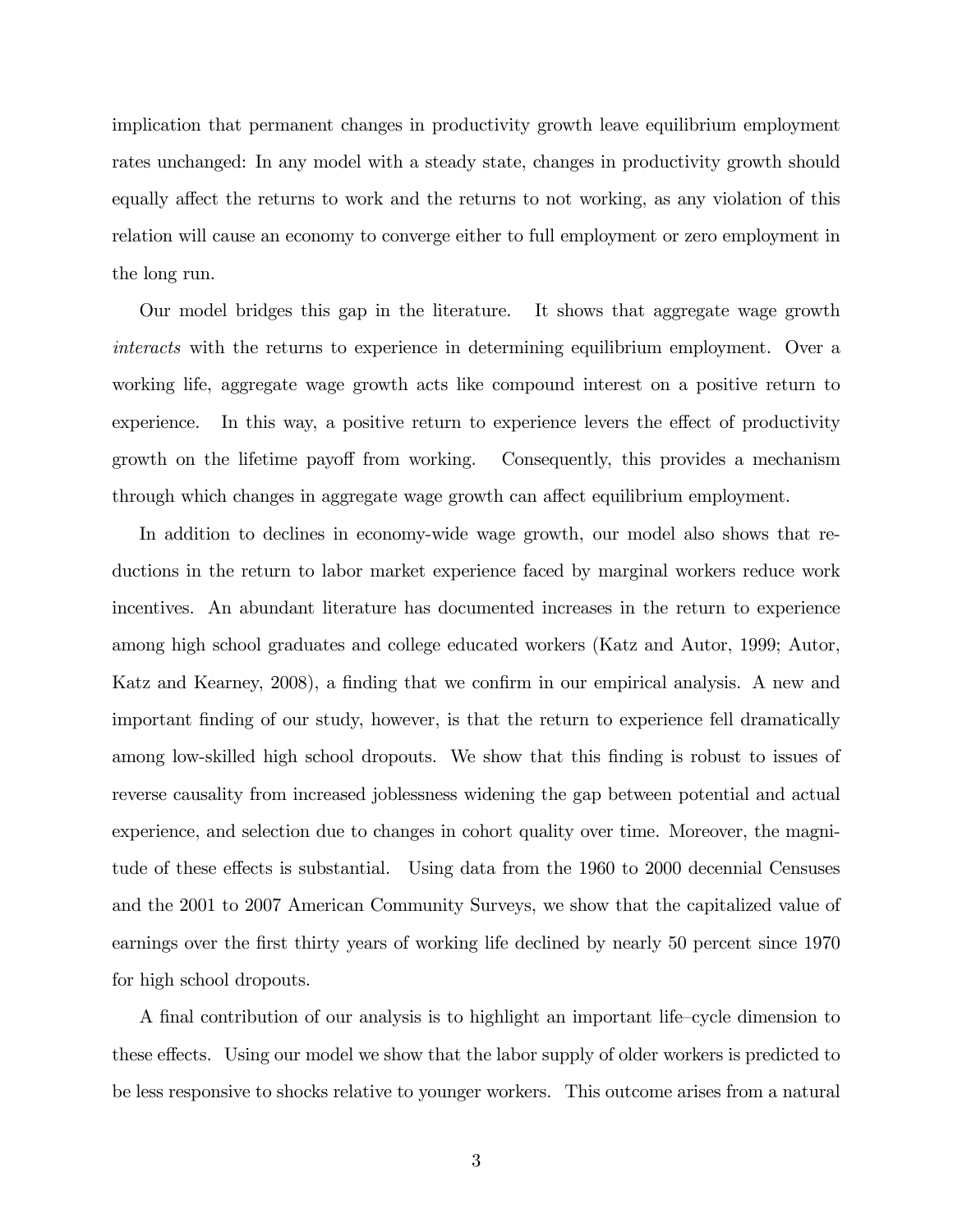interaction between finite working lifetimes and the presence of a return to experience. Older workers become less marginal to shocks both because they have accumulated substantial work experience, and because they have a shorter remaining working life over which shocks to wage growth can affect their earning potential. Our model therefore predicts that the rise in joblessness among the low-skilled initially should be concentrated among younger workers, who are more marginal to the employment decision.

We examine rates of nonemployment by age using Current Population Survey (CPS) data from 1967 to 2006. These reveal that the predictions of the model for the age distribution of joblessness are borne out remarkably well for workers aged less than 45. Consistent with the model, rates of nonemployment among high school dropouts between the ages of 16 and 45 rose faster among younger workers relative to their older counterparts.

This property of the model also has rich implications for the dynamics of labor market adjustment following shocks to wage growth. In particular, we show that the convergence of nonemployment to a new steady state can take a long time. The reason is that adjustment in the model is driven primarily by the adjustments of young, marginal workers. Thus an important driver of convergence to a new steady state is the turnover of successive cohorts of workers as older, less marginal, workers are replaced by younger, marginal ones. An important consequence of this feature of the model is that it can account for the persistence of the increase in nonemployment observed in Figures 1A and 1B into the 1990s, a time when aggregate wage growth recovered after the productivity slowdown.

The plan of the remainder of the paper is as follows. In Section II, we present a very simple model of labor supply in the presence of a return to experience and aggregate wage growth in order to provide the basic qualitative intuition for the effects we emphasize. In Section III, we then present empirical results that confirm the substantial changes in the return to experience and aggregate wage growth among low-skilled, marginal workers. In Section IV, we extend the simple model of Section II to account for finite worker lifetimes, as well as nonlinear experience-earnings profiles. Using this generalized model, we then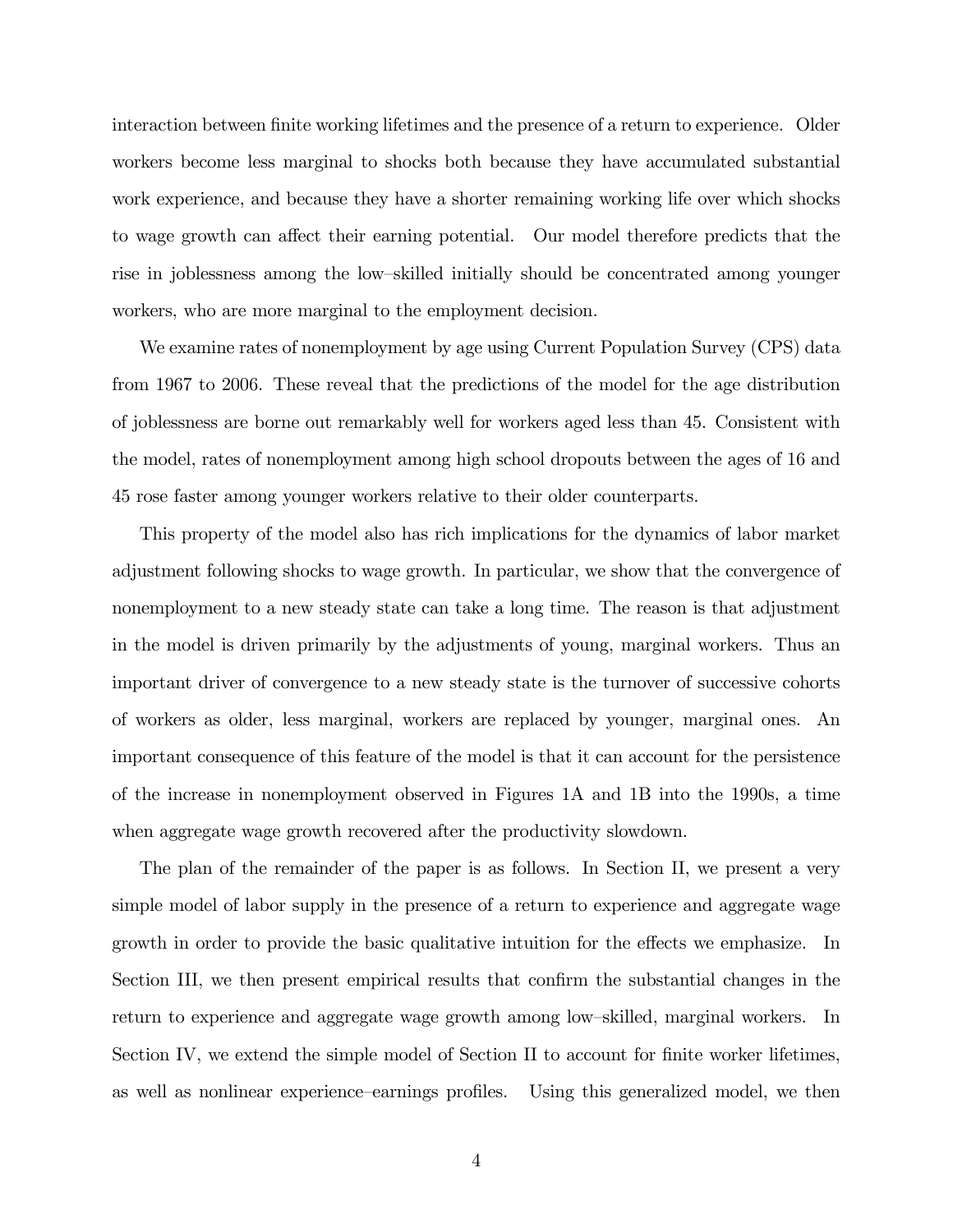draw out the quantitative implications of the observed changes in wage growth documented in Section III. In Section V we discuss how this paper relates to the literature. In Section VI, we offer conclusions.

### II Basic Model

Before we delve into a more elaborate model of the decision to supply labor in the presence of returns to experience, we first present a simple model that delivers our basic insights on the interaction of aggregate wage growth and the return to labor market experience, and its role in the determination of incentives to work.

Consider a simple environment in which there are two employment states, employment and nonemployment, and workers choose whether they want to supply their labor or not. The critical addition that we explore relative to previous literature is to allow for two forms of wage growth—growth in starting wages, and returns to labor market experience—as well as growth in the flow payoff from nonemployment. Note that the phenomenon we are aiming to model is the life-long choice that a worker makes to be committed to the labor market and therefore accrue the returns to experience. Consequently, we abstract from frictional episodes of unemployment between jobs. Adding frictional unemployment would complicate the model, but not alter its central messages.

Consider an infinitely lived worker  $i$  who must make a once-and-for-all decision at the start of his (non–) working life between working forever and not working forever. If he works, he accumulates a year of labor market experience x for every year he works, and faces a wage profile  $w_i(x, t)$ . Assume that there is a return to experience  $g_x$ , and aggregate wage growth  $g_w$ , such that

$$
\ln w_i(x, t) = \ln w_i(0, 0) + g_x x + g_w t. \tag{1}
$$

It is straightforward to derive this as the labor demand equation implied by a constant returns to scale production technology with fully flexible inputs, in which a worker with experience  $x$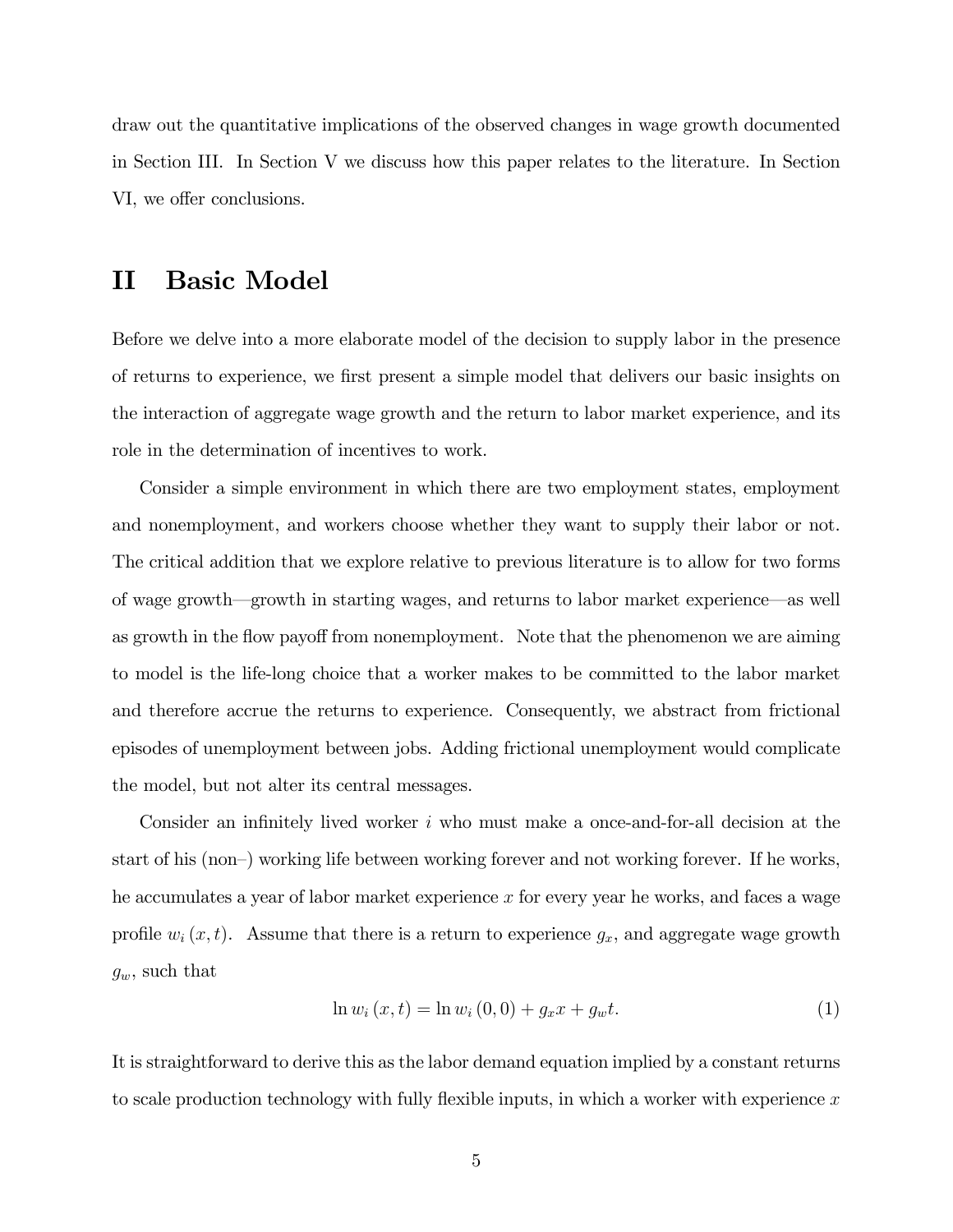accounts for  $e^{g_x x}$  efficiency units of labor, and labor augmenting technical progress occurs at rate  $g_w$  over time (see the Appendix for a derivation). If the individual decides not to work, he does not accumulate experience, and he receives a payoff from nonemployment equal to  $b_i(t)$ . Assume that the latter grows over time at rate  $g_b$ <sup>2</sup>.

In this simple environment, all the worker need do is choose the option that delivers the highest present value of lifetime earnings. In particular, if the discount rate is equal to  $r$ , it is straightforward to show that a newborn potential worker at time t will decide to work if his offered wage,  $w_i(0, t)$  exceeds a reservation wage equal to

$$
w_i(0,t) \ge w_{Ri}(t) = \alpha b_i(t), \text{ where } \alpha \equiv \frac{r - g_w - g_x}{r - g_b}.
$$
 (2)

This simple formulation for the reservation wage relies on an infinite horizon specification and an assumption of geometric growth in this simple model. In Section IV below, we present a more general model that preserves the intuition of this formulation for the reservation wage while taking into account a more realistic specification of the trajectory of wages.

#### A Wage Growth and Steady–State Employment

A number of insights follow from the simple observation in equation (2). First note that, while the reservation wage grows over time at the same rate as the payoff from nonemployment,  $g_b$ , the wage of a newborn worker,  $w(0, t)$ , grows at the rate of aggregate wage growth,  $g_w$ . To see the significance of this, imagine an economy populated by workers facing different wage profiles,  $w_i(x, t) = \omega_i w(x, t)$ , and different payoffs from nonemployment,  $b_i(t) = \beta_i b(t)$ , but who otherwise face the same labor supply problem. The variables  $\omega_i$  and  $\beta_i$  thus represent

 $2 \text{In this context, the flow payoff from nonemptyment } b \text{ must include much more that unemptyment }$ compensation, which has short duration in the U.S. Empirically, much of the secular rise in nonemployment in the U.S. is accounted for by increases in very persistent (full-year) nonemployment spells (Juhn, Murphy and Topel, 1991, 2002). In addition, the model we present is one of the life-long decision to work. It is surprising to us how little work has been done to document the sources of income that persistently nonemployed individuals face in the U.S. Possible interpretations of b include the income of other household members, income from employment in turbulent jobs with limited human capital accumulation, the value of home production and leisure, as well as public health insurance, disability insurance and social security.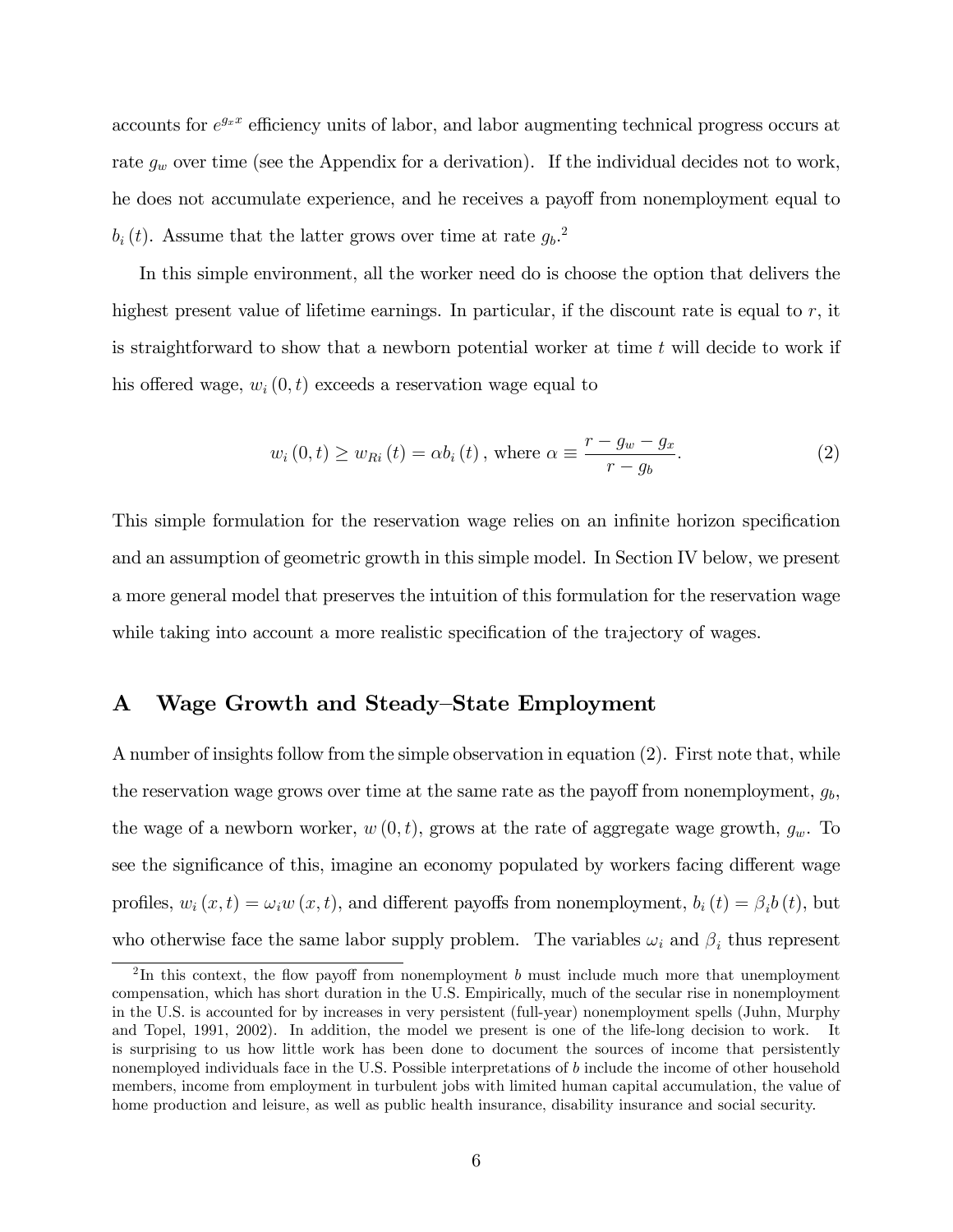heterogeneity in skill and the payoff from nonemployment respectively. It follows that the steady–state employment rate in this economy will be given by

$$
L^* = \Pr\left[w_i\left(0, t\right) \geq \alpha b_i\left(t\right)\right] = 1 - \Omega\left(\alpha \rho\right),\tag{3}
$$

where  $\Omega(\cdot)$  is the c.d.f. of the ratio  $\omega_i/\beta_i$ , and  $\rho \equiv b(t)/w(0,t)$  is the replacement rate for newborn workers.

For employment to be in steady state, the replacement rate  $\rho$  must be stationary. The replacement rate will be stationary only if the growth rate of the payoff from nonemployment must equal to the rate of aggregate wage growth,  $g_b = g_w$  in steady state. To see why, imagine for example that  $g_b > g_w$ . In this case, the employment rate will converge to zero over time as the payoff from nonemployment increasingly dominates the payoff from work. A symmetric logic holds for the case where  $g_b < g_w$ . Imposing the restriction required for a steady state to exist,  $g_b = g_w$ , implies that the reservation wage may be rewritten as

$$
w_{Ri}(t) = \alpha b_i(t), \text{ where } \alpha \equiv 1 - \frac{g_x}{r - g_w}.
$$
 (4)

Note that the constraint  $g_w = g_b$  is not special to our formulation. Any model with a steady state will have to impose it.

Together, equations (3) and (4) characterize the determinants of incentives to work in this simple environment. We observe that changes in employment are driven by changes in either  $\alpha$  or  $\rho$ . The effects of changes in the replacement rate  $\rho$  are simple and wellunderstood: A higher replacement rate renders nonemployment more attractive and reduces steady state labor supply. The latter effect is a very conventional long run property of models of equilibrium employment (see Blanchard, 2000; Layard, Nickell and Jackman, 1991, among others). The determinants of the variable  $\alpha$  are less common in the literature—the return to labor market experience,  $g_x$ , and the rate of aggregate wage growth,  $g_w$ . We now explore these effects in more detail.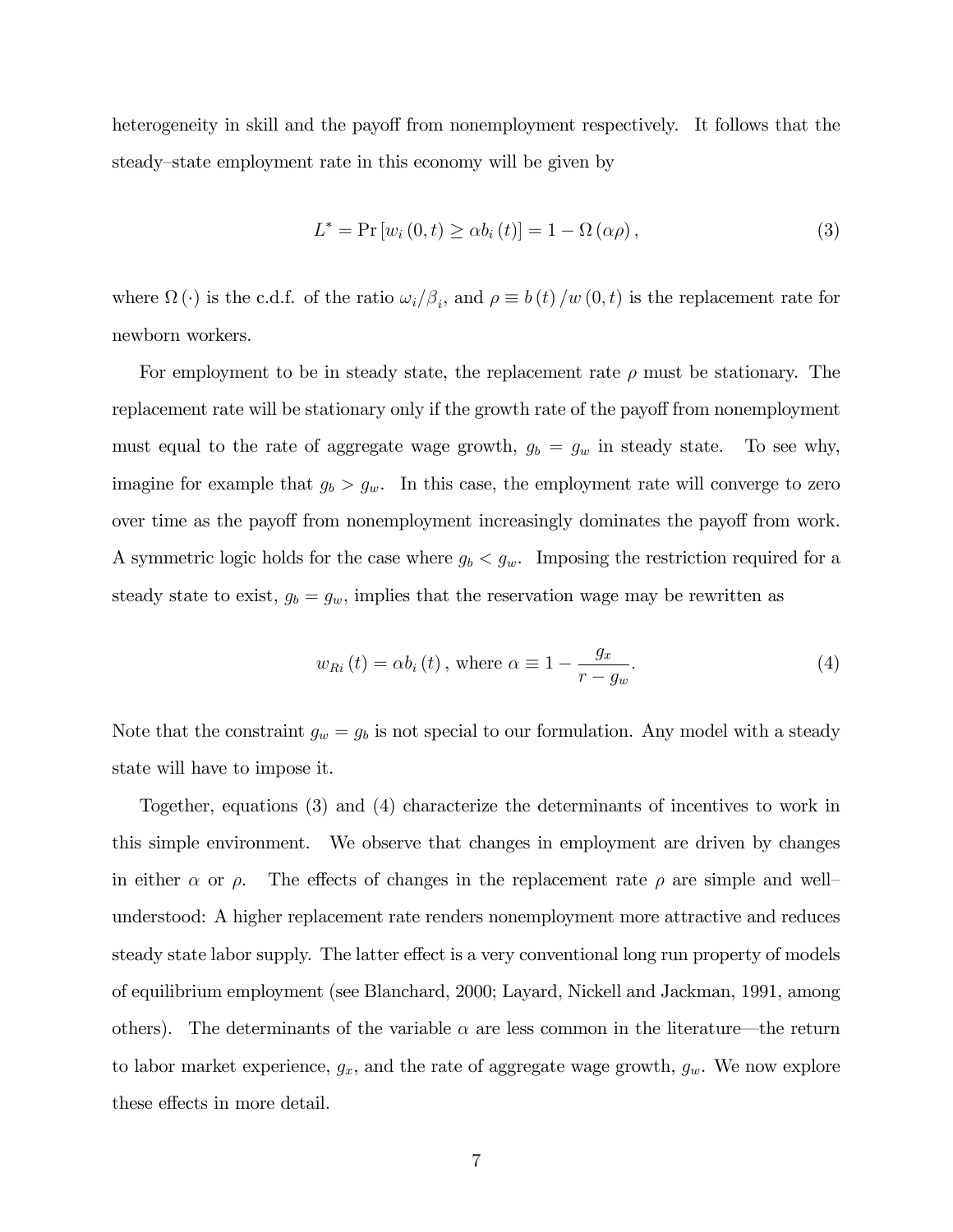Consider first the effects of the return to experience. Note from equation  $(4)$  that a positive return to experience,  $g_x > 0$ , drives a worker's reservation wage below his flow payo§ from nonemployment. The reason is simple: If workers anticipate positive returns to experience, they will forgo earnings in the short run in order to reap the returns to experience in the long run. This effect is neglected in macroeconomic models where wage growth is linked only to the level of productivity and not to labor market experience.

A corollary of this observation is that increases in the return to experience will reduce reservation wages even further below the flow payoff from nonemployment, and therefore will lead to increased employment rates. The reason is that increases in the return to experience raise the present discounted value of earnings from working relative to not working. Moreover, such changes in the return to experience are likely to have high-powered effects on work incentives. Intuitively, this is for the familiar reason that changes in the rate of growth of an income stream have large effects on the present discounted value of that stream, which is what matters for employment incentives in the model, due to compounding. Mechanically, this can be verified by noting that the denominator,  $r - g_w$ , in equation (4) is likely to be small for reasonable values of the interest rate, r, and aggregate wage growth,  $g_w$ .

Now consider the effects of a change in the rate of aggregate wage growth,  $g_w$ . Equation (4) suggests that, when the return to experience is positive, increases in the rate of aggregate wage growth will lead to a reduction in reservation wages, and thereby an increase in aggregate employment. The simple reason is that greater aggregate wage growth interacts with the return to experience by compounding the rate of wage growth relative to the growth of the payoff from nonemployment. Aggregate wage growth acts like compound interest on the return to experience.<sup>3</sup> It is important to note that the latter effect of aggregate wage growth on incentives to supply labor is absent in traditional models of aggregate employment

<sup>&</sup>lt;sup>3</sup>The mechanism for the effect of  $g_w$  on employment incentives, though simple, can appear subtle. A natural question is whether this mechanism requires any more than the usual ingenuity that we ask of individuals when we apply our economic models to the real world. Our sense is that it does not. Individuals in the model do not care about the composition of wage growth between aggregate wage growth, and returns to experience; they only have to keep track of overall growth in wages. The mechanism can appear subtle to economists because we care about delineating the separate effects of  $g_w$  and  $g_x$ .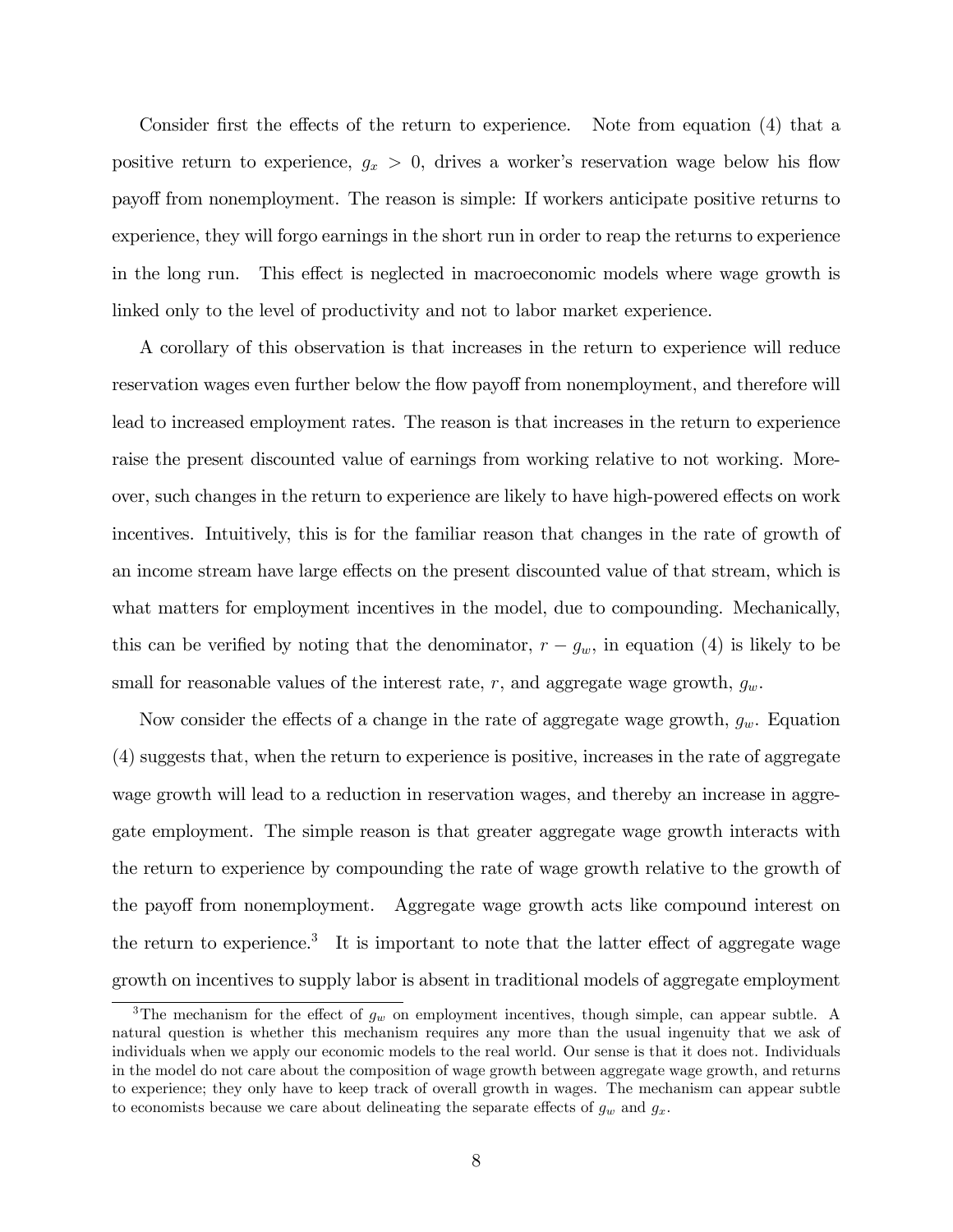determination which abstract from returns to experience and implicitly set  $g_x = 0$ . It is this feature of standard models of equilibrium employment that Blanchard (2007) emphasizes as a hole in our understanding of aggregate labor markets.

The perceptive reader will observe that the effect of aggregate wage growth in our model is driven by the specification that experience is multiplicative, not additive, in determining wages, i.e. that the Mincerian wage equation be specified in logarithms rather than in levels. The specification that experience and productivity are multiplicative is, however, much deeper than a functional form restriction. If the returns to experience were additive in wages, i.e., a fixed amount rather than fixed percentage, then the returns to experience would become vanishingly small over time if there is a positive trend to productivity. So an additive specification for experience is asymptotically equivalent to assuming no return to experience at all.

## B Where Shocks Hit Hardest: The Importance of Marginal Workers

The simple model of this section adds two novel determinants of variation in the aggregate employment rate: the return to experience and the rate of aggregate wage growth. A more precise expression for the effects of changes in  $g_w$  and  $g_x$  on steady state employment can be obtained from simple log differentiation of  $(3)$  to obtain,

$$
\Delta \ln L^* = \varepsilon \cdot \Delta \ln \alpha, \tag{5}
$$

where  $\varepsilon$  is the steady state elasticity of labor supply with respect to the wage,

$$
\varepsilon = \alpha \rho \frac{\Omega'(\alpha \rho)}{1 - \Omega(\alpha \rho)}.\tag{6}
$$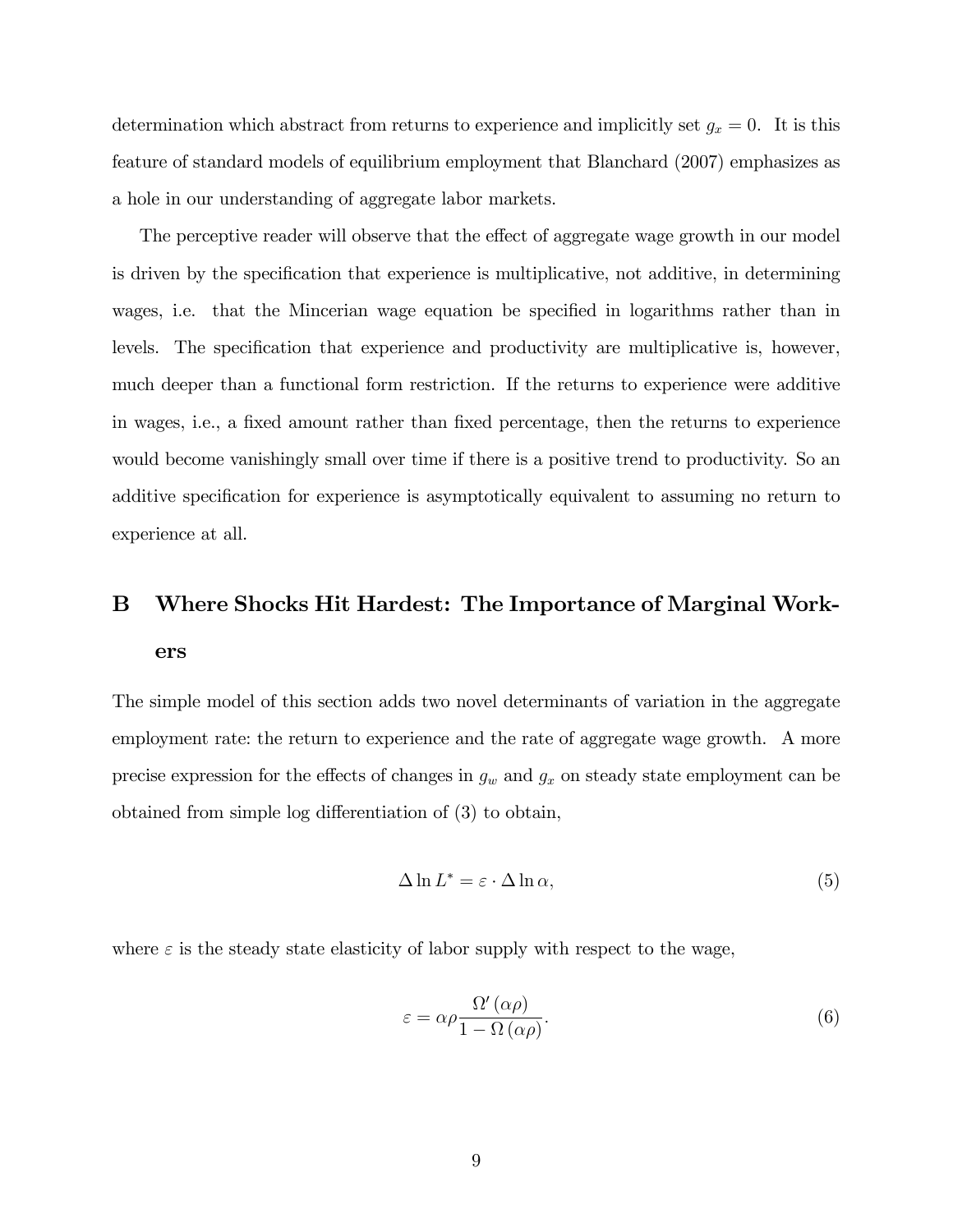It is important to note that  $\varepsilon$  is the elasticity of labor supply on the extensive margin, i.e. the employment vs. nonemployment margin. Consequently, it measures the elasticity of the inverse c.d.f. of reservation wages in the economy.<sup>4</sup>

Thus, we see that the employment effects of changes in the rates of aggregate wage growth and the return to experience are increasing in the size of the wage-elasticity of aggregate labor supply,  $\varepsilon$ . The intuition for this result is simple. A small value of  $\varepsilon$  implies that there are little incentive effects of wages on workers' choice to supply labor. This in turn extinguishes the labor supply effects of wage growth which rely on the notion that wages incentivize labor supply.

It is natural to ask what factors might determine the size of the employment elasticity. We now show that  $\varepsilon$  will be particularly large for workers who are low-skilled. To see this, note that we can write the steady-state employment rate among workers of a given skill  $\omega$ as

$$
L^{\ast}\left(\omega\right) = 1 - \Lambda\left(\alpha \rho/\omega\right),\tag{7}
$$

where  $\Lambda(\cdot)$  is the c.d.f. of the inverse of workers' idiosyncratic payoffs from not working,  $1/\beta_i$ . It follows that the wage elasticity of the employment rate for workers of skill  $\omega$  is equal to

$$
\varepsilon(\omega) = \frac{\alpha \rho}{\omega} \frac{\Lambda'(\alpha \rho/\omega)}{1 - \Lambda(\alpha \rho/\omega)}.
$$
\n(8)

It is straightforward to verify that a sufficient condition for this elasticity to decline with skill,  $\omega$ , is that the modal worker of that skill is employed.<sup>5</sup> Thus, the model predicts that low-skilled workers respond to changes in the rate of aggregate productivity growth and the return to experience to a greater extent. The simple reason is that low-skilled workers are

<sup>&</sup>lt;sup>4</sup>The model we present focuses on the extensive margin of labor supply. This abstracts from the possibilities that, facing lower returns to lifetime work, a) individuals who work may choose to work more hours per week via the income effect; and b) individuals who do not work may have chosen to work if they had the option of working more hours per week.

<sup>&</sup>lt;sup>5</sup>To see this, note that since  $\alpha \rho/\omega$  is declining in  $\omega$ , the elasticity of aggregate labor supply for workers with skill  $\omega$  will decline with skill if  $\Lambda''(\alpha\rho/\omega) > 0$ . If  $\Lambda(\cdot)$  is unimodal, a sufficient condition for the latter is that the modal worker with skill  $\omega$  chooses to work.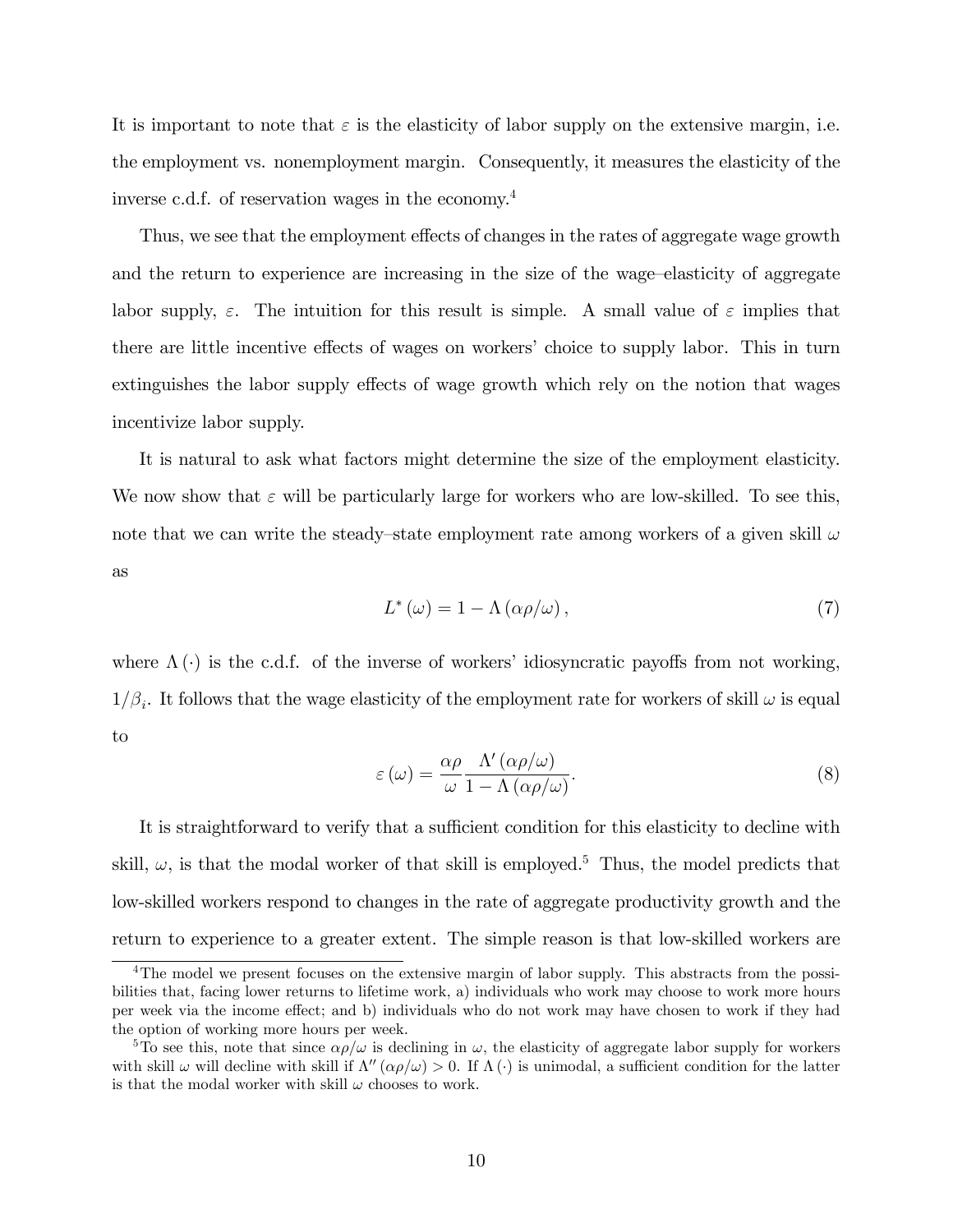more likely to be on the margin of the employment decision than high-skilled workers, and therefore are more responsive to changes in the incentives to work.

This prediction of the model formalizes the intuition underlying the empirical analysis of Juhn, Murphy, and Topel (1991, 2002). They show that much of the increase in joblessness in the U.S. from the 1970s onward is concentrated among low-skilled workers, an observation that is replicated in Figure 1B. In addition, they provide estimates of the elasticity of labor supply by skill group (see Table 9 of their 1991 article and Table 10 of their 2002 article) that confirm that low-skilled labor supply is much more elastic than for higher skilled workers. Both of these results are consistent with the formal implications of our model. We will see later in Section IV that the tight correspondence between our theoretical model and the empirical results of Juhn, Murphy, and Topel will enable to us to interpret and quantify the implications of our model for observed trends in joblessness in the U.S. over time.

#### C Summary of Qualitative Predictions

This section has used a very simple model to elucidate the effects of wage growth on aggregate employment in an environment that incorporates a return to labor market experience. It has established the following qualitative predictions: First, increases in the rate of return to experience reduce reservation wages and stimulate aggregate employment by increasing the present discounted value of working over not working. Second, if there is a positive return to experience, increases in the rate of aggregate wage growth will also reduce reservation wages and raise aggregate employment. And finally, the employment effects of wage growth, of the return to experience, and of the interaction of wage growth and the return to experience will be greatest among low-skilled workers who are the most marginal to the employment decision.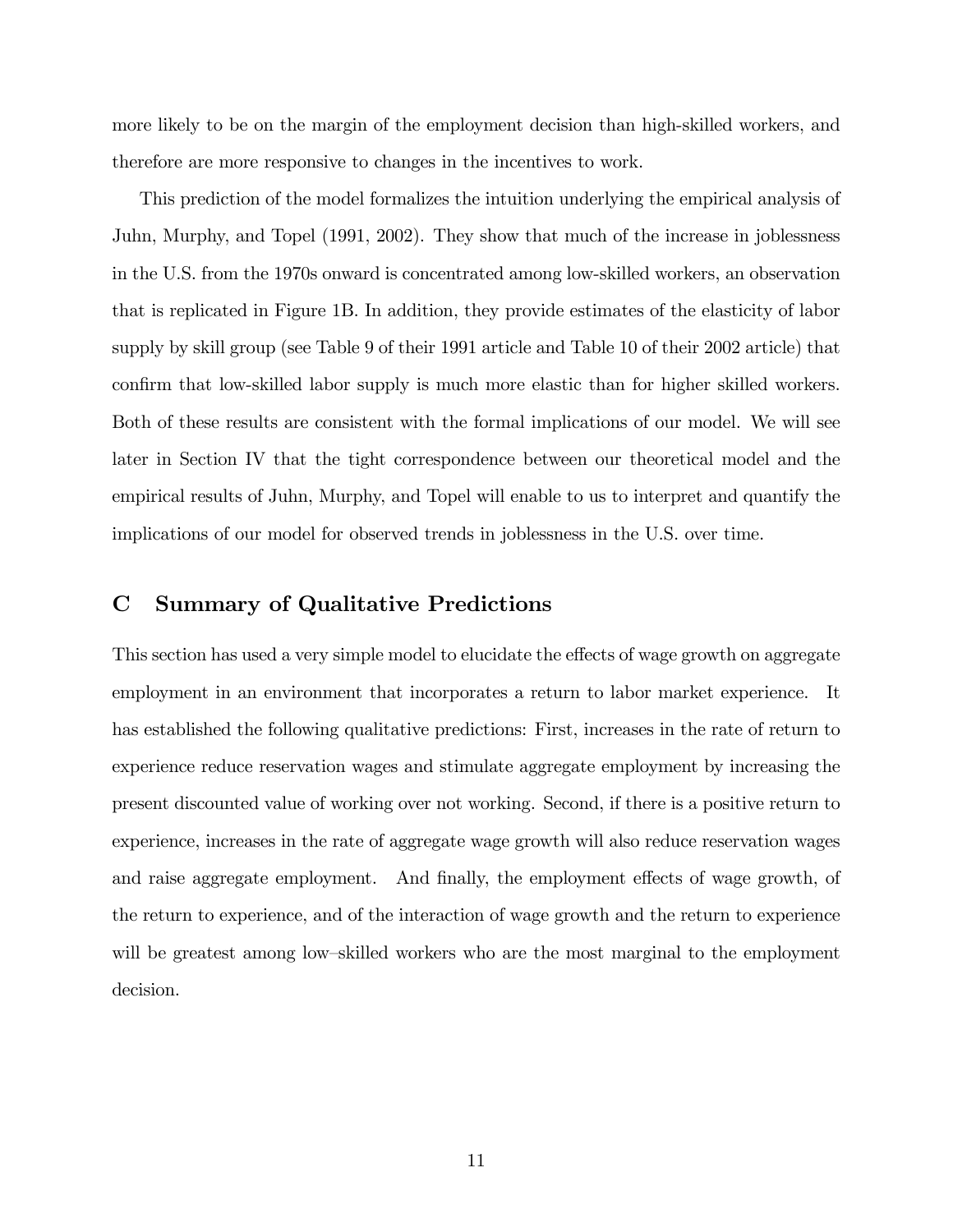## III Evidence

In this section we take on the task of documenting evidence on changes in the returns to experience and in aggregate wage growth by skill for workers in the U.S. over time. In Section IV, we use this evidence, together with a generalization of the model of Section II, to simulate the effects on employment rates of changes in the return to experience and its interaction with real wage growth.

#### A Changes in the Experience–Earnings Profile by Skill

To measure changes in the experience–earnings profile over time, we employ data taken from the decennial Censuses from 1960 to 2000, and the American Community Surveys from 2001 to 2007 for the U.S. $6$  Earnings are measured by the annual wage and salary income of respondents. As our theory makes clear, we are especially interested in changes in returns to experience for marginal workers who are relatively low in the skill distribution. We use educational attainment as a proxy measure of skill. We distinguish among high school dropouts (9 to 11 years of education), high school graduates (12 years), those with some college education (13 to 15 years) and those with a college or higher degree (16+ years). Experience is measured by potential experience, i.e. age minus years of education minus six.

We additionally restrict our samples along several dimensions. First, we concentrate on outcomes for white men since labor force participation issues for non-whites and women are significantly more complicated (Smith and Welch, 1989; Welch, 1990; Blau, 1998).<sup>7</sup> In particular, we restrict the samples to non-immigrant white males aged 16 to 64. Second, we focus on the return to experience among full-time, full-year workers, defined as those who

<sup>&</sup>lt;sup>6</sup>Our Census samples are taken from the public use  $1\%$  sample for 1960, 2% sample for 1970, and 5% samples for 1980 to 2000 available from IPUMS. They parallel those used by Heckman, Lochner, and Todd (2007) in their important study of the returns to schooling. We are grateful to those authors for providing us with detailed tabulations from their work that we used in the preliminary version of this paper.

<sup>7</sup>These are worthy topics that warrant careful and separate analyses. For an analysis of the employment effects of changes in returns to experience among women, see Olivetti (2006).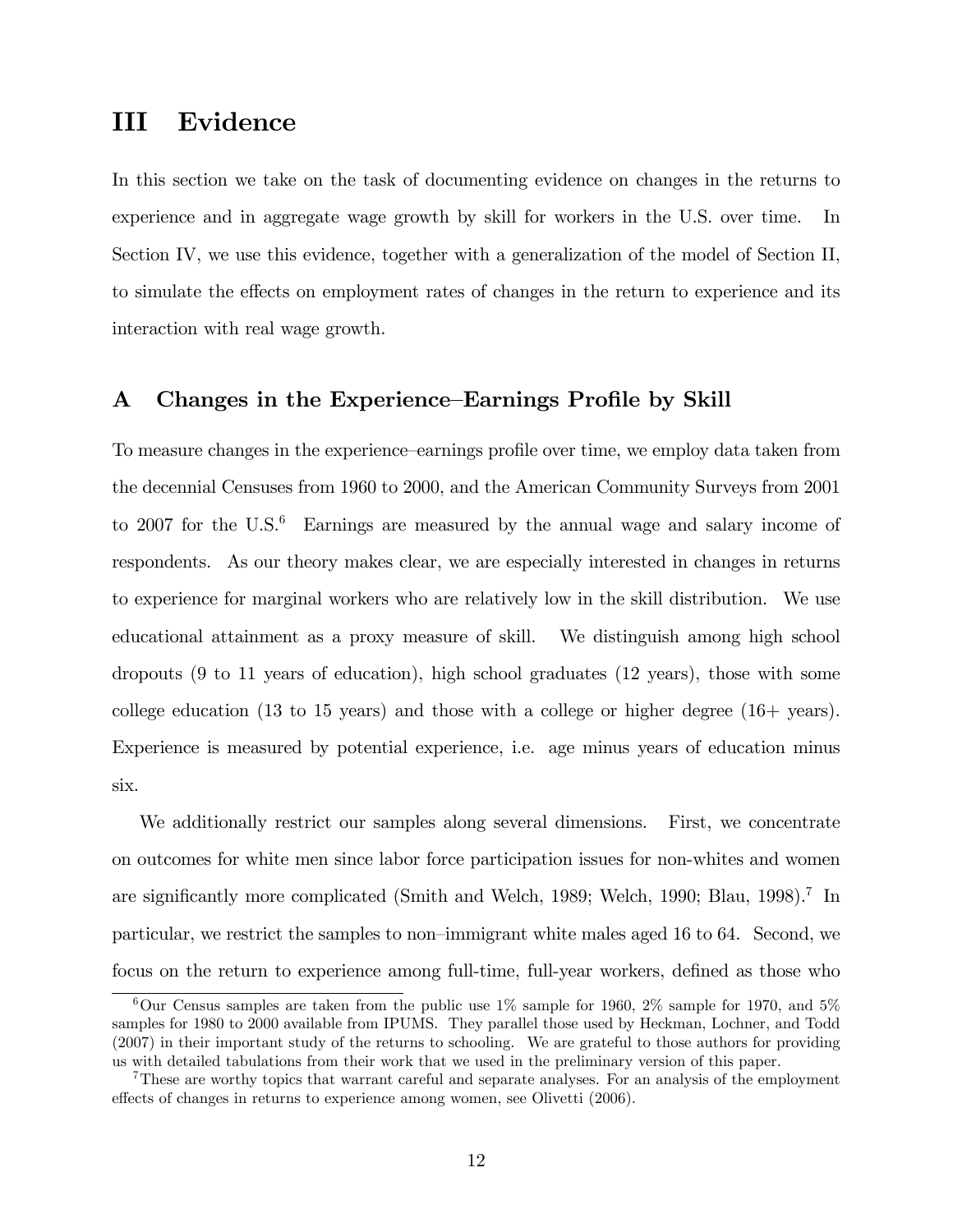work 35 hours or more per week, and who are employed for 50 or more weeks per year. We do this for a number of reasons. By focusing on such workers, we can be more confident that respondents have left full-time education when we observe their earnings. Moreover, the observed profiles are more likely to reflect variation in wages rather than hours or weeks worked. Finally, as will become clear in what follows, the fact that we are able to measure only potential experience raises a concern that a changing relationship between potential and actual experience could confound observed changes in experience—earnings profiles. By concentrating on full-time, full-year workers, such a confound is minimized.

Figure 2 plots average log earnings as a function of potential experience by education group, normalized to the mean log earnings of workers entering the labor market. Log earnings are normalized to equal zero at zero experience to abstract from the significant differences in levels of earnings across education groups and of aggregate wages across time, and because levels shifts in wages do not affect equilibrium employment in our model. Within each panel, the lines correspond to the experience–earnings profiles for different Census years for a given education group.<sup>8</sup> Figure 2A displays the experience-earnings profile for high school dropouts (9-11 years of education) over time. Note that outcomes for these lowerskilled workers are of particular interest for our purposes because they are more likely to be marginal to the employment decision. Figure 2A tells a striking story: The experienceearnings profile among high school dropouts flattened dramatically after 1970. At five to ten years of potential experience, earnings are around 50 log points lower in the later period compared to the earlier period. In addition, the gap in the experience-earnings profile persists at higher levels of experience.

Figure 2B plots the experience profile for high school graduates. This reveals a mild drop in mid-career earnings between 1970 and 1990, with a more substantial drop in the

<sup>8</sup>Prior to 1980, Census data record only hours last week, and after 1990 only usual hours of work. Reacting to this, we impose the full-time restriction for the 1960 to 1990 profiles based on hours last week. After 2000, we compute the difference in the experience–earnings profile generated by implementing the full-time restriction using these alternative hours measures in 1990, when both measures are available. We then apply that difference to impute the experience–earnings profiles from 2000 on.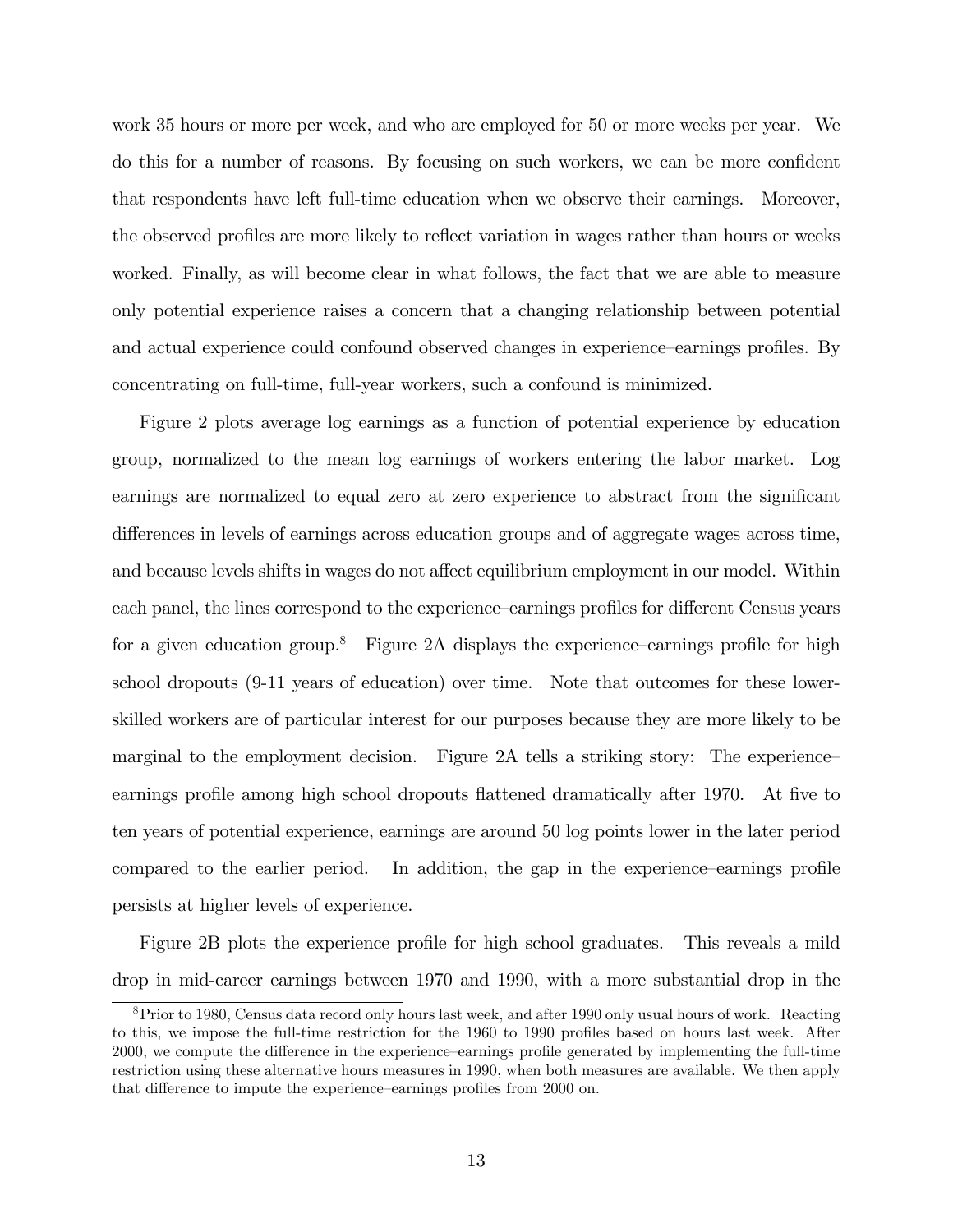experience—earnings profile between 1990 and 2000. In comparison to the outcomes for high school dropouts, the changes are relatively modest.

As emphasized above, workers with schooling beyond high school are unlikely to be at the point in the skill distribution where employment is a marginal decision, so that patterns in experience–profiles among these groups are less relevant to employment rates. By way of comparison, however, we include results in Figures 2C and 2D for workers with some college education and a college degree or higher respectively. For these higher skilled workers, an opposite trend can be discerned, especially for college educated workers, with experienceñ earnings profiles steepening over time.

A question that arises in the light of the substantial decline in the experience–earnings profile for high school dropouts in Figure 2A is how big a reduction this is. A natural way to quantify the decline is to compute the capitalized value of the earnings streams illustrated in Figure 2A. Figure 3 performs this exercise. It plots the capitalized value of the experience earnings profiles in Figure 2A, normalized to equal 100 in 1970, for a range of values for the discount rate. A clear picture emerges: Regardless of the discount rate, the value of the experience—earnings profile for high school dropouts declined by almost 50 percent between 1970 and 2007, a substantial reduction.

**Synthetic vs. Actual Cohorts** The preceding results report cross-sectional experience earnings profiles at given points in time. For the purposes of our analysis of the likely employment effects of any changes in these profiles, we would like to obtain information on workers' expectations of their likely experience profile at the time that they are making their labor supply decisions. It is likely that these cross-sectional profiles are informative to some degree on these expectations—for instance, if workers have static expectations or changes are permanent, so that static expectations are rational.

An alternative way of slicing the data, however, would be to plot the realized experience earnings profiles of individual cohorts. This alternative approach would be consistent with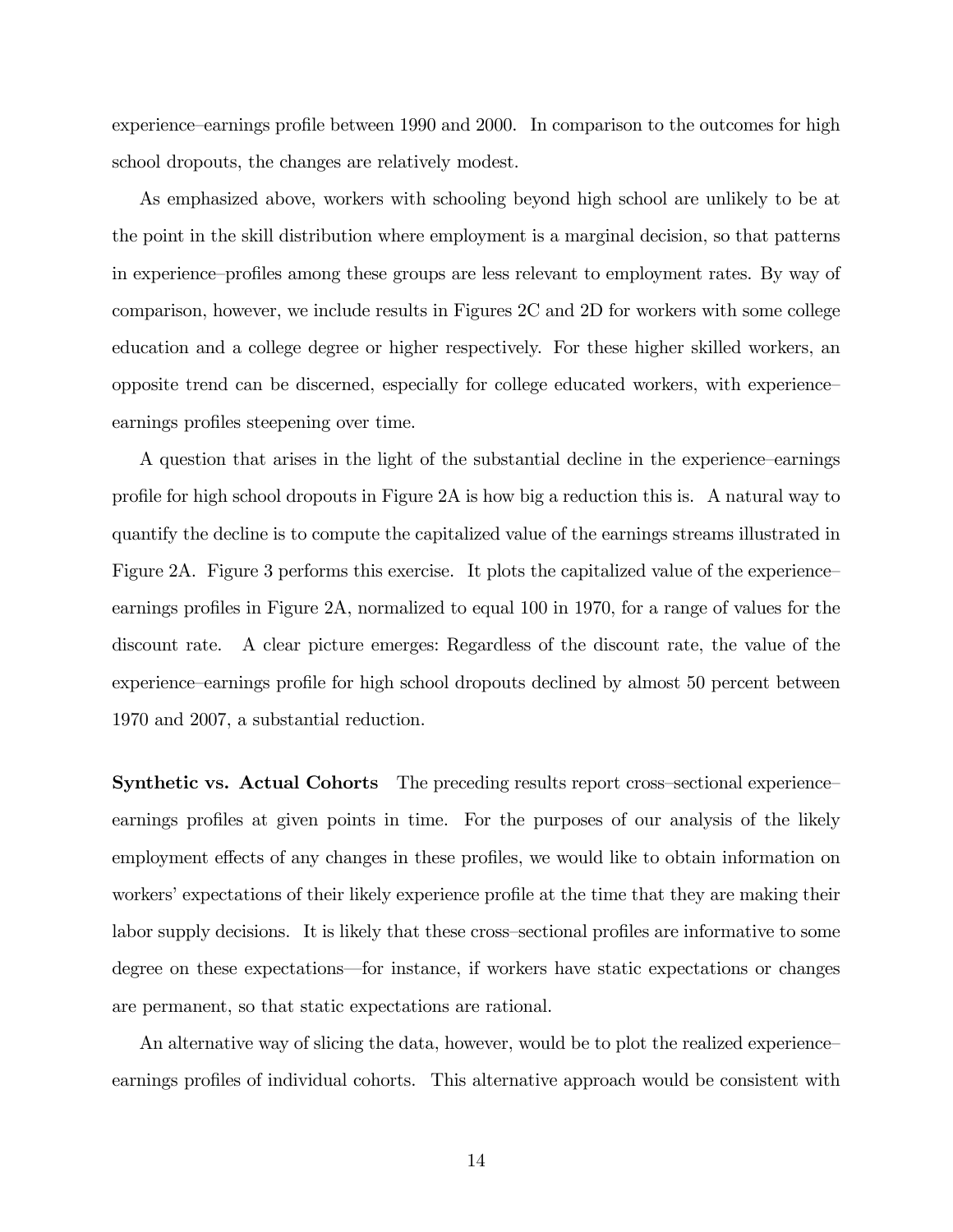workers' expectations if they were endowed with perfect foresight. The truth, of course, is likely to lie somewhere between these two extremes, so it is natural to check whether the basic message of the data changes by shifting perspective in this way.

Figure 4 presents the realized experience-earnings profiles for the cohorts entering the labor market in 1960, 1970, 1980, 1990, and 2000. Since the Census data we use is available only at a decadal frequency, we plot earnings for members of these cohorts every 10 years.<sup>9</sup>

For high school dropouts, while the cohort profiles in Figure 4A are noticeably flatter after ten years of experience, the trends across cohorts tell exactly the same story as the crosssectional picture in Figure 2A. Wage growth declines for each consecutive cohort entering the labor market after 1960, and the declines are of similar magnitude as those indicated by the cross–sectional profiles in Figure 2A. Likewise, the cohort profiles for high school graduates, and those with college education in Figures 4B, 4C and 4D echo the patterns observed in their cross–sectional counterparts in Figure 2. Most noticeably, it is again possible to discern a steepening of experience–earnings profile among younger cohorts of college graduates. It is reassuring that these two different slices of the data have similar implications with respect to the trends in returns to experience over time.

Potential vs. Actual Experience As hinted at earlier, an important potential confound to the evidence presented in Figures 2 and 4 is that we observe only potential, not actual experience in the data. A particular cause for concern is that the declines in employment rates among high school dropouts noted in Figure 1 have led to a widening of the gap between potential and actual experience among this group of workers. Consequently, it is possible that this form of reverse causality could account for some of the flattening of the observed relationship between mean log earnings and potential experience in Figures 2A and 4A, as older workers with high potential experience increasingly accumulate fewer years of actual experience, and thereby earn less.

 $9$ Additionally, we impute data points for 2010 under the assumption that the experience–earnings profile in 2010 will be the same as that in the pooled 2001 to 2007 ACS samples.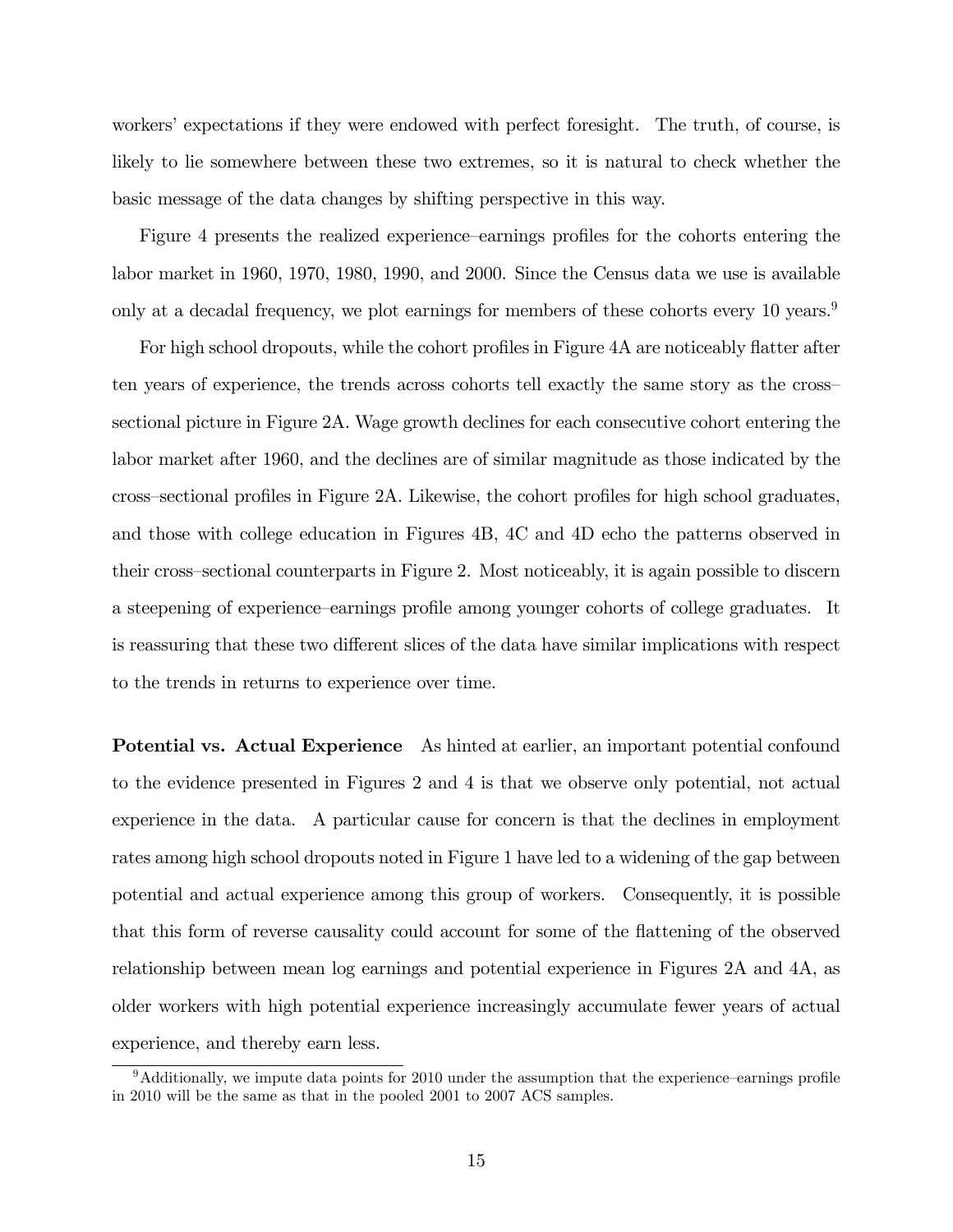We perform a simple exercise that we believe provides an upper bound on the magnitude of this effect. Specifically, imagine, counterfactually, that employment is i.i.d. across workers at any given point in time. In steady state, this will imply that the actual experience of a worker is simply equal to the employment rate multiplied by potential experience. It follows that, in this environment, accounting for the difference between potential and actual experience amounts simply to a rescaling of the horizontal axis in Figure 2A, by a proportion equal to the employment rate. To see why such an exercise provides an upper bound for the magnitude of these effects, note that employment is not i.i.d. across workers, but is rather a persistent process. In particular, by focusing on full-time, full-year workers we are considering workers who are more than averagely attached to the labor market.

Figure 5 presents the results of this exercise. It illustrates the potential experience earnings profiles from Figure  $2A$  for 1970 and 2000, as well as the implied actual experience earnings profiles that would obtain by rescaling the horizontal axis by the trend employment rates in 1970 and 2000 respectively.<sup>10</sup> Figure 5 shows that, although some of the flattening of the experience–earnings profile can be accounted for by a widening gap between potential and actual experience, the magnitude of these effects is likely to be small. Even after accounting for an upper bound on these effects, after five to ten years of experience earnings remain around 45 log points lower in 2000 compared to 1970. In Appendix B, we report estimates of the difference between potential and actual experience among high school dropouts over time using the Panel Study of Income Dynamics. These estimates confirm that the exercise underlying Figure 5 is likely to be an upper bound.

**Selection** Additional potential confounds that may affect our finding of a flattening of the experience—earnings profiles among high school dropouts relate to forms of selection that vary over time. We highlight two of these possibilities here. First, since the fraction of

 $10$ The trend employment rates used are 10 percent and 25 percent for 1970 and 2000 respectively (see Figure 1). More complicated corrections that relax the steady state assumption and account for time variation in employment rates that workers of different levels of potential experience have faced in their working lives yield very similar pictures.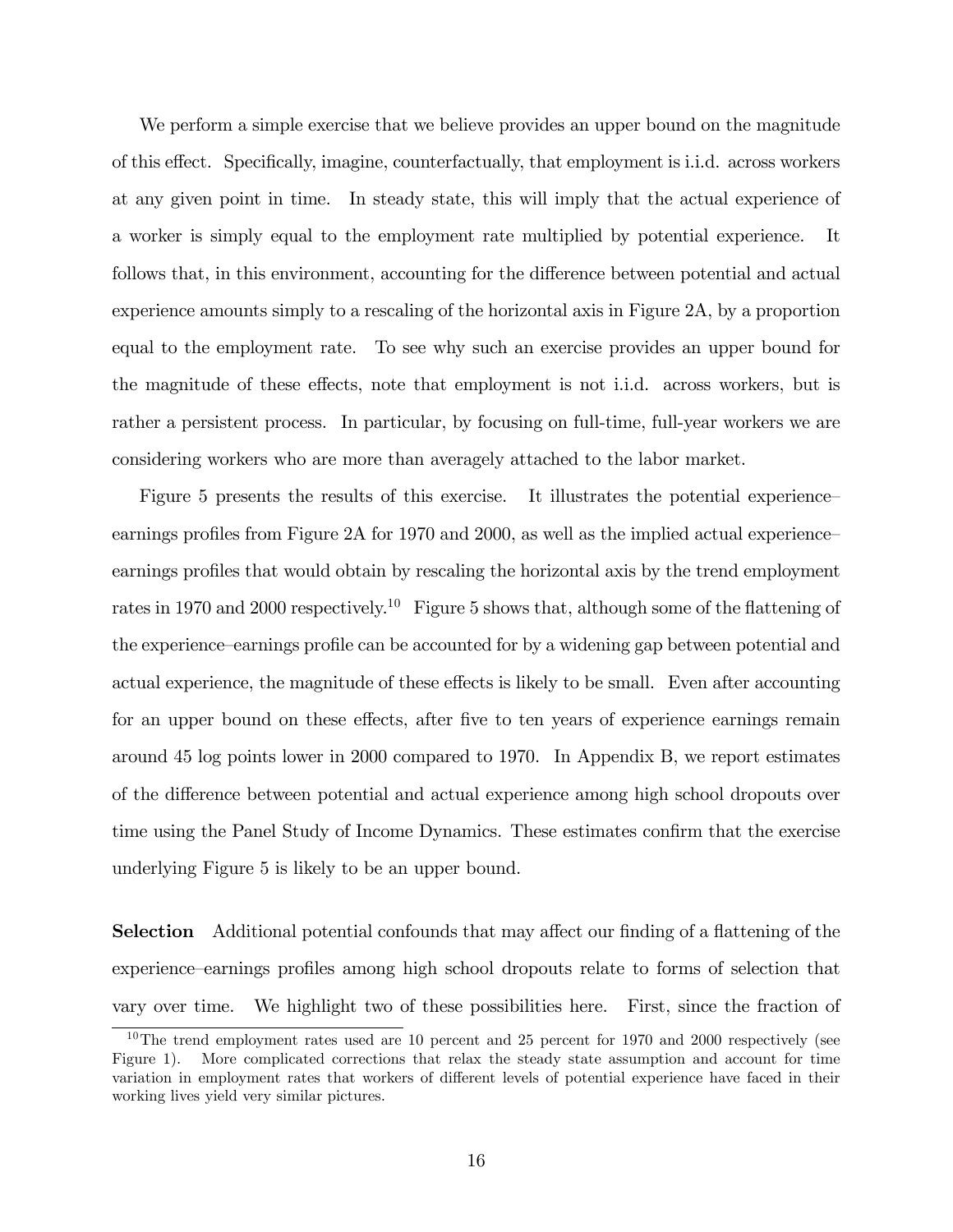each cohort of workers that are high school dropouts has fallen over time, it is natural to conjecture that dropouts have become increasingly lower skilled over time. An implication of this would be that, at any given point in time, measured experience—earnings profiles among dropouts would overstate the return to experience, since older dropouts are of higher quality than their younger counterparts for a reason unrelated to their accumulation of experience. Thus, selection of this sort could lead to a spurious flattening of the experience profile if the dropout rate were to fall over time at a decreasing rate.

Recent research suggests that this is unlikely to be a concern over the sample period. In fact, the notion that high school dropouts have become increasingly lower skilled over time receives little support in careful analyses of graduation rates in the U.S. Heckman and LaFontaine (2007) demonstrate that most of the decline in headline dropout rates among white males (e.g. from the National Center of Education Statistics) can be attributed to increases in the fraction of GED recipients in successive cohorts. In addition, Heckman and Rubinstein (2001) and Heckman and LaFontaine (2006) argue that, while such GED recipients exhibit similar cognitive ability to high school graduates, their labor market outcomes mirror those of high school dropouts. This suggests that compositional changes related to increased take up of the GED are unlikely to explain our results for dropouts.<sup>11</sup>

A second potential form of selection can arise if there are heterogeneous returns to experience across workers. In such an environment, one would expect individuals with high returns to labor market experience to be more likely to choose to work. Since the experience earnings profiles in Figure 2 depict the average returns to experience among those that choose to work, it is likely that they overstate the average return to experience among the entire working and non-working population.

This source of selection may also vary over time. As employment rates fall among high school dropouts, the measured return to experience that we observe will report the average

<sup>11</sup>Although high school dropouts are our main focus, it is worth noting that the grouping of individuals with a GED qualification with high school graduates may lead to some spurious steepening of the measured experience—earnings profile for high school graduates. This would tend to work against our ability to account for increases in nonemployment among high school graduates.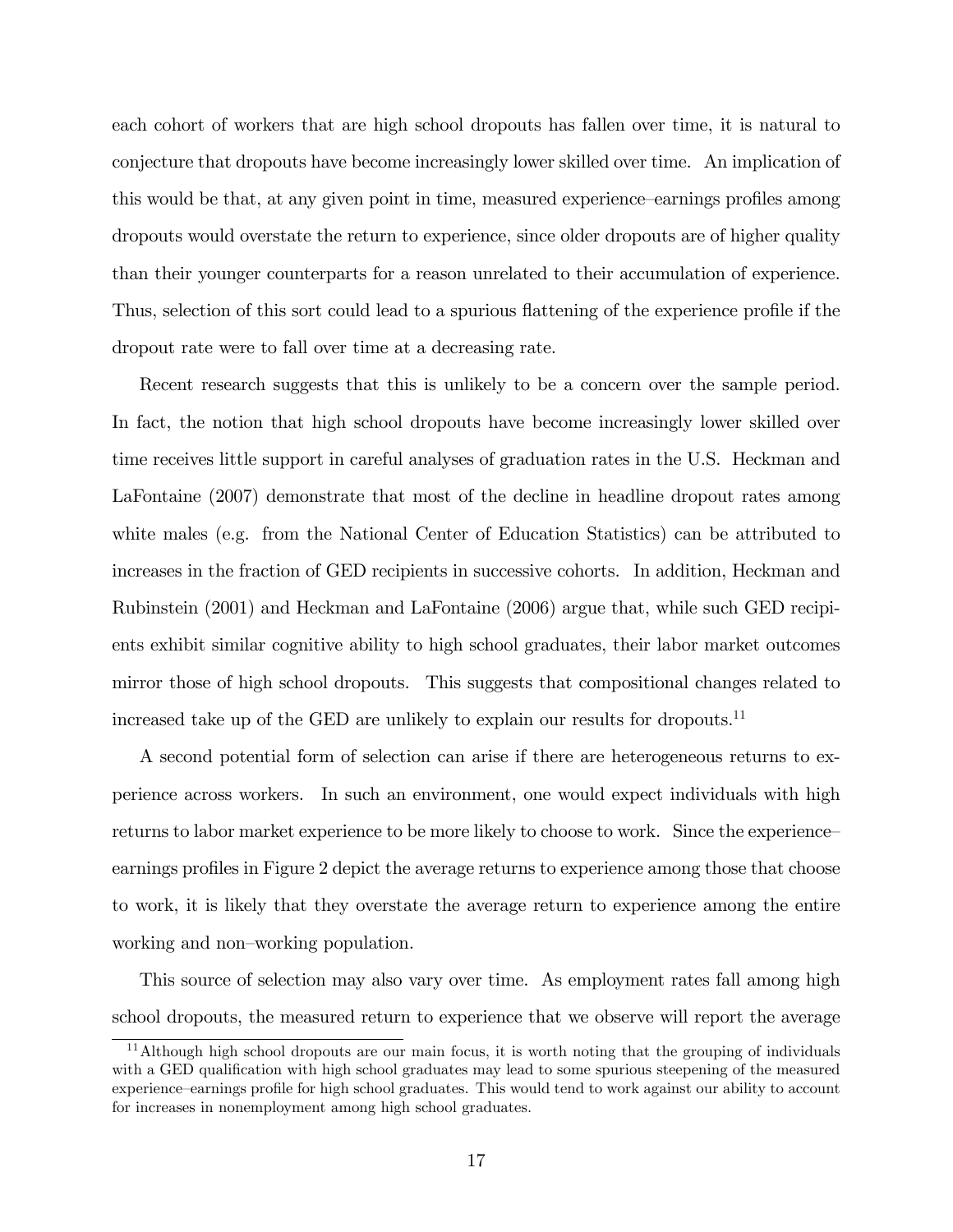returns for an increasingly select group of workers. Consequently, we would anticipate this form of selection to lead us to observe a steepening of experience–earnings profiles, as the only workers who choose to work will be those with increasingly higher returns to experience.

Comparison with Previous Literature The evidence presented above documents the new finding that the returns to experience among high school dropouts have declined since 1970. For high school graduates and college educated workers, a number of studies in the literature on wage inequality has estimated the "experience premium," measured as the log wage gap between experienced workers (typically with 25 years of experience) and less experienced workers (5 years of experience) using CPS data (see, for example, Katz and Autor, 1999; Weinberg, 2005; Autor, Katz and Kearney, 2008). These studies all have documented evidence for a rise in the experience premium among high school graduates and college graduates over time.

We confirm that these findings are consistent with our estimates from Census and ACS data. Figure 6 addresses this question by plotting the experience premium by education group across time using the Census/ACS underlying Figure 2, as well as for comparable CPS samples.

The picture painted in Figure 6 is a relatively reassuring one: Despite some differences in the measured levels of the experience premium in the two different sources of data, the trends in the experience premium by skill are consistent over time.<sup>12</sup> As reported in the above–cited studies, the experience premium among high school and college graduates has trended upward over time in both the CPS and Census/ACS samples we use. However, consistent with the impression in Figure 2A that the experience-earnings profile for dropouts has flattened over time, the experience premium among high school dropouts has trended downward since 1970 in both data sources. Thus, our empirical work confirms earlier findings

<sup>&</sup>lt;sup>12</sup>While the 25/5 experience premium is a commonly used measure, the high frequency movements observed in the CPS estimates should be treated with caution due to the low sample sizes available in the CPS. The standard errors around each datapoint in Figure 6 averaged 0.16 for dropouts, 0.09 for high school graduates, 0.12 for some college, and 0.14 for college graduates.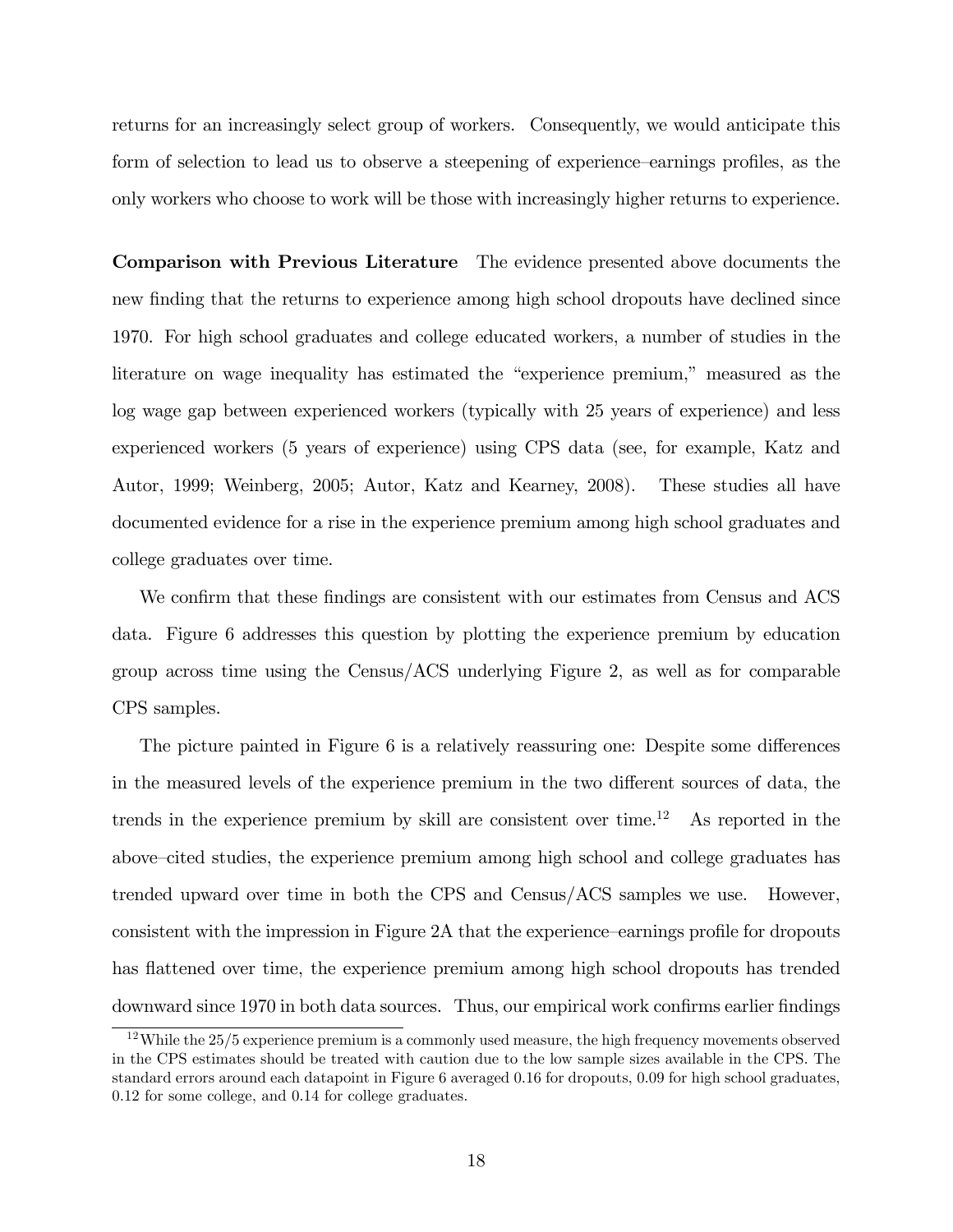in the literature that the return to experience for workers who have at least a high school education have enjoyed an increase in the return to experience. Our work has the new and important Önding, however, that the workers with the lowest educational attainment have faced a decrease in the returns to experience.<sup>13</sup>

#### B Changes in Aggregate Wage Growth by Skill

We now turn to observed changes in the rate of aggregate wage growth by skill. The measures that we present are based on data from the March CPS microdata for the period 1967 to 2006. Our sample restrictions parallel those in Juhn, Murphy and Topelís (1991, 2002) influential analyses of wages and employment by skill in the U.S. We focus our sample on non-immigrant white males aged 16 to 64 with fewer than 30 years of potential experience who report that they were out of school for the entire year and are not self-employed. Wages are measured by dividing annual wages and salary by annual hours worked. Mirroring our analysis of experience profiles, we again proxy skill using discrete education categories: high school dropouts (9 to 11 years), high school graduates (12 years), some college (13 to 15 years), and college degree or higher  $(16+$  years).<sup>14</sup> Finally, to ensure that measured changes in aggregate wage growth are not driven by changes in the experience composition of our samples over time, we compute average wage growth from the distribution of wages reweighted to hold constant the distribution of experience using the method of DiNardo, Fortin and Lemieux (1996).

Figure 7 plots trend hourly wage growth by education from 1968 through to 2006 based on these CPS samples. Specifically, this takes estimates of real hourly wages by education, computes implied annual wage growth by education, and reports the HP filtered series.

<sup>&</sup>lt;sup>13</sup>An additional useful implication of this finding is that it is also consistent with evidence reported in Lemieux (2006, Figure 1) that, aggregated across all education groups, the experience–earnings profile has been quite stable since the early to mid 1970s. The simple reason is that increased returns to experience among higher skilled workers have been offset by the declines in returns to experience that we document for high school dropouts.

 $14$ Juhn, Murphy and Topel (1991, 2002) measure skill by percentiles of the wage distribution, rather than by educational groups. Reassuringly, they obtain similar results.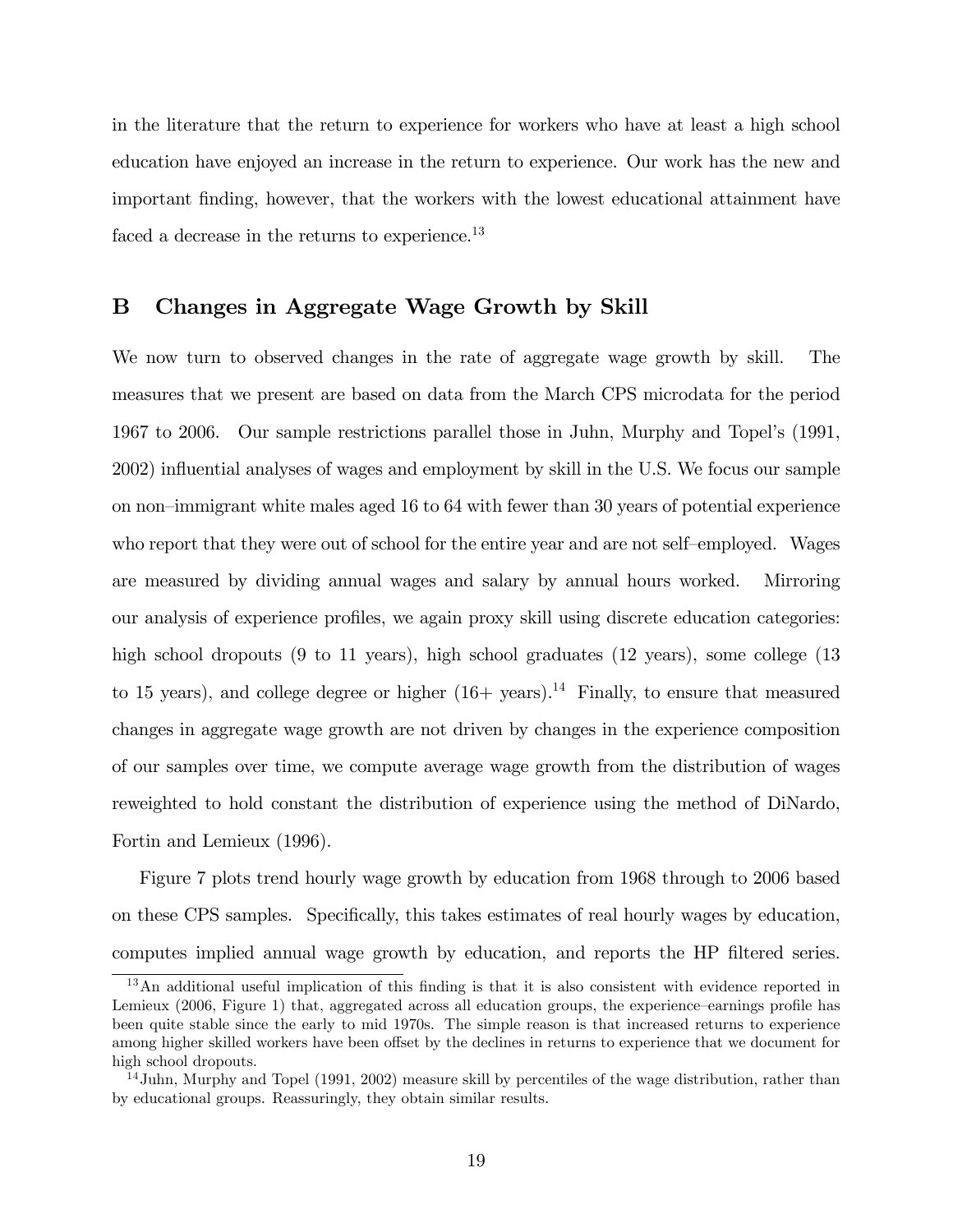This exercise reveals a clear picture of aggregate wage growth in recent decades: For all educational groups, aggregate wage growth fell in 1970s, rebounded in the 1980s and 1990s, and has fallen of again in recent years. In addition, we observe that trend wage growth declined more acutely among low-skilled workers in the 1970s. Among high school dropouts, wage growth declined secularly in the 1970s from around 3 percent per year to trend real wage declines of approximately 3 percent in late 1970s and early 1980s. In contrast, real wage growth among college educated workers declined more slowly in the 1970s, and rebounded more robustly in the 1990s.<sup>15</sup>

These observations echo well-documented facts on aggregate growth, as well as wages by skill. The secular decline and subsequent rebound in aggregate wage growth over time mirrors the productivity slowdown of the 1970s as well as the so-called "productivity miracle" of the 1990s in the U.S. Figure 7 overlays the trend productivity growth rate over the same period to emphasize these trends. Likewise, the observation that wage growth declined more sharply among the low-skilled in the late 1970s and 1980s is consistent with the widely documented increase in wage inequality that emerged over that period.

## IV Quantitative Implications

A natural question in the light of these results is what the likely effects are of the observed changes in experience–earnings profiles and aggregate wage growth on the aggregate rates of nonemployment documented in Figure 1. Section II provided a simple qualitative model of these effects. To get a sense for the magnitude of the implied effects, we now analyze a more general model of labor supply in the presence of returns to experience.

 $15A$  potentially important confound to the trends in Figure 7 is the growth of non–wage compensation (such as health insurance, pensions and paid leave) that emerged over the period. It is difficult to get an accurate sense of this from the data sources we use. However, using the microdata underlying the Employment Cost Index, Pierce (2001) shows that wage growth understated compensation growth among high-skilled workers in the 1980s, but that it overstated compensation growth among the low-skilled in the 1990s. Hence, for total compensation the relative growth rate in wages for low-skilled workers is likely to be even less favorable than shown in Figure 7.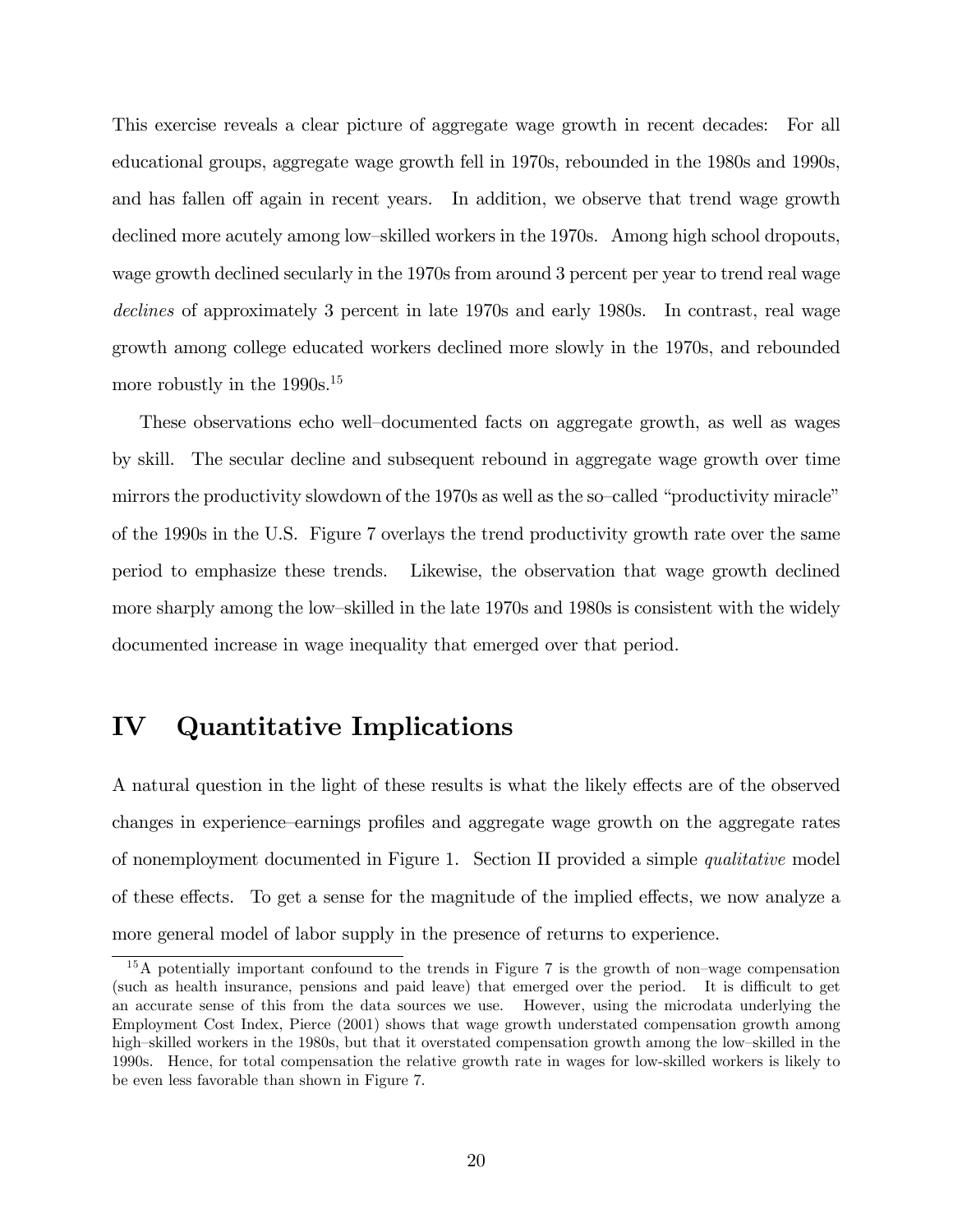#### A A More General Model

The model of the Section II is simplified in a number of respects. In this section we relax some of these simplifying assumptions. First, we allow for finite worker lifetimes. This enables discussion of the differential effects of changes in wage growth across different cohorts of workers in a natural way. Second, we allow the return to experience to be nonlinear to allow for the concavity of the experience-log earnings profile observed in Figures 2 and 4. This allows us to match the experience–earnings profile in the model with that observed in the data. Third, we allow workers to choose whether to work or not at all times in their lives, thereby relaxing the once-and-for-all labor supply decision of Section II. We will see that extending the model in this manner will allow us to draw out the dynamic effects of changes in rates of wage growth on employment in and out of steady state. Though more realistic, we will see that these changes do not change the basic qualitative message of the simple model of Section II.

Consider a worker entering the labor market at time s with a working life of length T. At each point in time the individual chooses whether he wants to work  $(h = 1)$  or not work  $(h = 0)$ . As in the model of Section II, for every year he works, he accumulates a year of labor market experience, x; he does not accumulate experience while not working. A worker of experience x at time t receives a flow wage equal to  $w(x, t)$ .<sup>16</sup> An individual who does not work at time t receives a flow payoff  $b(t)$ . The worker makes his labor supply decision in order to maximize the present discounted value of his lifetime income.

Thus, we can state the optimization problem of an individual entering the labor market at time s as follows:

$$
\max_{h(t)} \int_{s}^{s+T} e^{-r(t-s)} y(x, t, h) dt \text{ s.t. } \dot{x} = h, h \in \{0, 1\}, x(s) = 0,
$$
\n(9)

where r is the real interest rate. The individual's income at time t is given by  $y(x, t, h) =$ 

 $16$  In this more elaborate model, we suppress the i subscript that indexes individuals for purposes of clarity.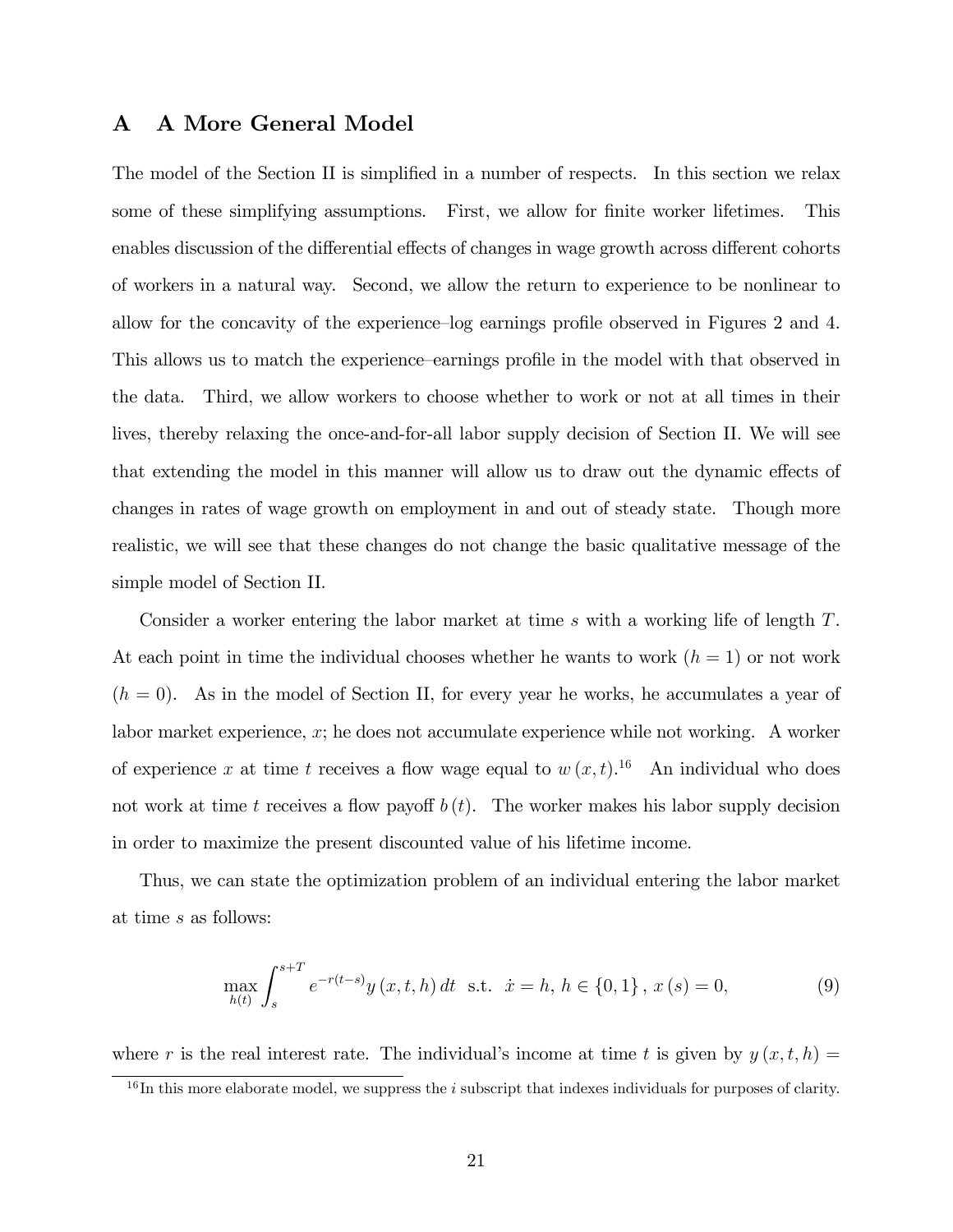$hw(x, t) + (1 - h) b(t)$ . If the individual works  $(h = 1)$  he receives the wage; otherwise, he receives the payoff from not working. The first constraint in  $(9)$  regulates the accumulation of experience over the workerís lifetime such that experience is accumulated only when the individual works. The second emphasizes our focus on the extensive margin of the labor supply decision. And the third constraint states the initial condition that new entrants into the labor market enter with no accumulated experience.

The maximization problem in equation (9) can be restated more simply as an optimal control problem with associated Hamiltonian

$$
H(x, t, h, \lambda) = hw(x, t) + (1 - h) b(t) + \lambda h.
$$
 (10)

Note that the Hamiltonian is linear in the labor supply variable,  $h$ . It follows that an individual with experience x at time t will work if the wage offer  $w(x, t)$  exceeds a reservation wage given by

$$
w_R(t) = b(t) - \lambda(t), \qquad (11)
$$

where we will see that  $\lambda(t) \geq 0$ . Thus, just as in the simple model of Section II, we observe that the reservation wage lies below the flow payoff from nonemployment. As before, individuals are willing to forgo payoffs in the short run in order to reap the returns to experience in the long run.

To characterize the reservation wage more precisely, however, we must describe the variable  $\lambda$  in more detail. Using the principles of optimal control, it is simple to show that  $\lambda$ can be expressed  $as<sup>17</sup>$ 

$$
\lambda(t) = \int_{t}^{s+T} e^{-r(\tau - t)} h(x(\tau), \tau) w_x(x(\tau), \tau) d\tau.
$$
 (12)

<sup>&</sup>lt;sup>17</sup> From the principles of optimal control, we can write  $\dot{\lambda} = r \lambda(t) - \partial H/\partial x = r \lambda(t) - h(x, t) w_x (x, t)$ . The solution to this differential equation is given in equation  $(12)$ . The constant of integration is equal to zero because of the transversality condition that  $\lambda (s + T) = 0$ .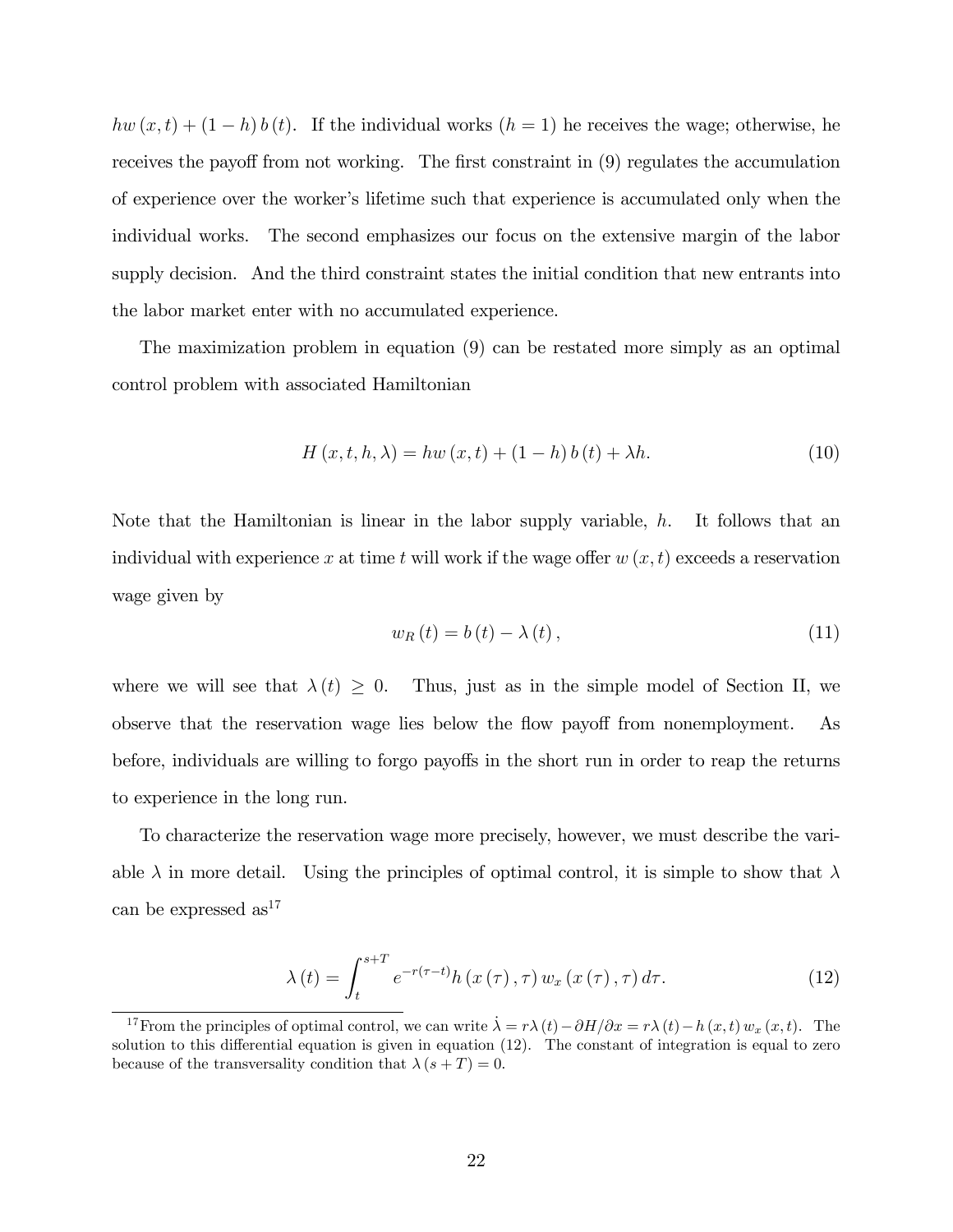Thus,  $\lambda$  has a very intuitive interpretation. It is the cumulative discounted sum of future returns to experience,  $w_x(x(\tau), \tau)$ , taking into account that these future returns accrue only in the event that the individual works in the future  $(h(x(\tau), \tau) = 1)$ . In short,  $\lambda$  is the marginal value of experience to a worker.

This simple interpretation in turn delivers a simple interpretation of the reservation wage. In particular, we can rewrite the reservation wage as

$$
w_{R}(t) = b(t) - \int_{t}^{s+T} e^{-r(\tau - t)} h(x(\tau), \tau) w_{x}(x(\tau), \tau) d\tau.
$$
 (13)

Thus, the reservation wage is equal to the flow benefit from not working,  $b(t)$ , less the opportunity costs of not working, which equals the foregone returns to experience. As stated, the reservation wage is a very forward looking object—it depends on the entire sequence of future labor supply decisions from time t until the end of the individual's life,  $s + T$ . To obtain a more concrete sense of the form of the reservation wage, we need to partition the individual's remaining lifetime into episodes allocated respectively to employment and nonemployment. This is aided by the following result:

**Proposition 1** If (i)  $r - g_w > 0$ , so that workers discount the future; (ii) the experienceearnings profile is monotonically increasing;<sup>18</sup> and (iii) there are no shocks, then a worker who decides to work at time t subsequently will work for the remainder of his working life.

Intuitively, consider an individual who is just about to start working. By definition, such an individual only just prefers working over not working. As the individual works, however, he accumulates human capital which in turn serves only to make employment increasingly preferable relative to not working. As a result, the individual continues to work until he retires.

<sup>&</sup>lt;sup>18</sup>Assuming that  $w_x(x,t) > 0$  for all x and t is not entirely innocuous. Evidence suggests that average real wages can decline with experience at the end of a worker's career. However, it is not clear whether this is driven by (partial) retirement. For the horizons we focus on in what follows (the first forty years of working life) this is not such a bad assumption. An extension of the model to account for optimal retirement would be an interesting topic for future research.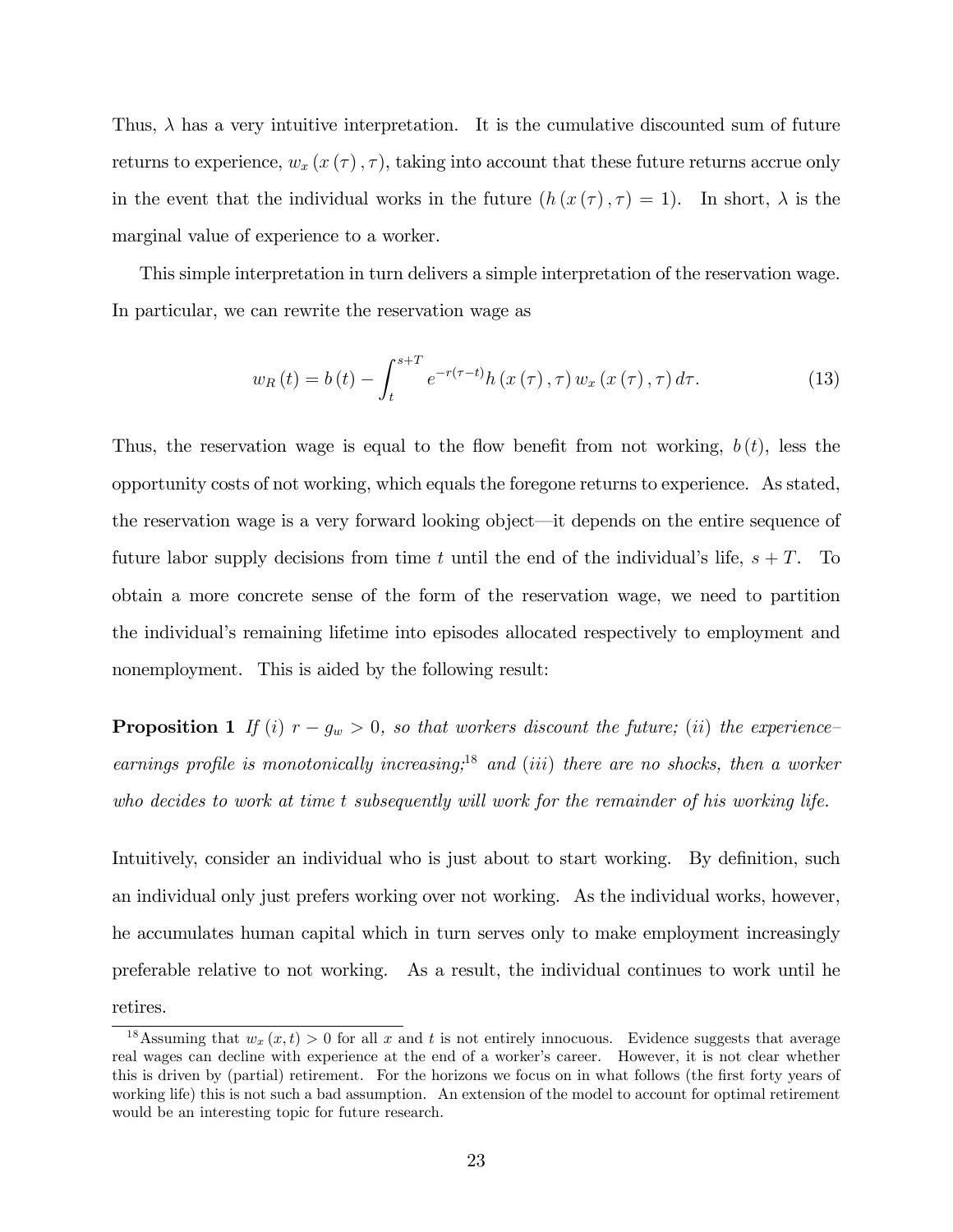In the light of this, we adopt the convention that, whenever the individual is offered his reservation wage, he works thereafter. It follows that, for an individual with experience  $x$ at time t, we can substitute  $h(x(\tau), \tau) = 1$  and  $x(\tau) = x + \tau - t$  for all  $\tau > t$  into the reservation wage equation above to derive

$$
w_R(x, s, t) = b(t) - \int_{t}^{s+T} e^{-r(\tau - t)} w_x(x + \tau - t, \tau) d\tau.
$$
 (14)

To complete our characterization of the reservation wage, we must be more explicit about the form of the wage equation. Denoting aggregate wage growth by  $g_w$ , and the return to experience at x years of experience as  $g_x(x) \equiv \partial \ln w(x, \tau) / \partial x$  allows one to write

$$
w_R(x, s, t) = \alpha(x, s, t) b(t),
$$
  
where  $\alpha(x, s, t) = \left[1 + \int_t^{s+T} e^{-\int_t^{\tau} [r - g_w - g_x(x+z-t)] dz} g_x(x + \tau - t) d\tau\right]^{-1}$ . (15)

Although the form of the reservation wage in this more general model does not appear straightforward, a number of observations can be made in the light of it. First, note that the reservation wage takes a form that is reminiscent of equation (4) from the simple model of Section II: The reservation wage is equal to the flow payoff from not working  $b(t)$ , scaled down by a factor  $\alpha(x, s, t) \leq 1$ . As emphasized before, workers are willing to forgo current earnings to reap the returns to experience in the future. The return to experience drives a wedge  $\alpha(x, s, t)$  between the payoff from nonemployment and the reservation wage.

Second, note that in the case where individuals are infinitely lived,  $T \to \infty$ , and the return to experience is constant for all levels of  $x, g_x(x) \equiv g_x$ , then  $\alpha(x, s, t) \rightarrow 1-[g_x/(r - g_w)] = \alpha$ from equation (4). Thus, the general model nests the simple model of Section II as a special case.<sup>19</sup>

In addition, we again observe that changes in the experience—earnings profile, summarized

 $19$ Note also that the once-and-for-all labor supply assumption in the simple model of Section II is therefore not a binding one. This, of course, follows from Proposition 1.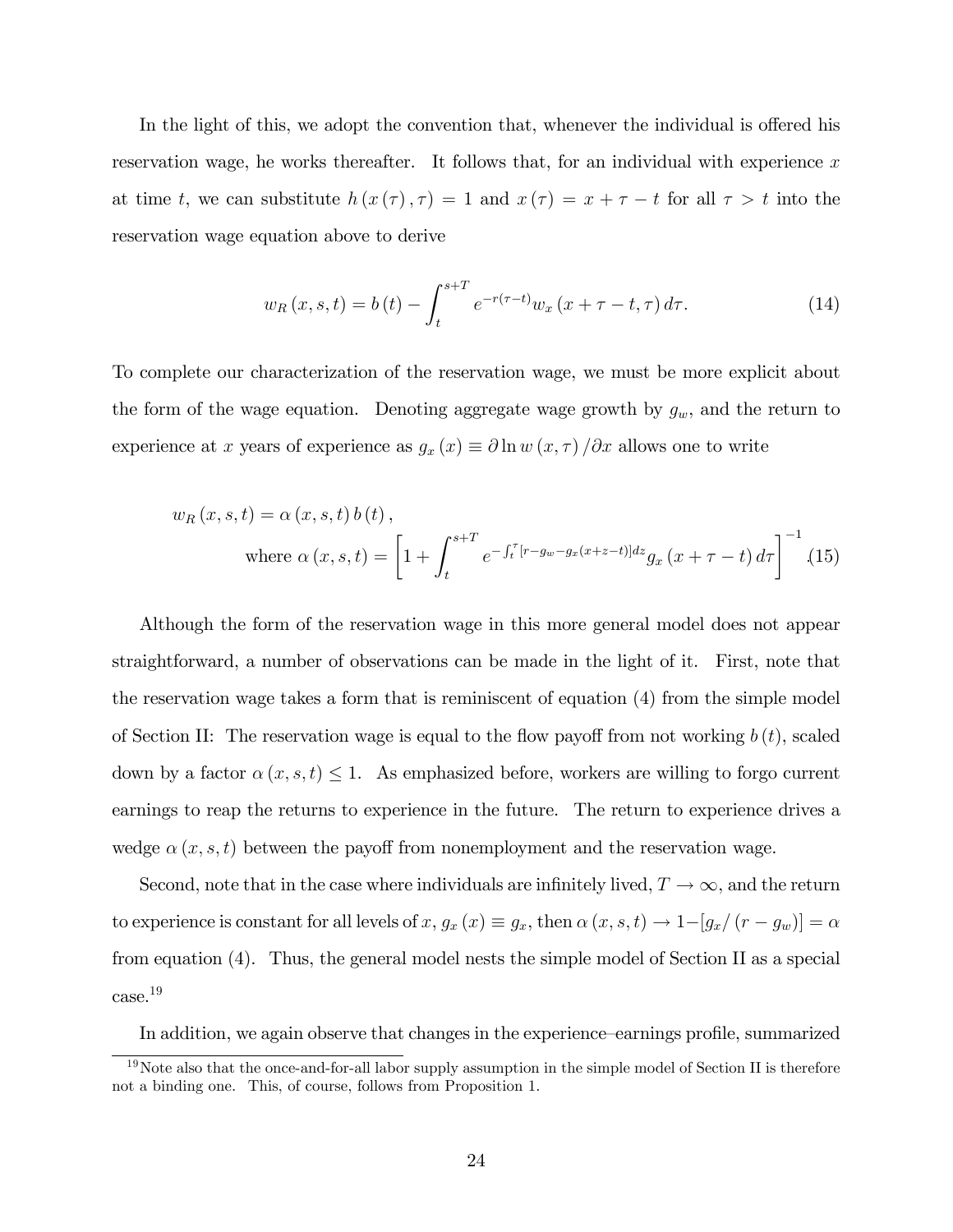by  $g_x(\cdot)$ , and aggregate wage growth,  $g_w$ , affect the reservation wage. As before, increases in the experience–earnings profile and aggregate wage growth reduce  $\alpha(x, s, t)$ , thereby lowering the reservation wage and stimulating work incentives. The difference in equation  $(15)$  is that, by taking into account finite lifetimes and concave experience earnings profiles, the magnitudes of these effects are likely to be more sensible.

A final key message of equation (15) is the implied life-cycle effects of changes in  $g_x(\cdot)$  and  $g_w$ . Specifically, the marginal effects of these changes on the reservation wage are stronger for younger cohorts at a given point in time t and weaker for older cohorts. To see this, consider equation (15) and recall that s denotes time of entry into the labor market, so that higher values of s refer to younger cohorts. Mechanically, this result arises because older workers have a shorter remaining working life over which changes in wage growth of any variety can a§ect the present value of their remaining earnings stream. More intuitively, as workers age, they become increasingly less marginal to the employment decision, and consequently respond less to changes in wage growth.<sup>20</sup> We will see in what follows that these life-cycle effects have distinctive implications for the dynamics of employment generated by the model.

#### B Implications for Low-Skilled Joblessness

The results of Section III documented evidence for reductions in the return to labor market experience for low-skilled, marginal workers since 1970, as well as important changes in aggregate wage growth for such workers over the same period. We now seek to provide a quantitative sense of the implications of these trends for work incentives and equilibrium employment. To do this, we feed the observed trends in the experience-earnings profile and aggregate wage growth into a simulated version of the general model summarized in equation (15). Since the trends in the aggregate nonemployment rate are driven by the increase in nonemployment among low-skilled workers, we focus on generating the implied outcomes

<sup>&</sup>lt;sup>20</sup>By the same token, it is also true that the reservation wage coefficient  $\alpha(x, s, t)$  is larger for older cohorts. One might imagine that this reduces work incentives for older workers. However, we know from Proposition 1 that any individual who starts working will work until retirement. The reason is the wage growth that workers receive as they accumulate experience.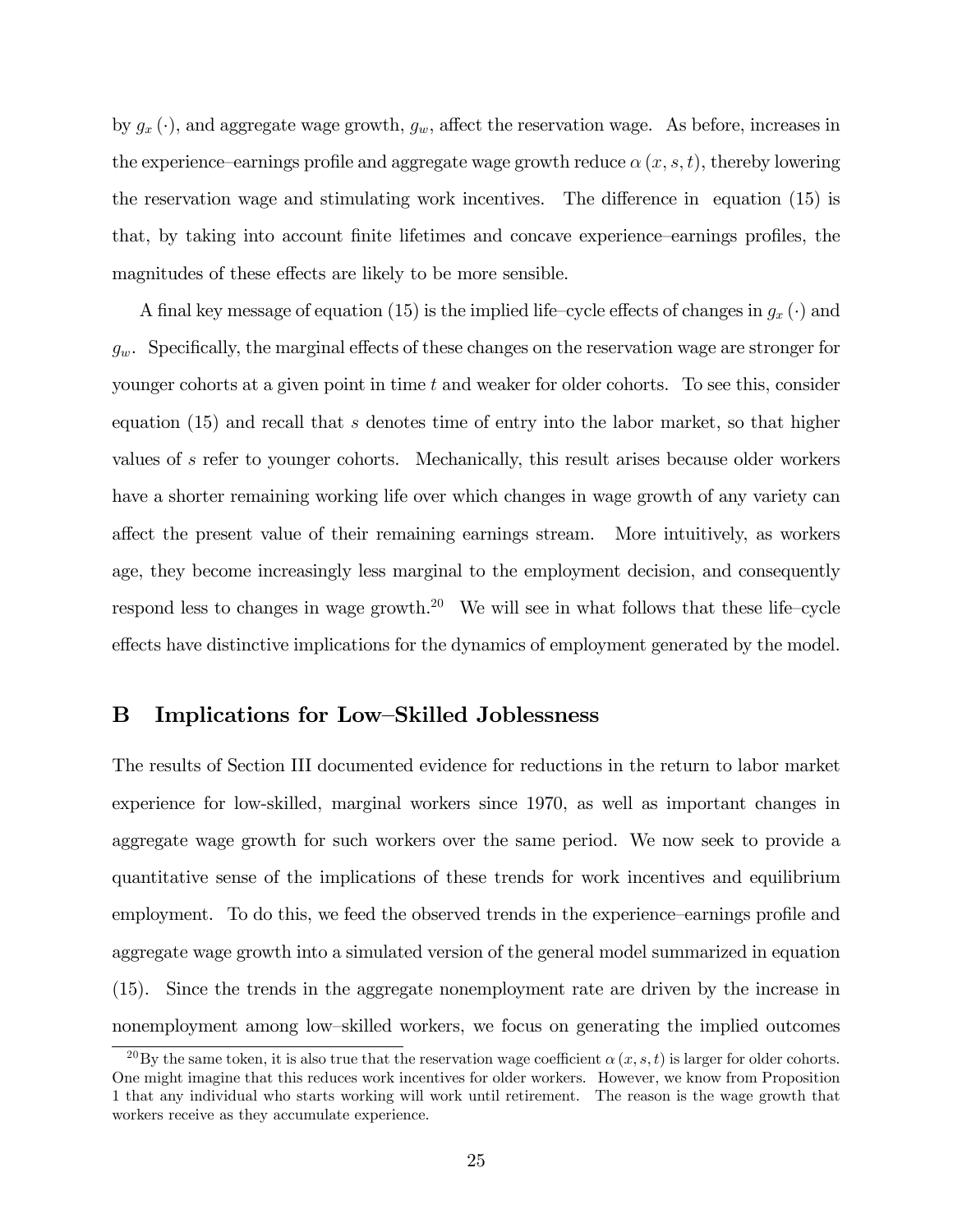for high school dropouts.

We set the length of a working life to 40 years, and initialize the model in steady state in 1970. We set the initial steady–state employment rate to equal 90 percent based on the observed trend nonemployment rate for high school dropouts in 1970 (see Figure 1B). We then compute the implied paths of the employment rate for each experience x, cohort s and time t configuration by extending the simple insight of equation  $(5)$ :

$$
\Delta \ln L(x, s, t) = \varepsilon \cdot \Delta \ln \alpha(x, s, t), \qquad (16)
$$

where variation in the reservation wage coefficient  $\alpha(x, s, t)$  is induced by variation in aggregate wage growth  $g_w$  and the experience-earnings profile  $g_x (\cdot)$ . Finally, we aggregate across  $(x, s, t)$  cells to compute the path of aggregate employment,  $L(t)$ .

Our simulation procedure therefore reduces the problem down to finding a value of  $\varepsilon$ , the elasticity of labor supply. Recall from our earlier discussion that, for our purposes,  $\varepsilon$  is the elasticity of labor supply on the extensive margin—the elasticity of the inverse distribution function of reservation wages (see equations (6) and (8)). Estimates of  $\varepsilon$  for different skill groups are reported by Juhn, Murphy and Topel (1991, 2002). Specifically, they compute estimates of the elasticity of the fraction of a year spent in employment with respect to wages by skill using CPS data. As mentioned in our discussion of trends in aggregate wage growth in section III.B, Juhn, Murphy and Topel measure skill by ranges of percentiles of the wage distribution.<sup>21</sup> Since high school dropouts lie in the bottom 20 percent of the education distribution, Juhn, Murphy and Topel's estimates suggest that a reasonable value of  $\varepsilon$  is approximately 0.33.<sup>22</sup>

 $^{21}$ To do this, Juhn, Murphy and Topel (1991, 2002) estimate the wage offers of those out of employment. They do this by imputing wages to nonworkers using the distribution of wages among individuals who worked between 1 and 13 weeks in a given year.

<sup>&</sup>lt;sup>22</sup>Table 10 of their 2002 Brookings paper reports partial elasticities (i.e. the change in employment divided by the log change in wage) by skill percentiles for the years 1972 to 2000. For the 1st to 10th percentile, their estimate of the partial elasticity is 0.287; for the 11th to 20th percentile, 0.217. The average employment rates for these groups respectively are 0.73 and 0.80. These imply elasticities of approximately  $0.287/0.73 = 0.39$ and  $0.217/0.80 = 0.27$  respectively. Our choice of  $\varepsilon = 0.33$  is an approximate midpoint of these estimates.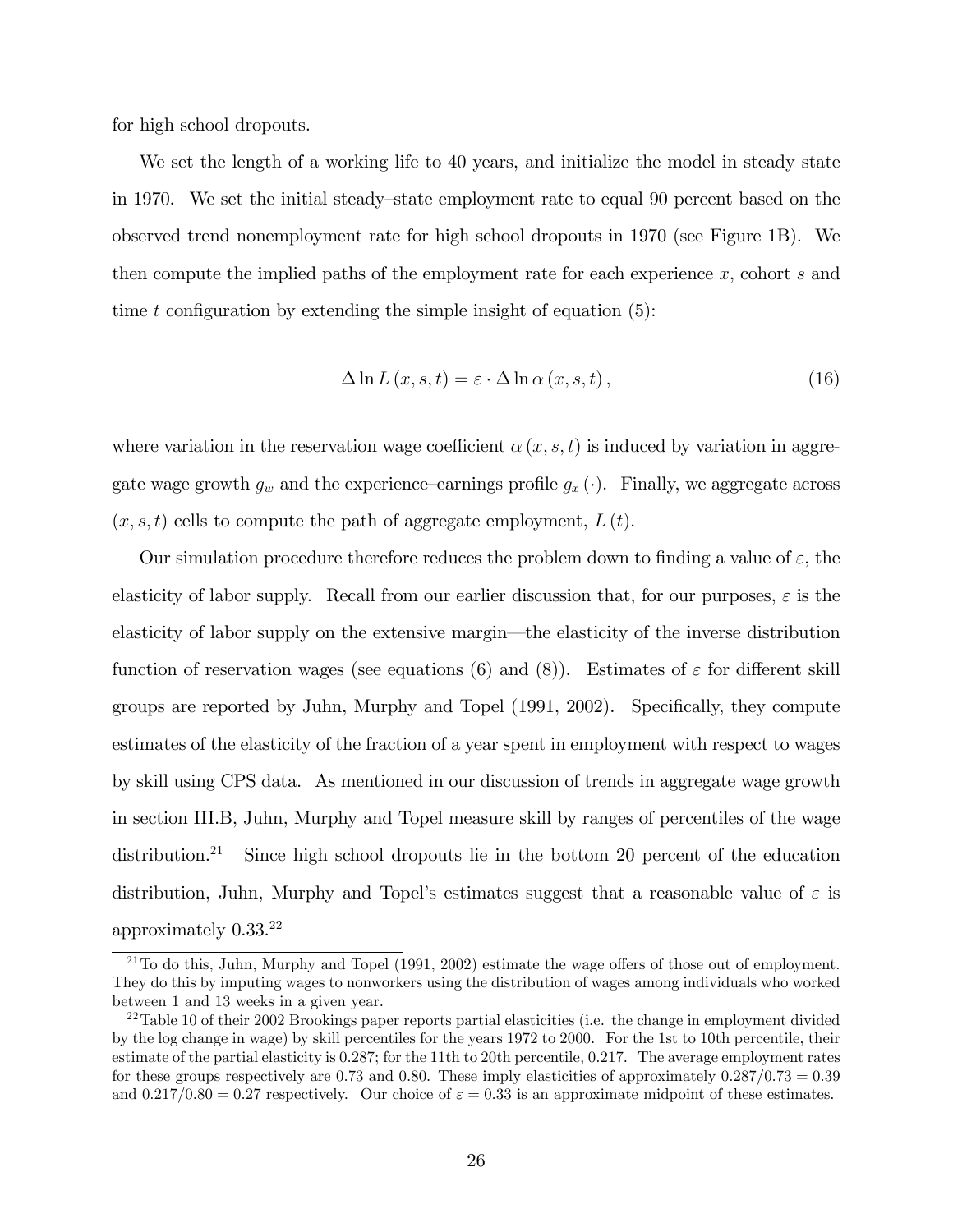It is worth noting that our simulation strategy has a number of virtues. First, by reducing the procedure down simply to obtaining a value for  $\varepsilon$ , we have avoided having to explicitly calibrate variables such as the replacement rate  $\rho$ , or the distribution of worker heterogeneity  $\Omega(\cdot)$  in equation (3). Since we might be less confident in the correct calibration of these objects, this is a useful simplification. In addition, the simulation strategy is very transparent. If one has different priors about the appropriate value for the supply elasticity  $\varepsilon$ , all one need do is scale the implied employment effects up or down accordingly. For example, if one believed  $\varepsilon$  were double the value we use, then the implied employment effects will be double what we report.

A Simple Example To get a sense for the dynamic response of aggregate employment implied by the model, we first consider the effects of a very simple shock. Figure 8 plots the response of aggregate nonemployment to a one-time, permanent, unanticipated decline in aggregate wage growth  $g_w$  from 3 percent (as observed in the early 1970s among dropouts) to  $-3$  percent (as observed in the mid 1980s among dropouts). The dashed line plots the steady state nonemployment rate before and after the shock. This rises substantially from 10 percent to approximately 20 percent.

The response of the nonemployment rate out of steady state, however, reveals important transitional dynamics in the model. On impact, a discrete fraction of workers immediately leaves employment, deciding that the reduction in lifetime earnings renders working no longer worthwhile. Subsequently, the nonemployment rate exhibits very slow transitional dynamics, eventually reaching the new steady state after 40 years. These transitional dynamics are a direct consequence of the life-cycle response to shocks emphasized in the general model above. As workers age, they become increasingly less marginal to the employment decision, and thereby become less responsive to shocks. What is driving the dynamics in Figure 8 is the turnover of successive cohorts in the labor market as older cohorts retire, and younger, more marginal workers enter. It is therefore no surprise that the period of transition is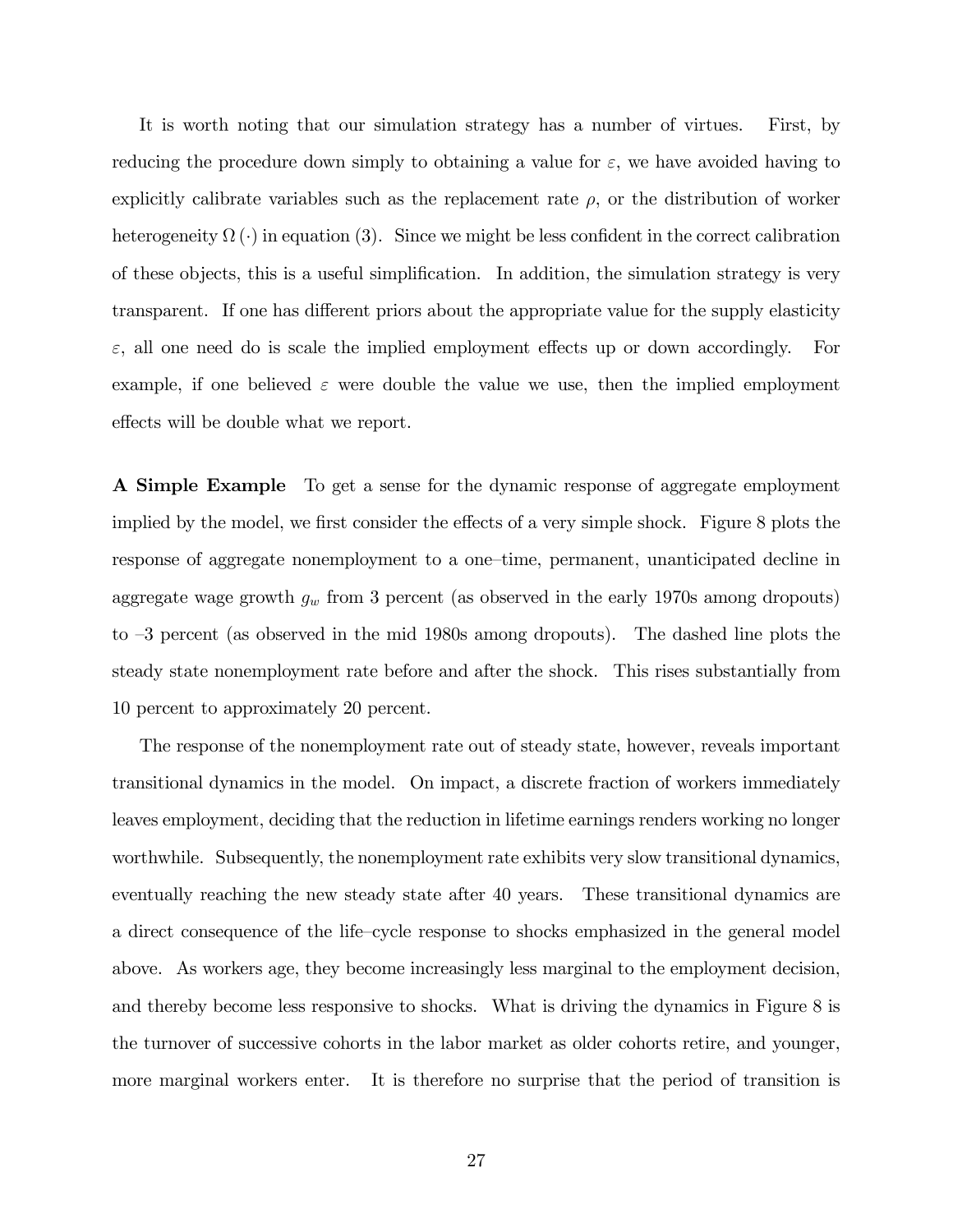exactly 40 years, the specified length of a working life, since that is the time it takes for all older cohorts at the time of the shock to leave the labor market.

**Simulation Results** We can now address the question of the effects of observed changes in the experience–earnings profile and aggregate wage growth for rates of nonemployment among high school dropouts. As a first exercise, we match the return to experience in the model,  $g_x(\cdot)$ , to smoothed versions of the cross-sectional profiles for high school dropouts in Figure 2A. Aggregate wage growth in the model,  $g_w$ , is matched to trend wage growth among high school dropouts based on the estimates in Figure 7. We feed these trends into the model as a series of unanticipated shocks.

Figure 9A displays the results of this simulation based on these unanticipated shocks, together with the trend nonemployment rate among high school dropouts from Figure 1B for comparison. The model predicts a substantial rise in the nonemployment rate for lowskilled workers. Figure 9A reveals that the joint trends in  $g_x(\cdot)$  and  $g_w$  together imply an increase in low-skilled nonemployment from 10 percent to 27 percent between 1968 and 2006. Comparing these outcomes to the observed trend from the data, this suggests that the model can account for all of the secular rise in nonemployment among high school dropouts over this period. Thus, variation in the returns to experience together with changes in the rate of aggregate wage growth have the potential to go a long way toward explaining the long-run variation in nonemployment for low skilled workers in the context of this model.

Figure 9A also plots the implied trends in nonemployment from allowing the return to experience and aggregate wage growth to vary independently. This suggests that, between 1968 and 2006, changes in aggregate wage growth and experience–earnings profiles accounted for about an equal share of the implied increase in low-skilled nonemployment in the model. However, it also reveals that the effects of  $g_w$  are relatively more important earlier on, whereas the return to experience plays more of a role later on. This is consistent with the trends depicted in Figures 2A and 7. Declines in aggregate wage growth occur predominantly in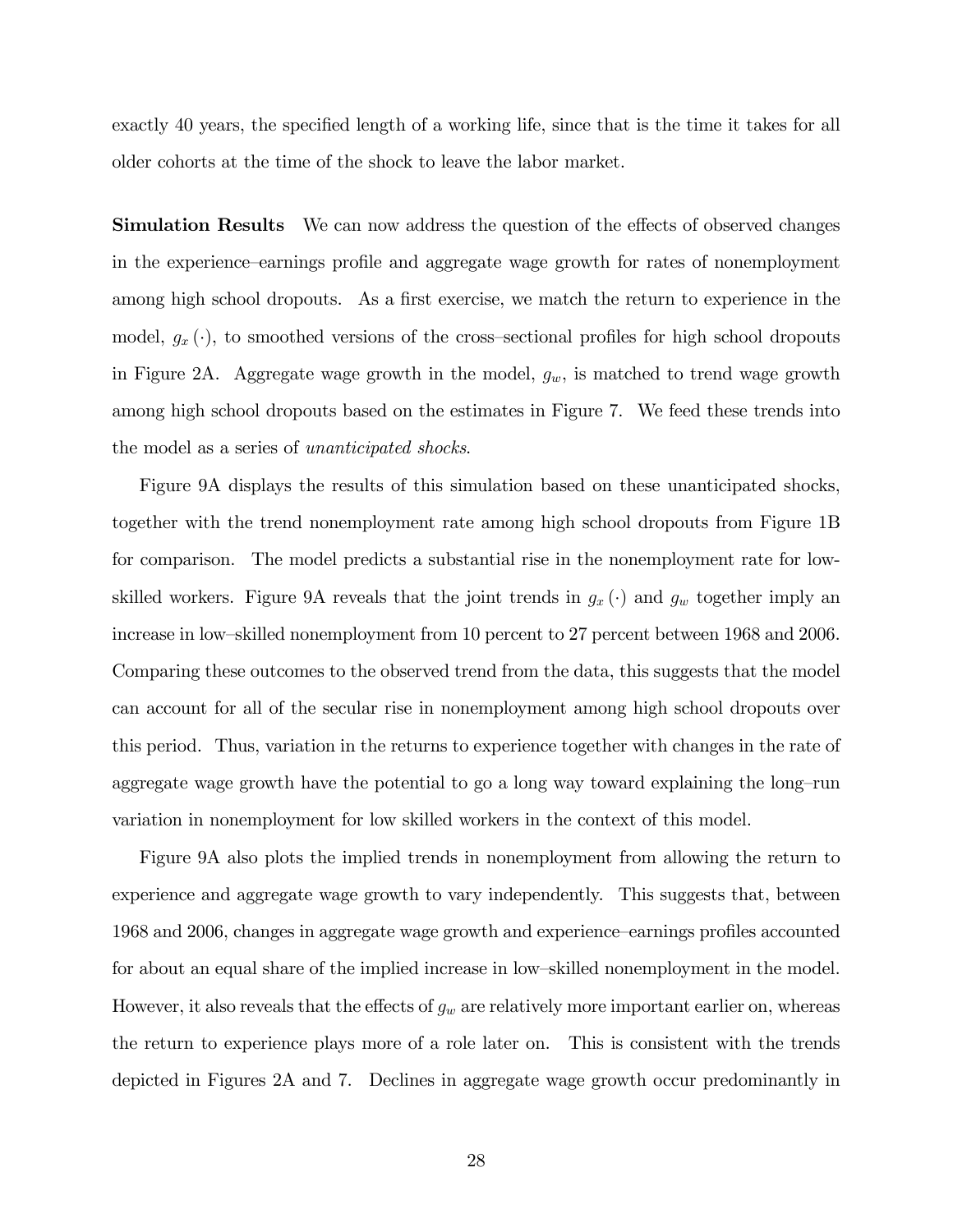the early part of the sample period, whereas declines in the return to experience among dropouts occur much more uniformly over the period.

Another feature of the results in Figure 9A is that the model is less successful in matching the observed timing of the increase in trend nonemployment among high school dropouts. The data reveal a substantial medium run rise in nonemployment in the 1970s and 1980s that the model does not fully predict. We do not necessarily view this as a problem, as it provides room for other explanations to play a role. Most notably, Juhn, Murphy and Topelís  $(1991, 2002)$  suggestion that the decline in demand for low-skilled workers associated with the increase in wage inequality that occurred in the 1970s and 1980s played an important role could account for the sharp rise in joblessness in the 1970s and 1980s.

The model's inability to predict the medium run rise in joblessness also may be related to our choice to feed variation in  $g_x(\cdot)$  and  $g_w$  through the model as unanticipated shocks. It is possible that some of these changes may eventually have been anticipated. For example, workers may have become wise to the downward trend in aggregate wage growth seen in Figure 7. This would speed up the response of nonemployment to these shocks.

To highlight this point, we consider an alternative exercise. As before, the labor market is assumed to be in steady state at the beginning of the simulation in 1968. In this case, however, we assume that the time path of aggregate wage growth  $g_w$  in Figure 7 is subsequently realized by all cohorts. Symmetrically, instead of using the cross sectional experience profiles from Figure 2, we reveal smoothed versions of the realized experience profiles to successive cohorts of workers.<sup>23</sup>

Figure 9B displays the results of this simulation based on these anticipated shocks to wage growth. Consistent with the intuition above, it can be seen that implied nonemployment in the model tracks the medium run rise in nonemployment in the data remarkably well, though implied joblessness in the model overshoots the data in the late 1990s.

 $^{23}$ Since this simulation uses the realized cohort experience profiles, it can be peformed up to 2000 only.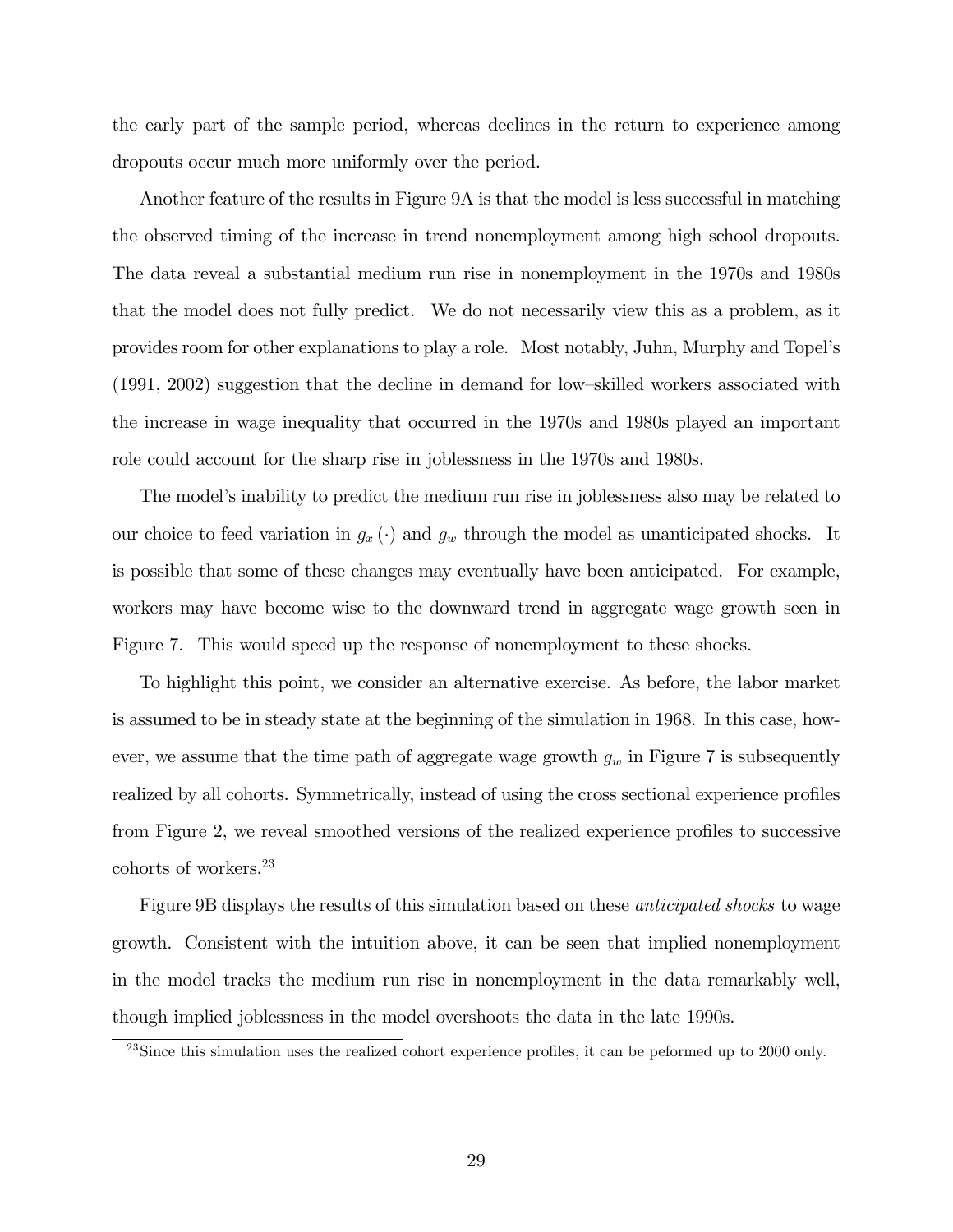#### C Implications for the Age Distribution of Joblessness

As an additional check on the implications of our model, we also explore the implied age structure of the rise in nonemployment. We do this because our model has distinctive life cycle predictions. Specifically, recall that the model implies that older workers become less responsive to wage growth shocks, because such shocks have a smaller relative impact on their remaining lifetime earnings. It follows that the shocks that we observe in the data are predicted to have a more immediate impact on the employment rates of younger workers relative to older workers.

To examine this possibility, we partition workers in our simulated model into four ten year age groups. Figure 10A plots the nonemployment rates for each of these groups predicted by the model based on the simulations underlying Figure 9A. We observe the predicted nonemployment rate for younger workers rising earlier and faster than for older workers. Eventually, these converge as older workers increasingly have responded to the deterioration of wage growth in the past.

Figure 10B plots the analogous picture using data from the CPS. It displays the trend nonemployment rates for workers in four age groups spanning the ages  $16$  to  $55.^{24}$  Trend nonemployment rates are normalized to equal 0.1 at the start of the sample to abstract from well-known differences in the average levels of joblessness across age groups. The qualitative picture presented in Figure 10B shares many of the key features of the model's predictions in Figure 10A. For workers aged between 16 and 45, nonemployment rose earlier and faster among younger workers. In addition, rates of joblessness converge in the later period for these workers in a manner similar to that implied by the model. The predictions of the model for the age distribution of joblessness are borne out remarkably well for workers aged less than 45.

However, an important feature of the data in Figure 10B that the model cannot account

 $\frac{24}{10}$  allow consideration of trends for older prime aged males in the CPS data, we relax Juhn, Murphy and Topel's sample restriction that respondents have fewer than thirty years of experience for this exercise.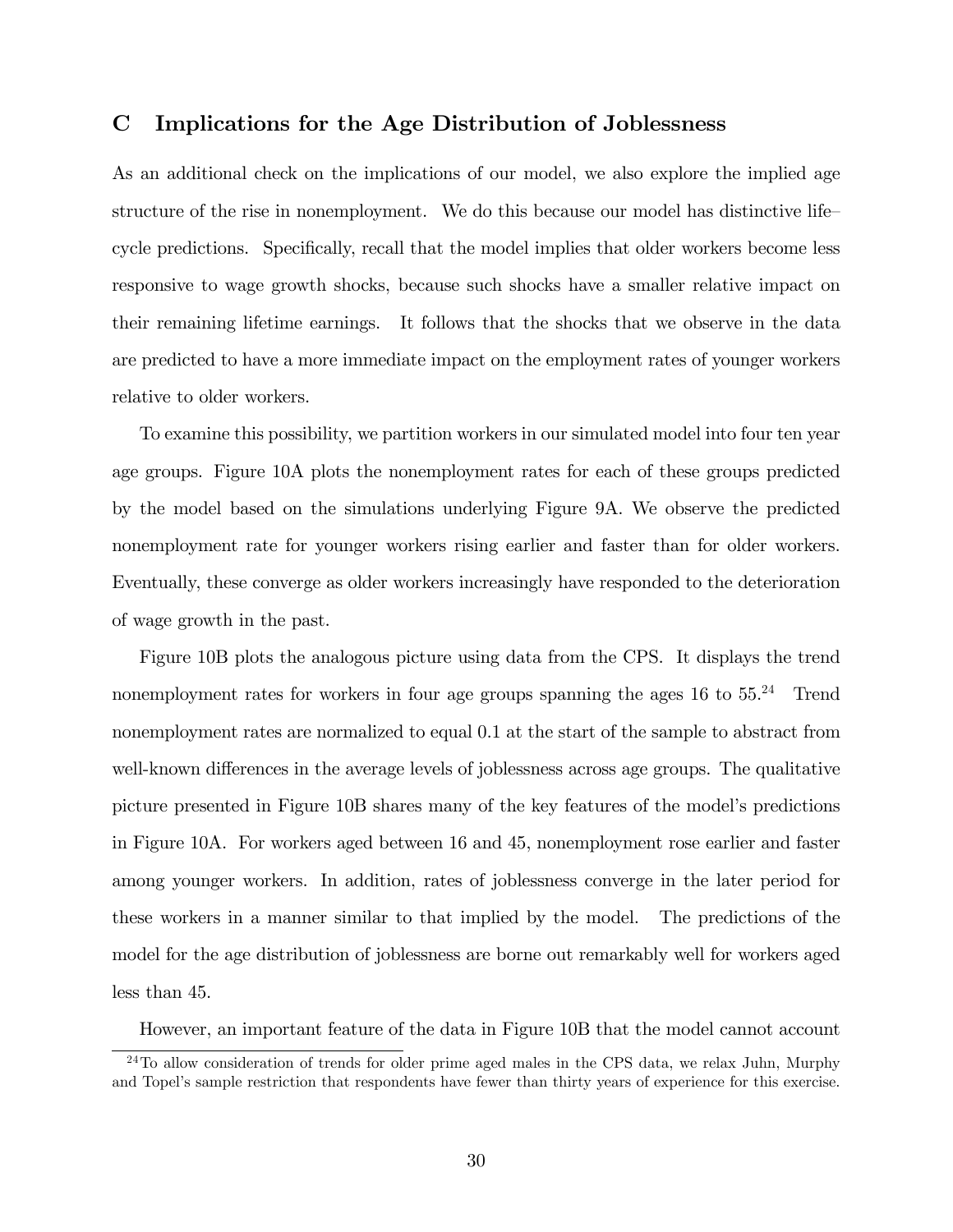for is the steepness of the rise in joblessness among older prime aged men. For those aged 46 to 55, nonemployment rose just as quickly as for those aged 36 to 45 in the data, while the model predicts a mildly slower increase. More strikingly, joblessness among men aged 46 to 55 has continued to rise to the present day in the data, while the model predicts a plateau in nonemployment later in the sample period.

This feature of the data is consistent with an abundant literature that has documented the rise in joblessness among older prime aged men (Bound, 1989; Bound and Waidmann, 1992; Autor and Duggan, 2003). These studies have emphasized, to differing degrees, the role of changes in the generosity of disability insurance in declining labor force participation among older prime aged men, and its interaction with declining employment of low-skilled workers. In the context of our model, this would correspond to a change in the value of not working b. Since we abstract from changes in b in our simulations, we would not expect them to account for all the changes in nonemployment, such as the well-documented decline in employment for older workers resulting from an expansion in disability payments.

#### D Implications for Overall Nonemployment

Up to now, we have focused on implied trends in joblessness among low-skilled high school dropouts. In this subsection, we compute implied trends in nonemployment rates for the remaining skill groups. Our simulation procedure mirrors exactly the method described for high school dropouts in section IV.B. For each skill group, we feed the observed changes in the experience–earnings profile and aggregate wage growth in Figures 2 and 7 through the model as a series of unanticipated shocks. The only adjustment made is for differences in the extensive elasticity of labor supply  $\varepsilon$  across skill groups. The results of section II.B. lead us to expect that  $\varepsilon$  declines with skill, as more skilled workers are less marginal to the employment decision. The estimates reported in Juhn, Murphy and Topel (1991, 2002) confirm this intuition. Based on those estimates, we apply values of  $\varepsilon$  equal to 0.2, 0.1, and 0.066 respectively for high school graduates, those with some college education, and those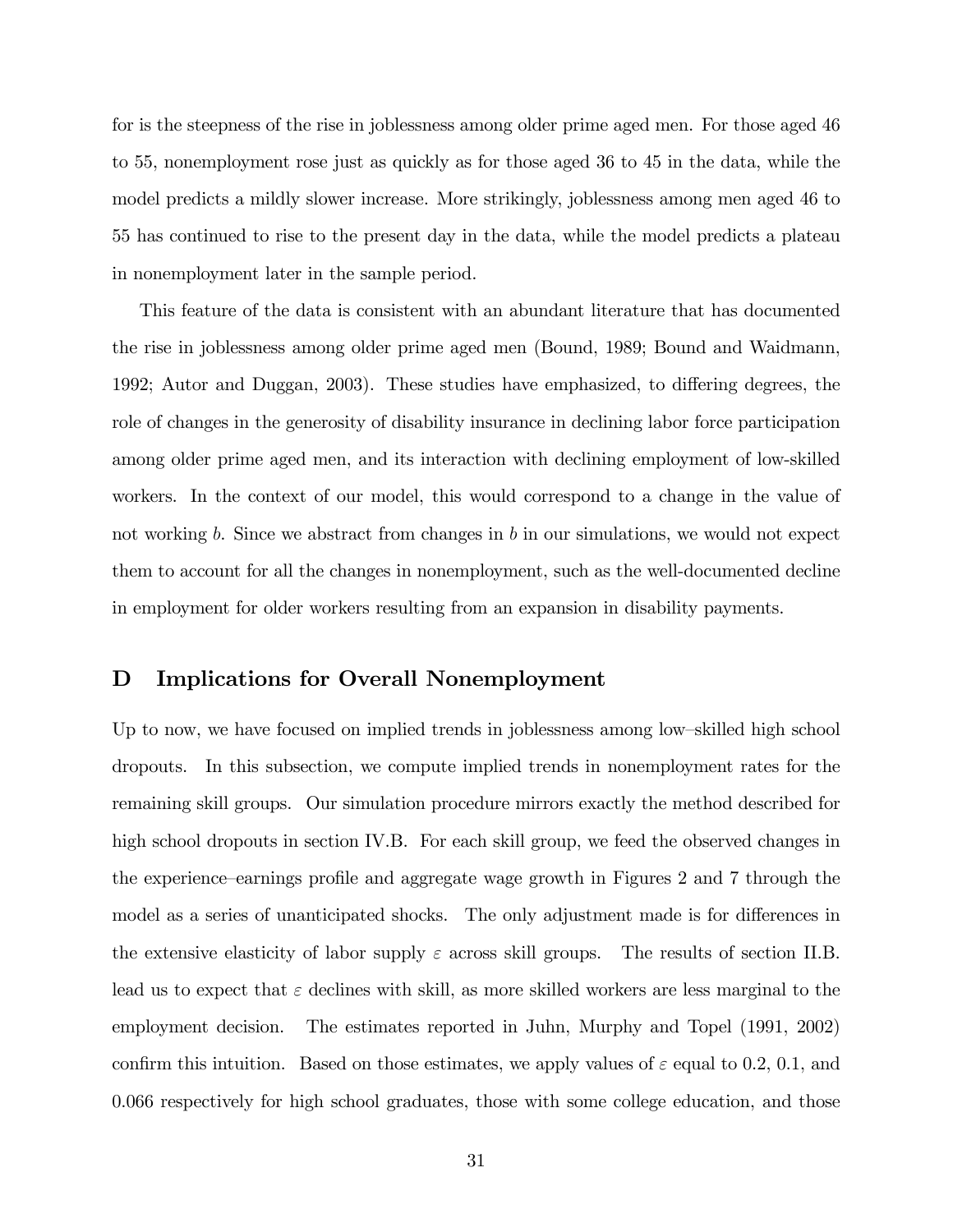with a college degree or higher. Again, note that the effects of different assumptions on the magnitude of these elasticities are simply to rescale our reported employment effects up or down respectively.

Figure 11 plots trend nonemployment rates implied by our simulations, together with trend nonemployment rates from the data. Figure 9 for high school dropouts is replicated for ease of comparison. Figure 11 suggests that observed trends in experience–earnings proÖles and aggregate wage growth can account for around 5 of the 10 percentage point increase in nonemployment among high school graduates, and 3 of the 5 percentage point increase for those with some college education. Consistent with the relative stability of the experience–earnings profiles for these groups in Figure 2, the majority of the implied increase in joblessness among both groups is driven by declines in aggregate wage growth. Figure 11 also reveals that trends in either form of wage growth can explain none of the 2 to 3 percentage point increase in nonemployment among college graduates.

The results in Figure 11 also allow us to gauge the extent to which variation in wage growth can account for the increase in aggregate nonemployment depicted in Figure 1A. We take a share–weighted average of the simulations in Figure 11. These simulated changes in the nonemployment rates by education group aggregate to  $3.4$  percentage points—a little more than half of the 6 percentage point rise observed in Figure 1A.

### V Related Literature

The methods and results of our analysis touch on a wide array of related literatures. First, we have shown that a distinctive feature of our model is that it generates a role for productivity growth in explaining variation in steady state employment that is absent in standard models of long run employment determination. An important implication of this is that it provides a rationale for why the declines in aggregate wage growth that accompanied the productivity slowdown of the 1970s are related to increases in rates of joblessness.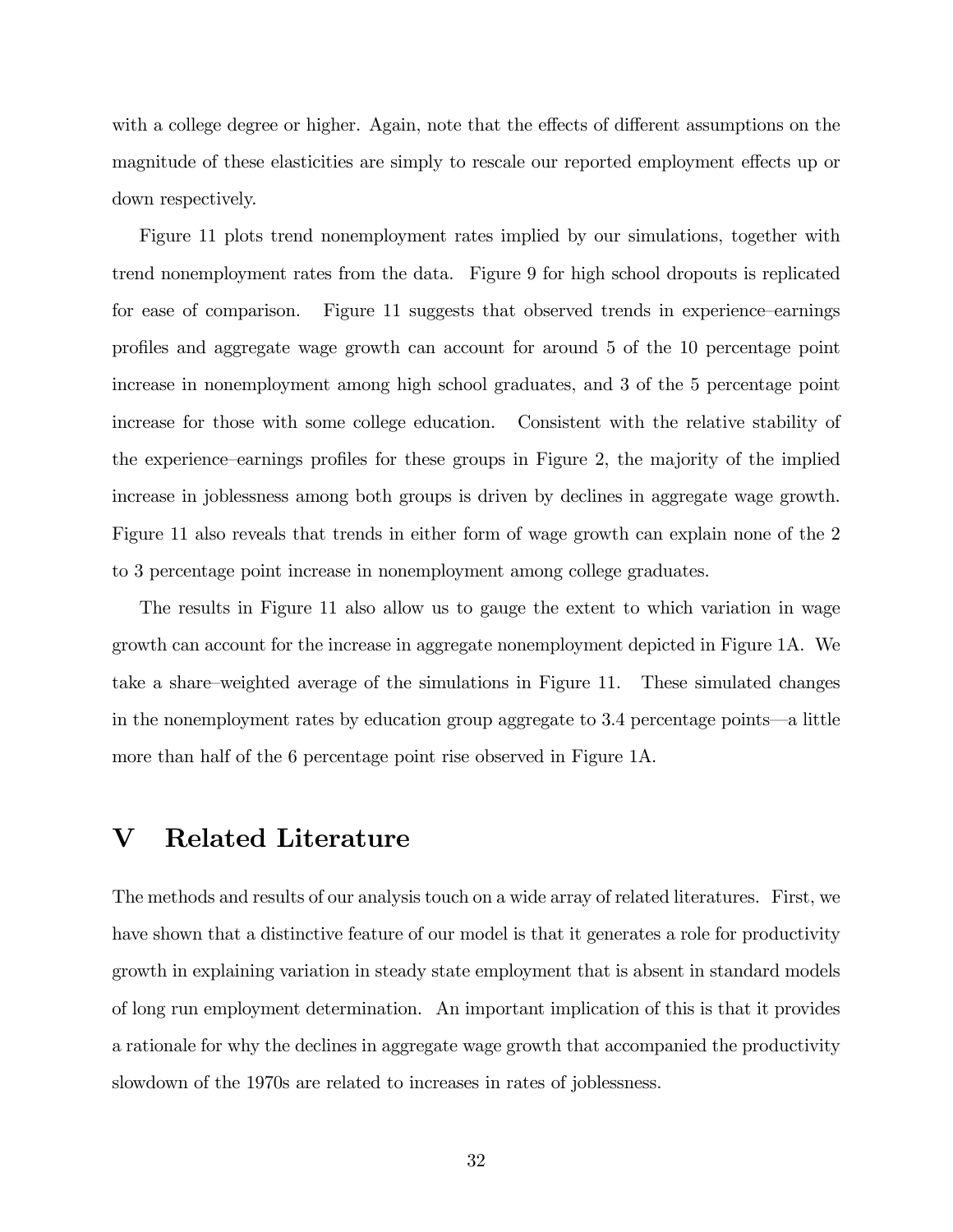Perhaps because prevailing models tend to predict no long run employment effects of changes in productivity growth, however, a prominent feature of previous literature has been in its emphasis on the potential short run employment effects of variation in productivity growth (see among others Blanchard, 2000; Bruno and Sachs, 1985; Ball and Moffitt, 2001). A popular idea that has been pursued is that the wage demands of workers are somewhat sluggish in their response to changes in productivity growth. Blanchard (2000) has suggested that a "comprehension lag" can arise between the moment of an initial decline in productivity growth and the time that workers become aware of it. Similarly, Ball and Moffitt  $(2001)$  have emphasized the possibility of sluggish "wage aspirations" that do not adjust immediately to declines in the sustainable rate of aggregate wage growth. Both of these possibilities will lead to a short run rise in joblessness. Moreover, depending on the sluggishness of reservation wages, the short run can last a long time.

A limitation to this approach, emphasized in Blanchard (1998), is that it becomes difficult to explain very persistent declines in employment following a productivity slowdown, unless one is willing to impose extreme forms of sluggishness in reservation wages. Such a task becomes especially difficult given the observed rebound in aggregate wage growth that accompanied the productivity "miracle" of the 1990s. Models of sluggish adjustment in reservation wages would predict reductions in joblessness in the 1990s, contrary to the evidence presented in Figures 1A and 1B.

Interestingly, our model contrasts with these predictions. The results of Section IV imply that the the productivity slowdown of the 1970s led to increased joblessness over long (thirty year) horizons, rather than short horizons. Thus, while models of sluggish adjustment in reservation wages may account for the short to medium run rise in joblessness in the 1970s and 1980s, our model can account for the persistent rise in nonemployment into the 1990s. Recall that this is driven by the important employment dynamics that are emphasized when one takes into account the effects of human capital accumulation on work incentives over the lifecycle.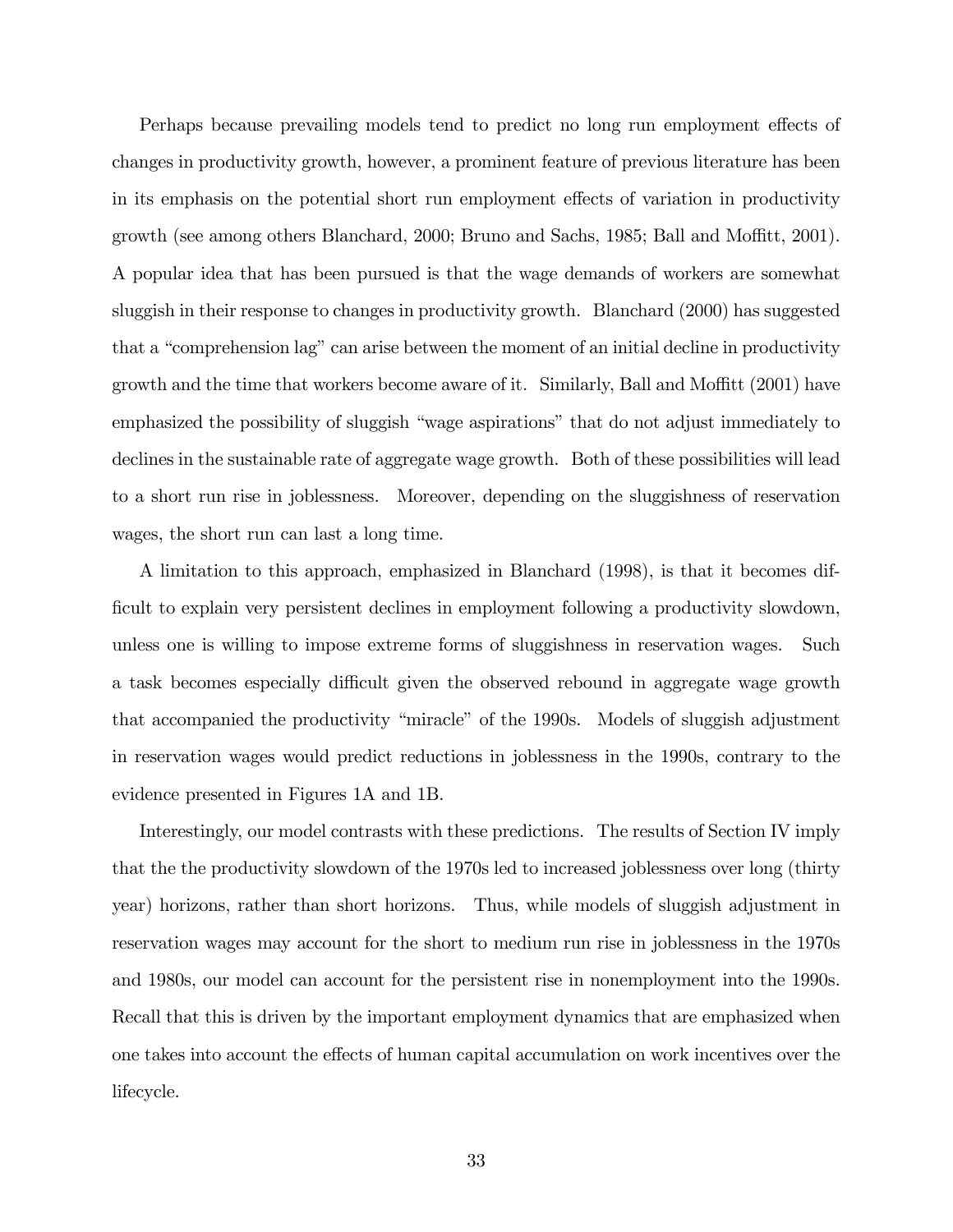An important exception to the Blanchard's (2000) rule that models of the aggregate labor market "deliver, to a first order, long run neutrality of unemployment to productivity growth" are models of creative destruction  $(Aghion and Howitt, 1994)$ . In such models, the productivity of a job is fixed according to the state of the art technology available upon creation of the employment relationship. In order to update productivity back to the frontier, older relationships must be severed, hence "creative destruction." A drawback to models in this vein is that they can have counterfactual predictions with respect to the effects of productivity growth on rates of worker reallocation and the level of unemployment (Blanchard, 1998). Viewed through the lens of these models, declines in productivity growth, such as the slowdown in the 1970s, imply that the rate at which jobs become obsolete slows, reducing job destruction, and thereby unemployment. In contrast to these predictions, the productivity slowdown in the U.S. was characterized by increased rates of job destruction, and increased unemployment.<sup>25,26</sup>

A second area of related research is the adundant literature on post-schooling investment in human capital, based on the seminal work of Ben-Porath (1967) (see Weiss and Rubinstein, 2006, for a survey). Much of this literature has highlighted the implications of the joint determination of human capital accumulation and labor supply for the life cycle profiles of earnings and hours worked (Blinder and Weiss, 1976; Heckman, 1976; Ryder, Stafford and Stephan, 1976), education choice (Willis and Rosen, 1979) and the estimation of preference and technology parameters (Shaw, 1989; Lee, 2008). Perhaps most related to the present paper is the analysis of Olivetti (2006), who emphasizes the role of changes in returns to experience among women since the 1970s. In contrast to our analysis of low-skilled males, she finds evidence of steepening experience–earnings profiles among women, and identifies it as a key driving force for increased female labor force participation since the 1970s.

<sup>&</sup>lt;sup>25</sup>Mortensen and Pissarides (1998) emphasize that these results depend crucially on the creative destruction assumption that technological change is embodied only in newly created jobs.

 $26$ Another exception is the analysis of Manning (1990). He shows that reductions in productivity growth can lead to increased unemployment in the context of a dynamic model of union bargaining. In his model, slower productivity growth reduces the future rents from employment available to workers. Consequently, unions capture rents in the present, raising wage pressure, and increasing unemployment.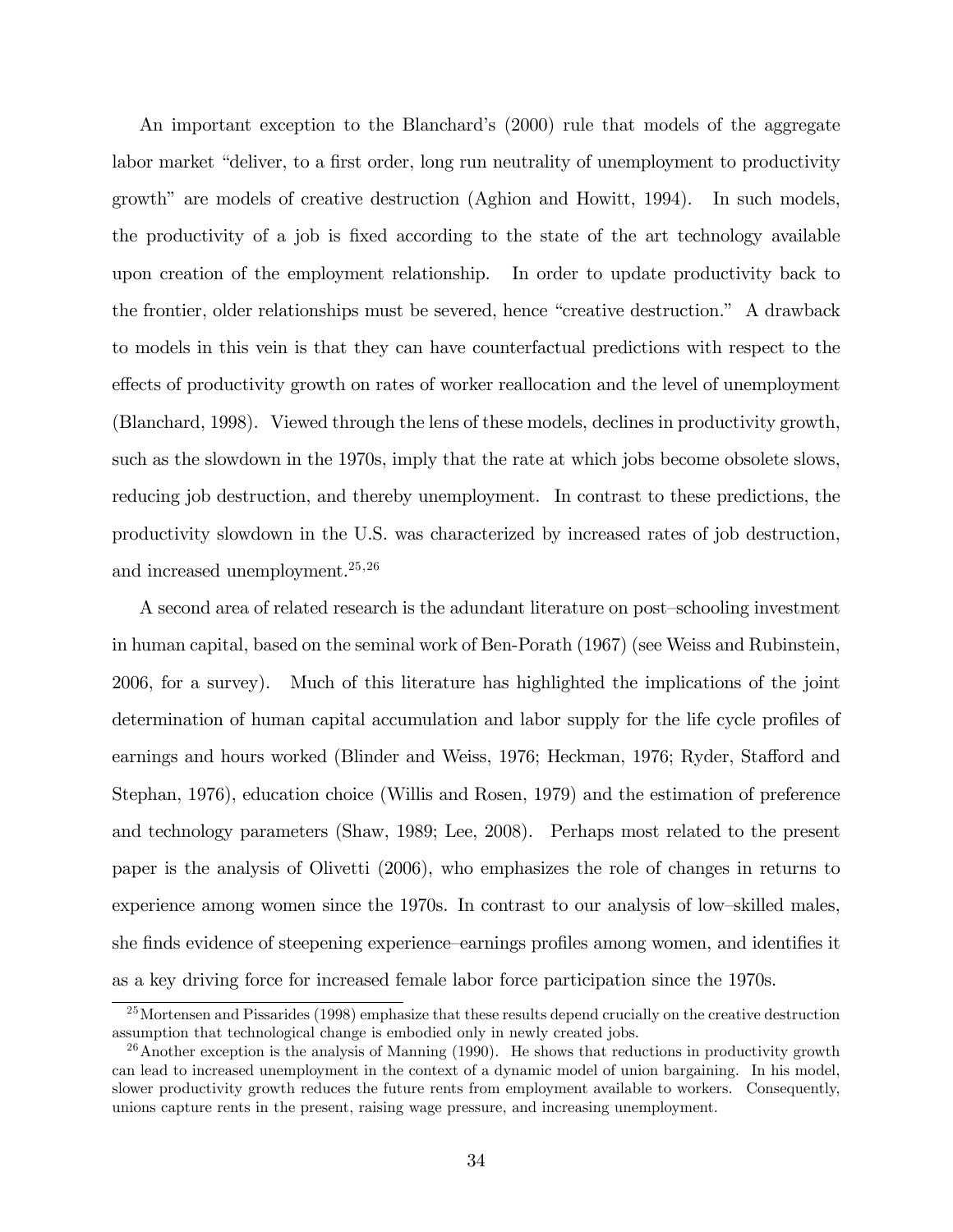### VI Summary and Discussion

Rates of joblessness among males in the U.S. have risen dramatically since the 1970s. These trends are particularly acute among the low-skilled. This paper provides an economic rationale through which changes in wage growth—both aggregate wage growth across time, and wage growth associated with the accumulation of work experience—may have an effect on work incentives. Evidence suggests that both forms of wage growth have deteriorated since the 1970s, especially among the low-skilled. Application of these trends to a model of labor supply in the presence of wage growth indicates that declining wage growth can account for much of the increase in nonemployment among low-skilled males in the U.S. since 1970.

A number of important issues arise for future work in the light of these results. First, in an economy such as the U.S. with limited social insurance mechanisms, it is natural to ask what sources of income individuals have at their disposal when they experience persistent periods out of work, as they do in available data (Juhn, Murphy and Topel, 1991, 2002). Potential sources may include income from intermittent employment spells with limited scope for human capital accumulation, and income of other household members (which may interact with increases in female labor market participation over time). Future study of these alternative income sources would shed important light on why employment rates among the low-skilled have been so elastic over time.

Second, the present analysis has posed the question of what the optimal labor supply response should be given the deterioration in wage growth we observe in the data. A natural question is why wage growth changed as it did. Of particular interest is why the experienceearnings profiles among male high school dropouts flattened since the 1970s. Our analysis suggests this is unlikely to be related to increased differences between potential and actual experience, sources of selection over time, or to particular data sources. Further analysis of the determinants of the returns to experience seems warranted to provide a coherent explanation for these trends.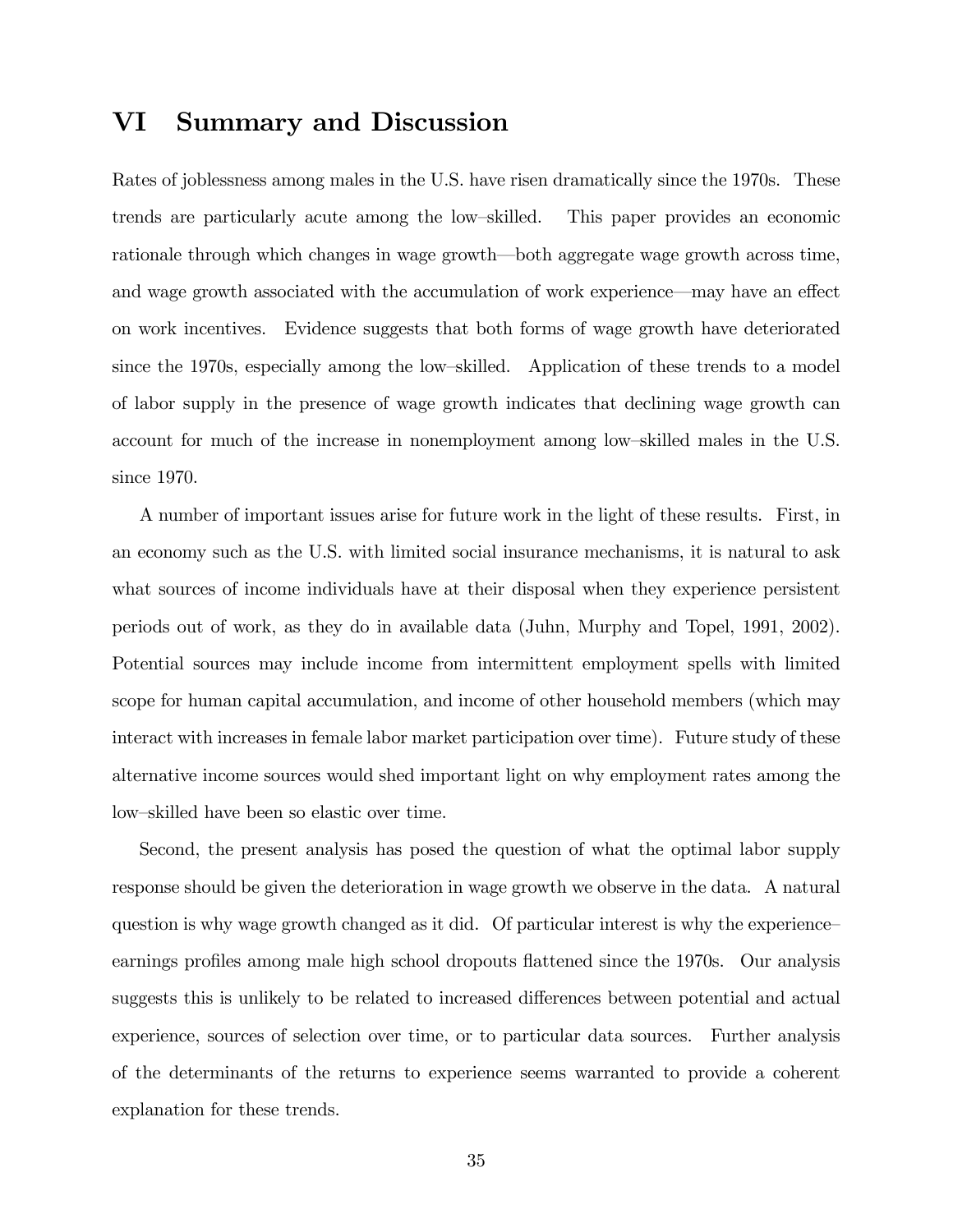## VII References

Aghion, P. and P. Howitt. "Growth and Unemployment." Review of Economic Studies 61 (1994) 477-494.

Autor, David H., and Mark G. Duggan. "The Rise in the Disability Rolls and the Decline in Unemployment The Rise in the Disability Rolls and the Decline in Unemployment.<sup>"</sup> Quarterly Journal of Economics 118 (2003) 157-205.

Autor, David H., Lawrence F. Katz, and Melissa S. Kearney. "Trends in U.S. Wage Inequality: Revising the Revisionists." Review of Economics and Statistics 90 (2008) 300–323.

Ball, Laurence and Robert Moffitt. "Productivity Growth and the Phillips Curve." In The Roaring Nineties: Can Full Employment Be Sustained? Alan B. Krueger and Robert M. Solow, eds. New York: Russell Sage Foundation, 2001.

Blanchard, Olivier J. "Technological Change, Productivity Growth, and Unemployment." Mimeo., MIT (1998).

Blanchard, Olivier J. "The Economics of Unemployment: Shocks, Institutions, and Interactions." Lionel Robbins Lectures (2000).

Blanchard, Olivier J. "A Review of Richard Layard, Stephen Nickell, and Richard Jackman's Unemployment: Macroeconomic Performance and the Labour Market." Journal of Economic Literature 45 (2007) 410-418.

Blanchard, Olivier J. and Lawrence H. Summers. "Hysteresis and the European Employment Problem." *NBER Macroeconomics Annual* 1 (1986) 15-78.

Blanchard, Oliver J. and Justin Wolfers. "The Role of Shocks and Institutions in the Rise of European Unemployment: the Aggregate Evidence." *Economic Journal* 110 (2000) 1–33.

Blau, Francine D. "Trends in the Well-Being of American Women, 1970–1995." Journal of Economic Literature 36 (1998) 112–165.

Blinder, Alan S. and Yoram Weiss. "Human Capital and Labor Supply: A Synthesis." Journal of Political Economy 84 (1976) 449-472.

Bound, John. "The Health and Earnings of Rejected Disability Insurance Applicants: Reply The Health and Earnings of Rejected Disability Insurance Applicants.<sup>n</sup> American Economic Review 79 (1989) 482-503.

Bound, John, and Timothy Waidmann. "Disability Transfers, Self-Reported Health, and the Labor Force Attachment of Older Men: Evidence from the Historical Record." Quarterly Journal of Economics 107 (1992) 1393-1419.

Bruno, Michael and Jeffrey Sachs. *Economics of World Wide Stagflation*. Cambridge, MA: Harvard University Press, 1985.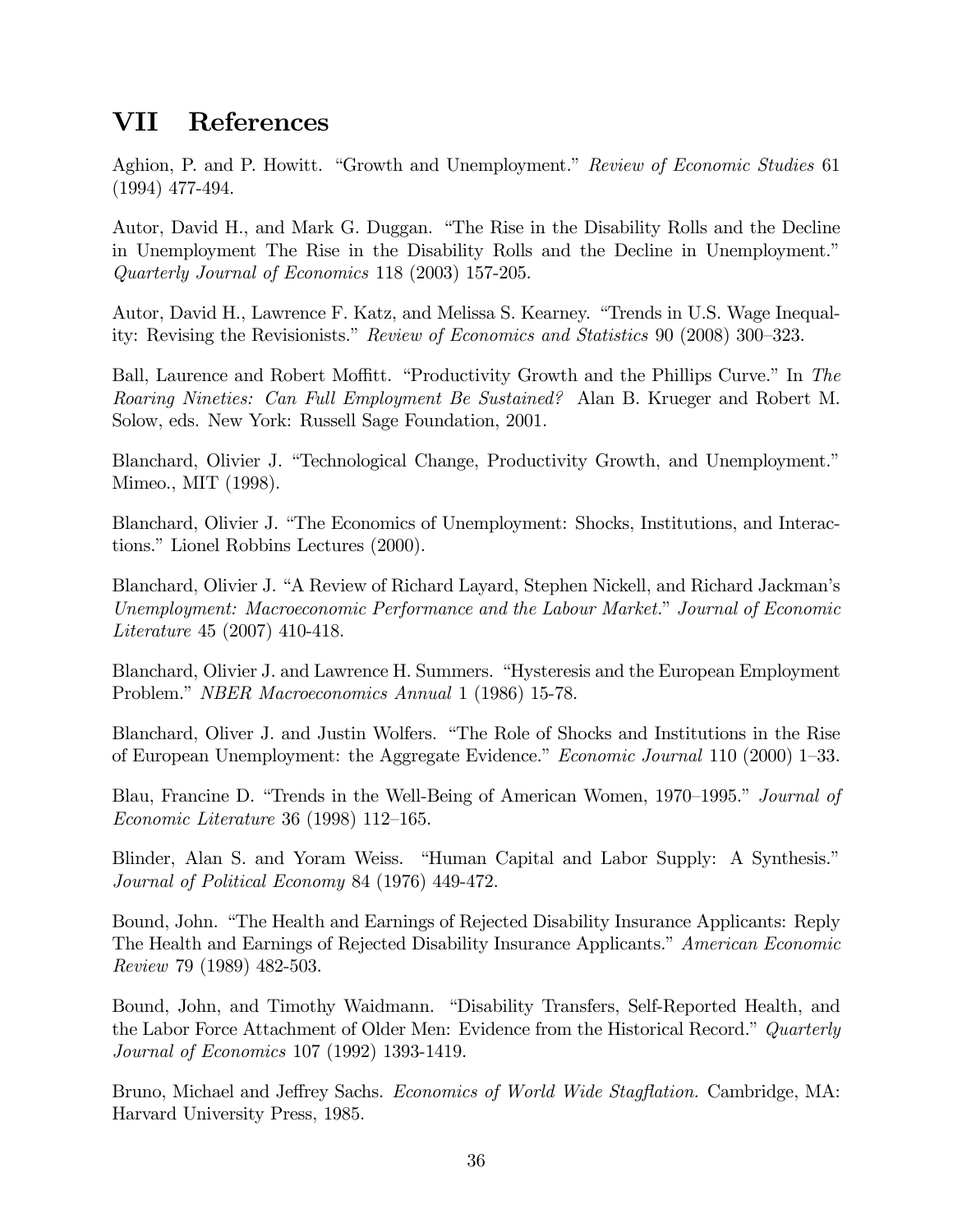DiNardo, John E., Nicole M. Fortin, and Thomas Lemieux. "Labor Market Institutions and the Distribution of Wages, 1973-1992: A Semiparametric Approach." Econometrica 64 (1996) 219-233.

Heckman, James J. "A Life-Cycle Model of Earnings, Learning, and Consumption." Journal of Political Economy 84 Part 2: Essays in Labor Economics in Honor of H. Gregg Lewis (1976) S9-S44.

Heckman, James J., and Paul A. LaFontaine. "The American High School Graduation Rate: Trends and Levels." Working Paper No. 13670 (2007), National Bureau of Economic Research.

Heckman, James J., Lance Lochner and Petra Todd. "Earnings Functions, Rates of Return, and Treatment Effects: The Mincer Equation and Beyond." In E. Hanushek and F. Welch, eds., Handbook of the Economics of Education, Vol. 1, Chapter 7, Amsterdam: Elsevier Science, 2007.

Heckman, James J., and Yona Rubinstein. "The Importance of Noncognitive Skills: Lessons from the GED Testing Program." American Economic Review 91 (2001) 145-149.

Layard, Richard, Stephen Nickell, and Richard Jackman. Unemployment: Macroeconomic Performance and the Labour Market. Oxford: Oxford University Press, 1991.

Juhn, Chinhui. "The Decline in Male Labor Market Participation: The Role of Declining Market Opportunities." Quarterly Journal of Economics 107 (1992) 79-121.

Juhn, Chinhui, Kevin M. Murphy, Robert H. Topel. "Why has the Natural Rate of Unemployment Increased over Time?" Brookings Papers on Economic Activity (2:1991) 75-142.

Juhn, Chinhui, Kevin M. Murphy, Robert H. Topel. "Current Unemployment, Historically Contemplated." *Brookings Papers on Economic Activity* (1:2001) 79-116.

Katz, Lawrence F. and David H. Autor, "Changes in the Wage Structure and Earnings Inequality," Handbook of Labor Economics, Volume 3, edited by O. Ashenfelter and D. Card, 1999 Elsevier.

Katz, Lawrence F. and Kevin M. Murphy. "Changes in Relative Wages, 1963-1987: Supply and Demand Factors." Quarterly Journal of Economics 107 (1992) 35-78.

Lee, Chul-In. "On-the-Job Human Capital Investment and Intertemporal Substitution: New Evidence on Intertemporal Substitution Elasticity." Journal of Economic Dynamics & Con $trol$  32 (2008) 3350-3375.

Lemieux, Thomas. "Postsecondary Education and Increasing Wage Inequality." American Economic Review 96 (2006) 195-199.

Manning, Alan "Productivity Growth, Wage Setting, and the Equilibrium Rate of Unemployment." Centre for Economic Performance Discussion Paper no. 63 (1990).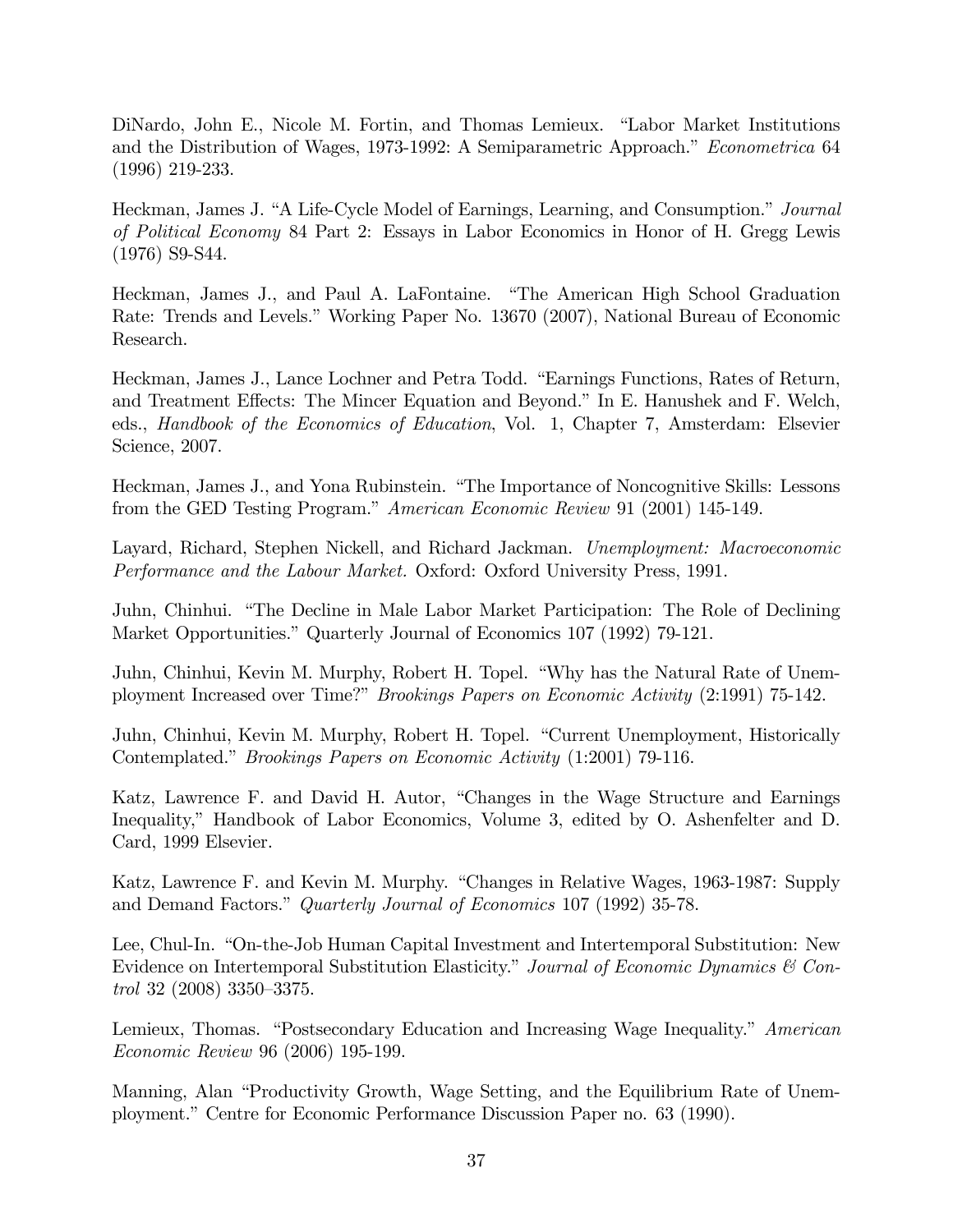Mortensen, Dale, and Christopher Pissarides "Technological Progress, Job Creation, and Job Destruction." Review of Economic Dynamics 1 (1998) 733-753.

Olivetti, Claudia. "Changes in Women's Hours of Market Work: The Role of Returns to Experience." Review of Economic Dynamics 9 (2006) 557–587.

Pierce, Brooks. "Compensation Inequality." Quarterly Journal of Economics 116 (2001) 1493-1525.

Rubinstein, Yona, and Yoram Weiss. "Post Schooling Wage Growth: Investment, Search and Learning." In E. Hanushek and F. Welch, eds., *Handbook of the Economics of Education*, Vol. 1, Chapter 1, Amsterdam: Elsevier Science, 2006.

Ryder, Harl E., Frank P. Stafford, Paula E. Stephan. "Labor, Leisure and Training over the Life Cycle." *International Economic Review* 17 (1976) 651-674.

Shaw, Kathryn L. "Life-Cycle Labor Supply with Human Capital Accumulation." *Interna*tional Economic Review 30 (1989) 431-456.

Smith, James P., and Finis R. Welch. "Black Economic Progress After Myrdal." Journal of Economic Literature 27 (1989) 519-564.

Staiger, Douglas, James H. Stock, and Mark W. Watson. "Prices, Wages, and the U.S. NAIRU in the 1990s." In The Roaring Nineties: Can Full Employment Be Sustained? Alan B. Krueger and Robert M. Solow, eds. New York: Russell Sage Foundation, 2001.

Weinberg, Bruce A. "Experience and Technology Adoption." Mimeo., Ohio State University, 2005.

Welch, Finis. "The Employment of Black Men." Journal of Labor Economics 8 Part 2: Essays in Honor of Albert Rees  $(1990)$  S26–S74.

Willis, Robert J. and Sherwin Rosen. "Education and Self-Selection." Journal of Political Economy 87 Part 2: Education and Income Distribution  $(1979)$  S7–S36.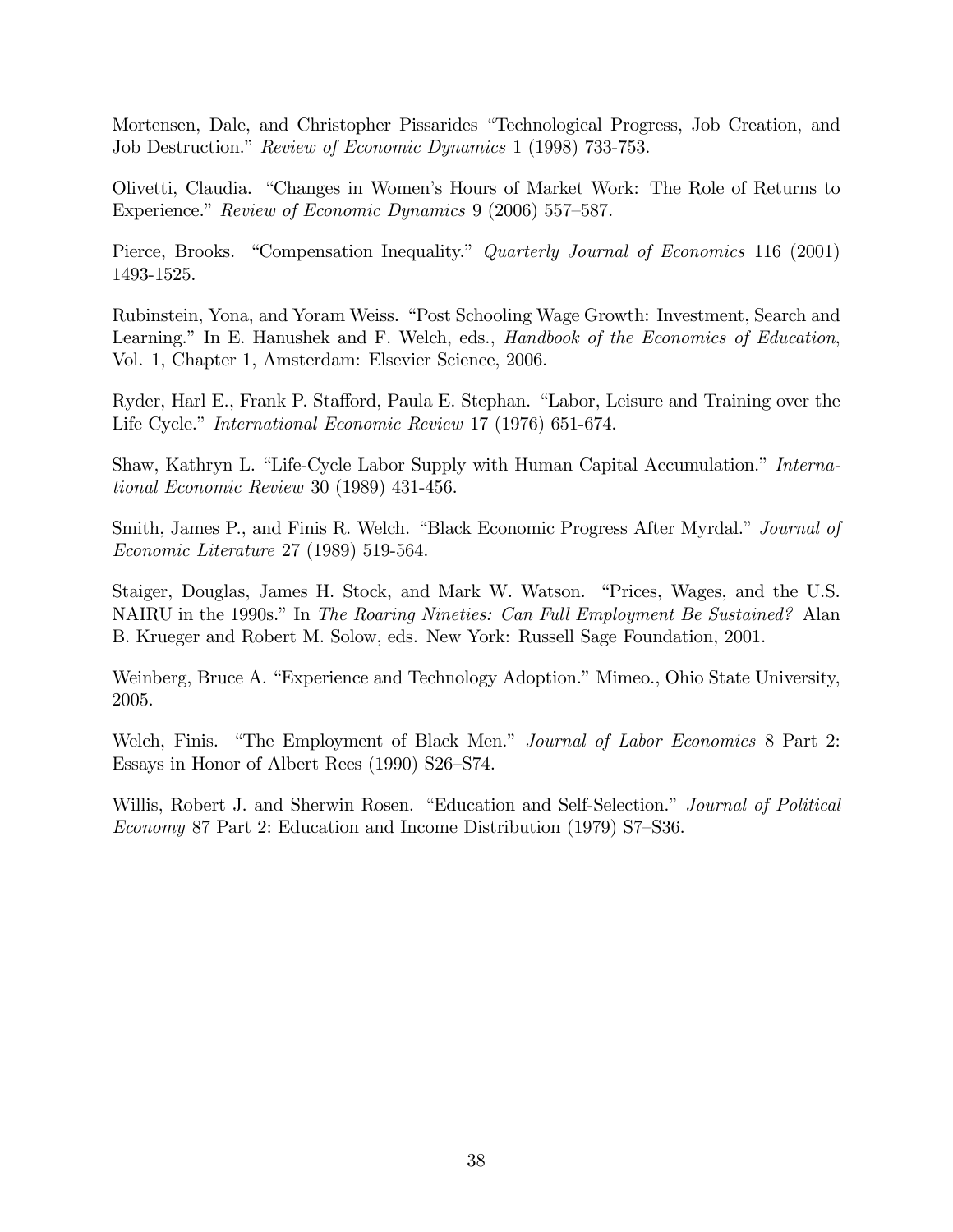## VIII Appendix

#### A Theoretical Results

**Derivation of Equation (1)** Imagine firms face a constant returns to scale production technology that uses efficiency units of labor  $A(x, t)$  n, as well as capital k to produce output y according to

$$
y = F(A(x, t) n, k)
$$
, where  $A(x, t) \equiv e^{g_{w}t + g_{x}x}$ . (17)

From the linear homogeneity of the production technology, the marginal products are homogeneous of degree zero, so that we can write

$$
F_j(A(x,t)n, k) = F_j\left(A(x,t)\frac{n}{k}, 1\right) \equiv f_j\left(A(x,t)\frac{n}{k}\right), \text{ for } j = 1, 2. \tag{18}
$$

Using this, the first order condition for optimal capital demand implies  $A(x,t) \frac{n}{k} = f_2^{-1}(p_k)$ , where  $p_k$  is the price of capital. Substituting into the first order condition for optimal employment, we obtain  $w(x,t) = A(x,t) f_1(f_2^{-1}(p_k))$ . Taking logs and defining  $w(0,0) \equiv$  $f_1\left(f_2^{-1}(p_k)\right)$  yields equation (1) stated in the main text.

**Proof of Proposition 1** Consider a worker with experience x at time t who is just indifferent to working, so that  $w(x,t) = w_R(x,t)$ . Note that the time derivative of the market wage is given by

$$
\dot{w} = g_w w(x, t) + h(x, t) w_x(x, t), \qquad (19)
$$

since  $\dot{x} = h (x, t)$ . Likewise, noting that  $\dot{b} = g_w b (t)$ , and  $\dot{\lambda} = r \lambda (t) - h (x, t) w_x (x, t)$ , the time derivative of the reservation wage is given by

$$
\dot{w}_R = g_w w_R(t) - (r - g_w) \lambda(t) + h(x, t) w_x(x, t).
$$
 (20)

It follows that, when the individual is just indifferent between working or not, the time derivative of the difference between the wage and the reservation wage is given by

$$
(\dot{w} - \dot{w}_R)|_{w = w_R} = (r - g_w) \lambda(t).
$$
 (21)

Under the assumptions that  $r - g_w > 0$  and  $w_x(x(\tau), \tau) > 0$  for all  $\tau$ , the shadow value of experience in equation (12) has the property that

$$
\lambda(t) \begin{cases}\n>0 & \text{if } h(\tau) = 1 \text{ for any } \tau > t, \\
=0 & \text{if } h(\tau) = 0 \text{ for all } \tau > t.\n\end{cases}
$$
\n(22)

Given this, we can conclude that

$$
(\dot{w} - \dot{w}_R)|_{w=w_R} \begin{cases} > 0 & \text{if } h(\tau) = 1 \text{ for any } \tau > t, \\ = 0 & \text{if } h(\tau) = 0 \text{ for all } \tau > t. \end{cases}
$$
(23)

Thus, whenever a worker is indifferent between working or not at a point in time, two outcomes are possible: If he intends to work at any point in the future, he will start working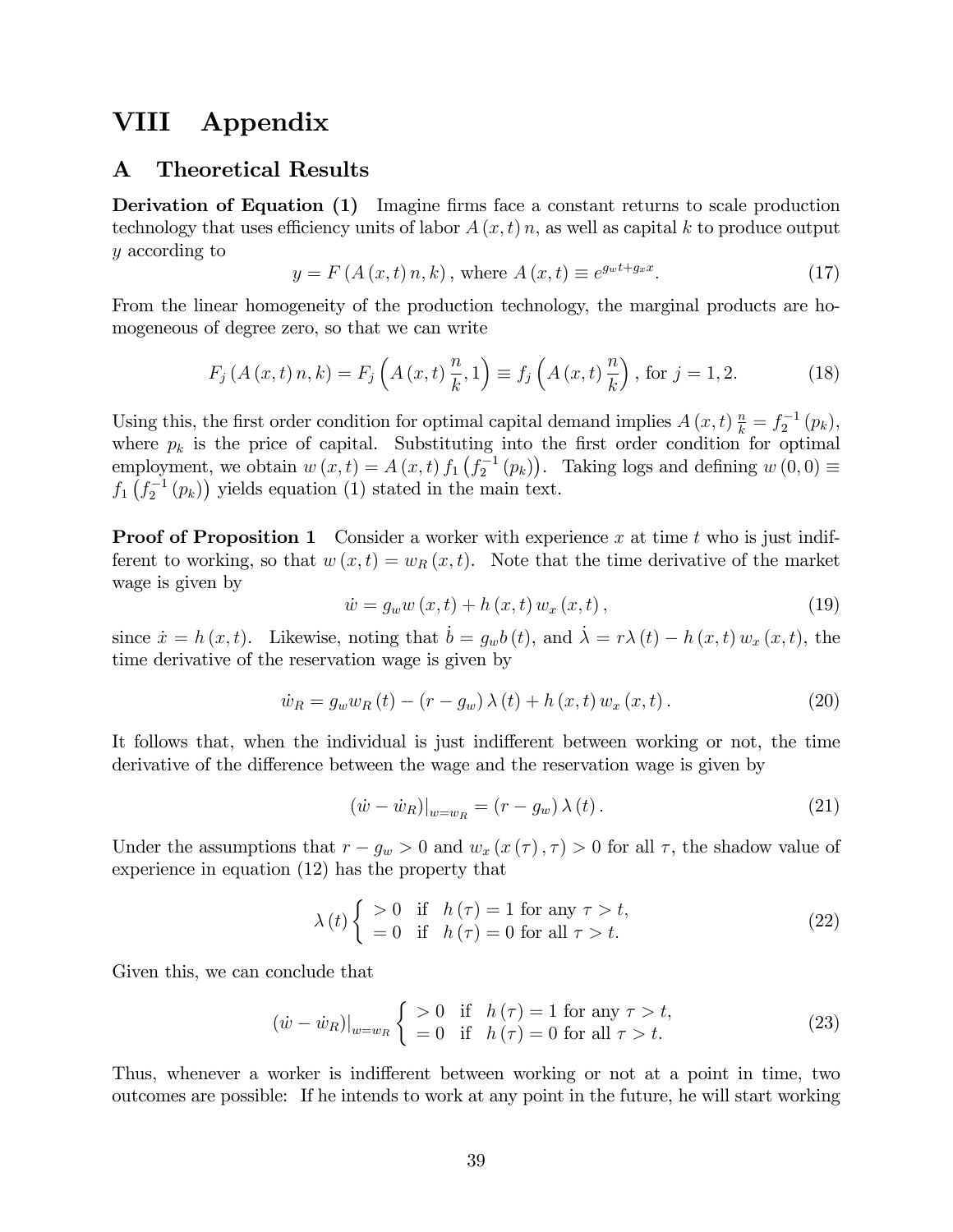now and will work for the rest of his life, since his offered market wage is rising above his reservation wage from below. On the other hand, if he never intends to work in the future, he will be indifferent between working and not working for the rest of his life. It follows that any wage offer slightly above the reservation wage will lead a worker to work for the rest of his life, and any offer slightly below his reservation wage will lead a worker to not work for the rest of his life.

#### B Potential vs. Actual Experience in PSID Data

A potential confound to the evidence of a áattening of the observed potential experience earnings profile among high school dropouts in Figures 2A and 4A is that the gap between potential and actual labor market experience widened for this group of workers over time as their employment rates fell. Figure 5 provides an upper bound on the size of this effect by assuming that employment is i.i.d. across workers, so that actual experience is well approximated by the employment rate times potential experience.

As mentioned in the main text, the latter is an upper bound since employment is unlikely to be i.i.d. across workers, especially among the full time full year workers that we focus on. In this appendix, we use data from the core sample of the Panel Study of Income Dynamics to explore this possibility further. The sample restrictions imposed mirror those used in the Census samples described in the main text. We focus on full time full year white male household heads aged 16 to 64 with 9 to 11 years of completed schooling.

Potential experience is constructed as age minus years of completed schooling minus six.<sup>27</sup> Actual experience is constructed as follows. In the first year a respondent is observed, the actual experience calendar is intialized using data on the number of years worked since age 18.<sup>28</sup> Actual experience is then updated in each consecutive survey by adding the fraction of weeks worked in the survey year to the cumulative value of actual experience in prior years.

Figure B1 presents the results of this exercise for PSID data pertaining to the years 1967 to 1996.<sup>29</sup> It plots measures of average actual experience against potential experience from the method described above. Years of data are pooled into three groups to obtain larger sample sizes. The results suggest that there has indeed been a divergence between potential and actual experience in the later years of the sample, consistent with the fact that employment rates have fallen among high school dropouts. However, the magnitudes of these effects are somewhat smaller than those assumed in Figure 5. There it was assumed that the ratio of actual to potential experience was equal to 0.9 in 1970, and 0.75 in 2000, the respective trend employment rates in those two periods. The results in Figure B1 suggest that the ratio dropped from 0.9 to 0.8, suggesting that the exercise underlying Figure 5 is indeed an upper bound.

 $27$ Years of completed schooling are available only in intervals for the years 1969 to 1974 inclusive. For those years, years of schooling equal are set equal to the value reported in 1968, if it is observed and is consistent with the intervalled variable in subsequent surveys. Otherwise, we assign the midpoint value of the intervalled data.

 $^{28}$ Data on the number of years worked since age 18 is unavailable prior to 1974. Consequently, respondents who worked only prior to 1974 were excluded. For respondents who worked before and after 1974, the number of years worked is backcasted using information in the pre-1974 surveys on whether the respondent worked.

 $^{29}$ The switch to a biennial survey in 1997 complicates the construction of the actual experience variable, since it does not contain data on employment in the year prior to the survey year.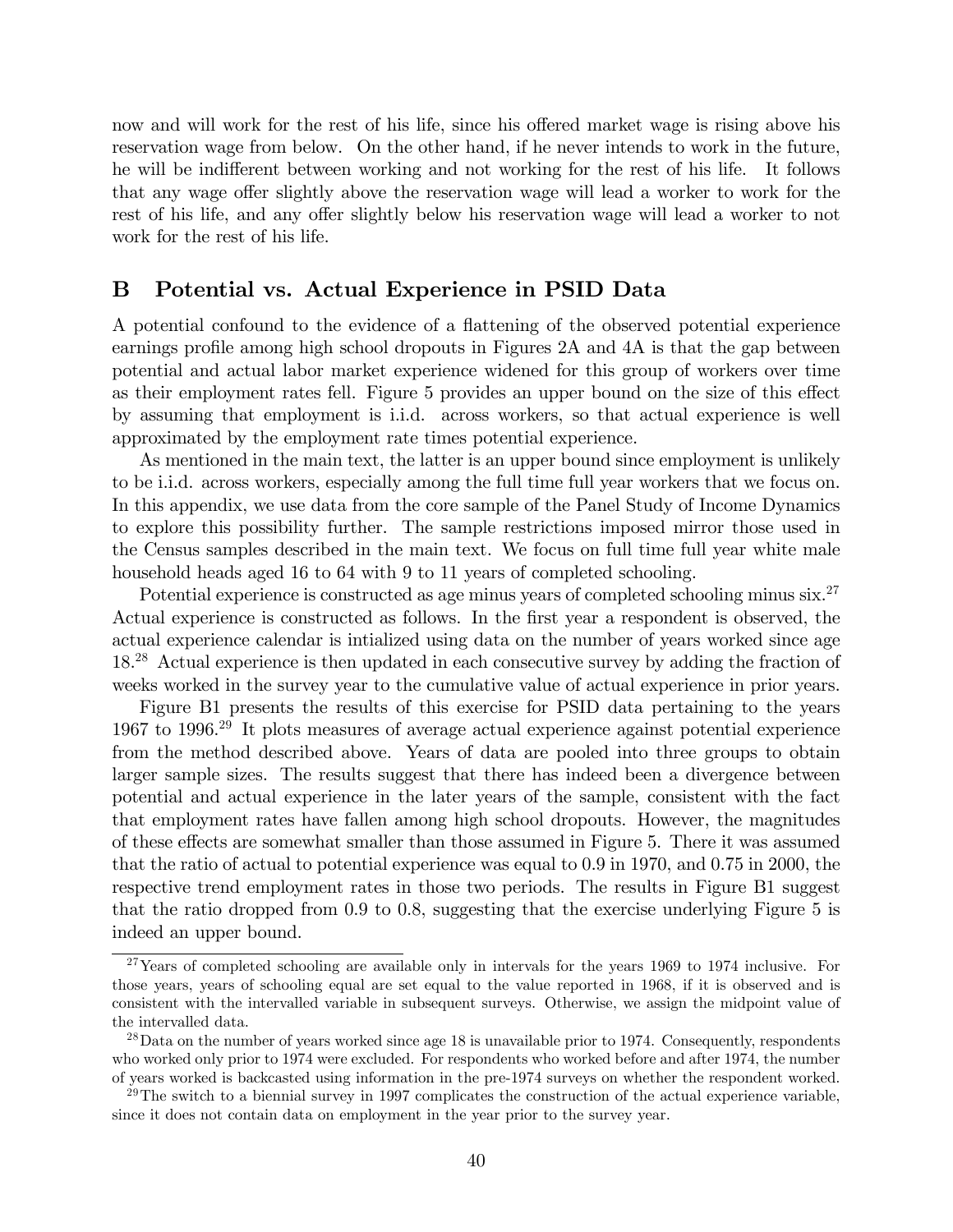



Notes: Data are taken from March Current Population Survey microdata for white males aged 16 to 64 with fewer than 30 years of potential experience, who report that they are neither students nor self employed. Nonemployment rates are computed as the fraction of year spent out of work. Weeks worked prior to 1976 are intervalled. Nonemployment rates prior to 1976 are computed by applying within-interval means from post-1976 data to pre-1976 data. Bold black lines are HP trends with an annual smoothing parameter of 100.

A. Aggregate Nonemployment Rate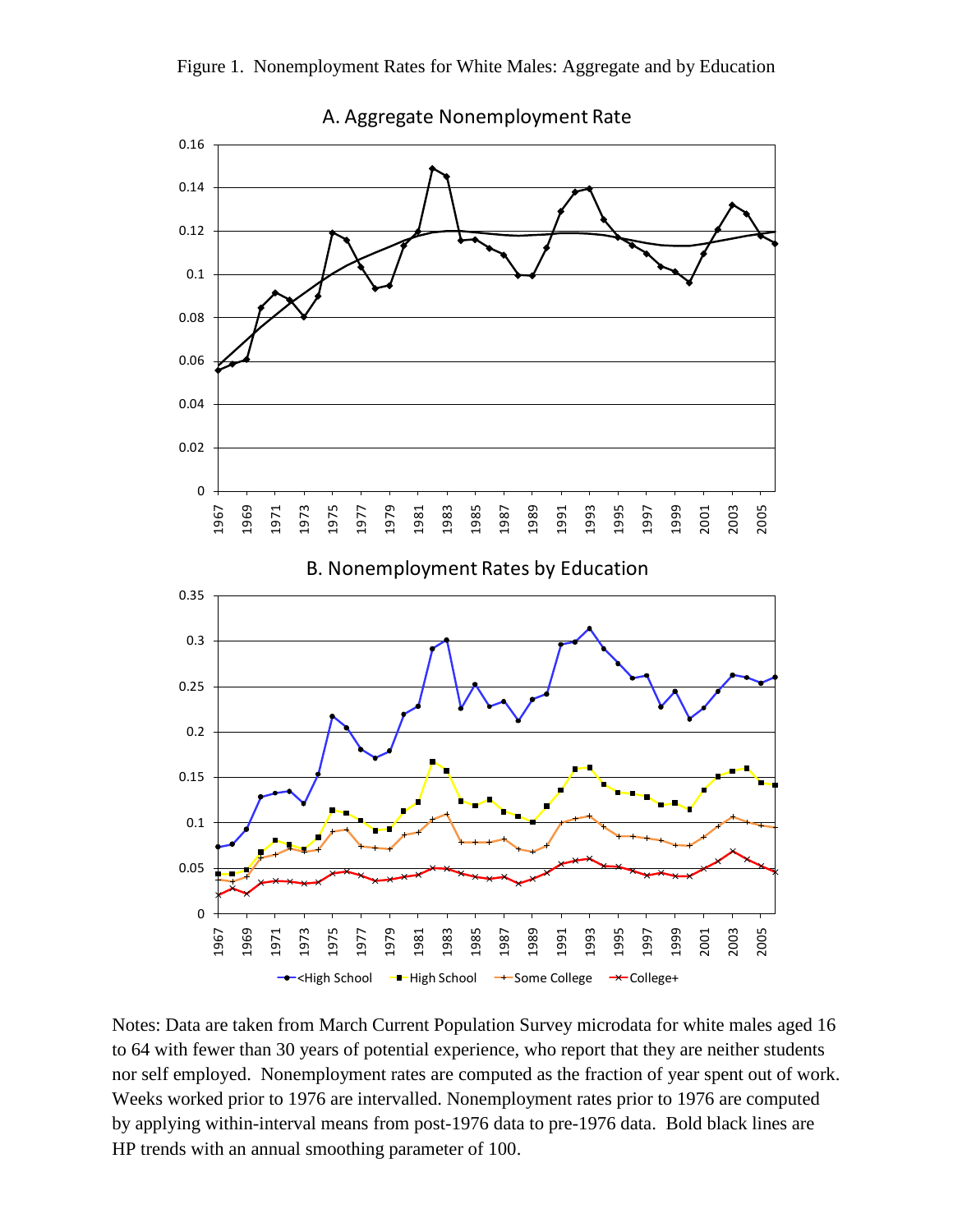

Figure 2. Experience-Earnings Profiles, by Education and Census Year

Notes: Profiles are based on data for full-time, full-year white males aged 16 to 64 from the 1960 to 2000 decennial Censuses, and pooled 2001 to 2007 American Community Survey samples. Mean log earnings are normalized by the mean log earnings of workers entering the labor market.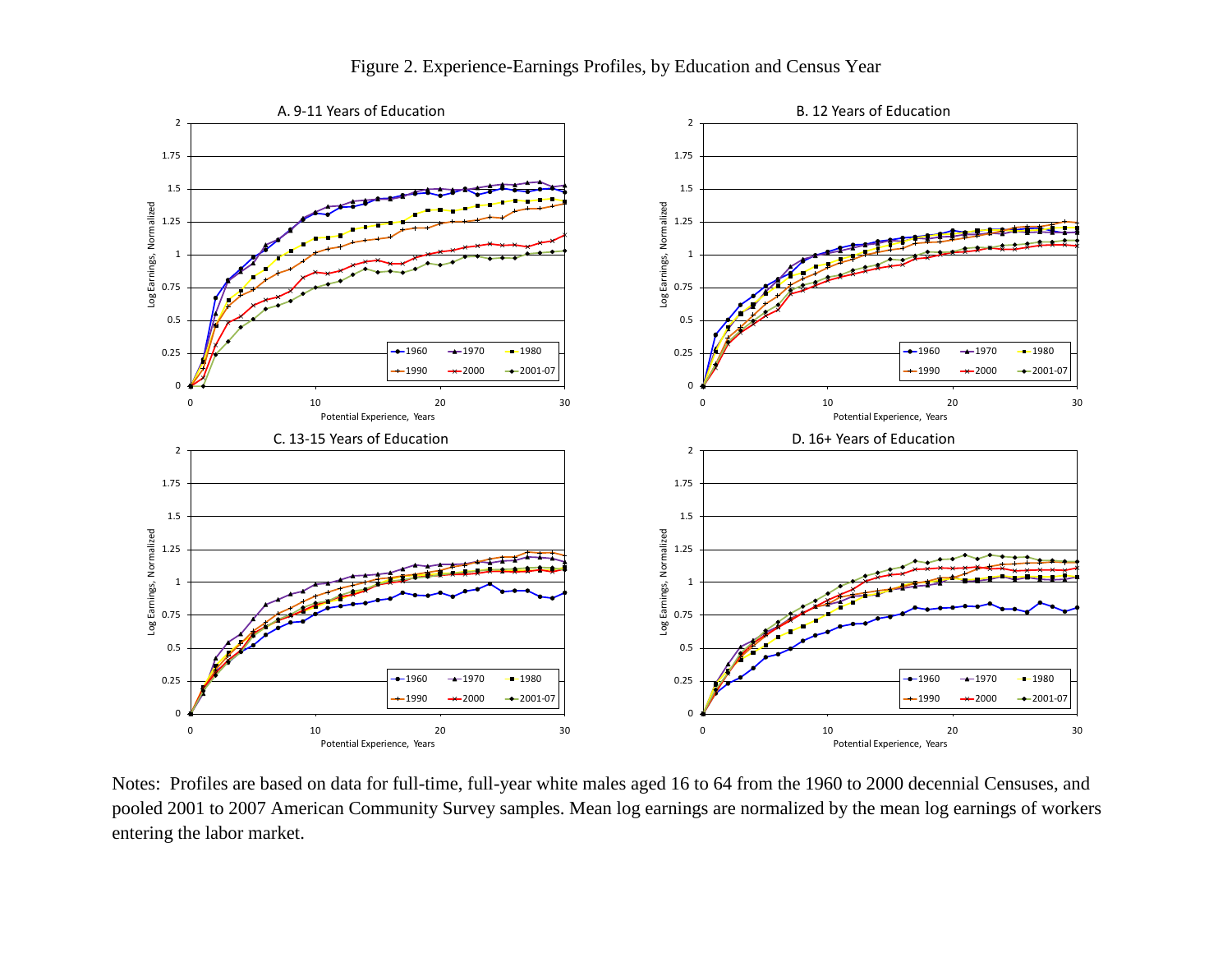



Notes: Authors' calculations of the capitalized value of earnings over a thirty year horizon, discounted at rate *r*, and normalized to equal 100 in 1970. Data used for the calculation are the experience profiles for 9–11 years of education underlying Figure 2A.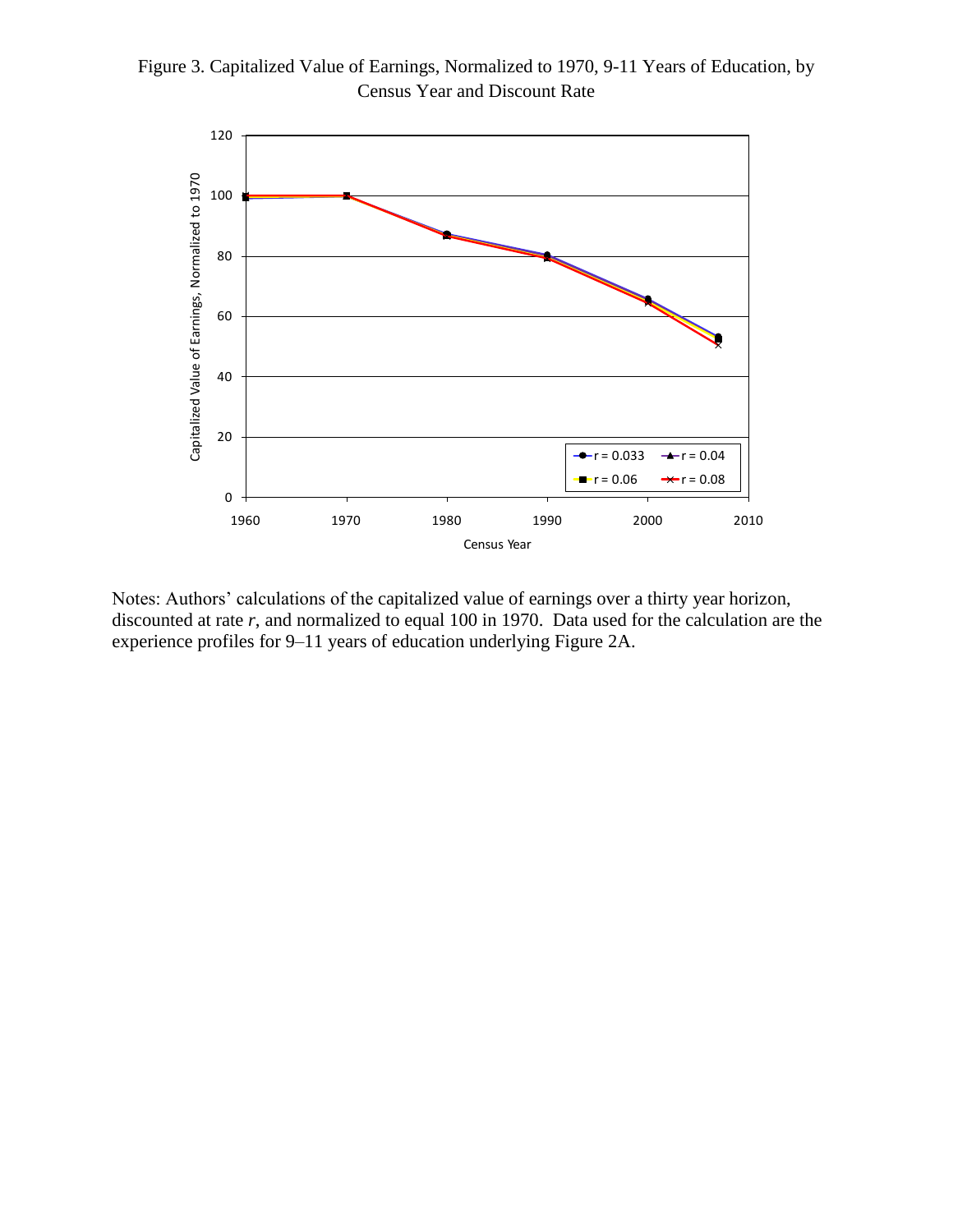

Figure 4. Earnings Profiles by Cohort and Education

Notes: Profiles are based on same data as those underlying Figure 2. Mean log earnings are normalized by the mean log earnings of workers entering the labor market. Data points for 2010 are imputed under the assumption that the experience-earnings profile from pooled 2001 to 2007 ACS data is time invariant.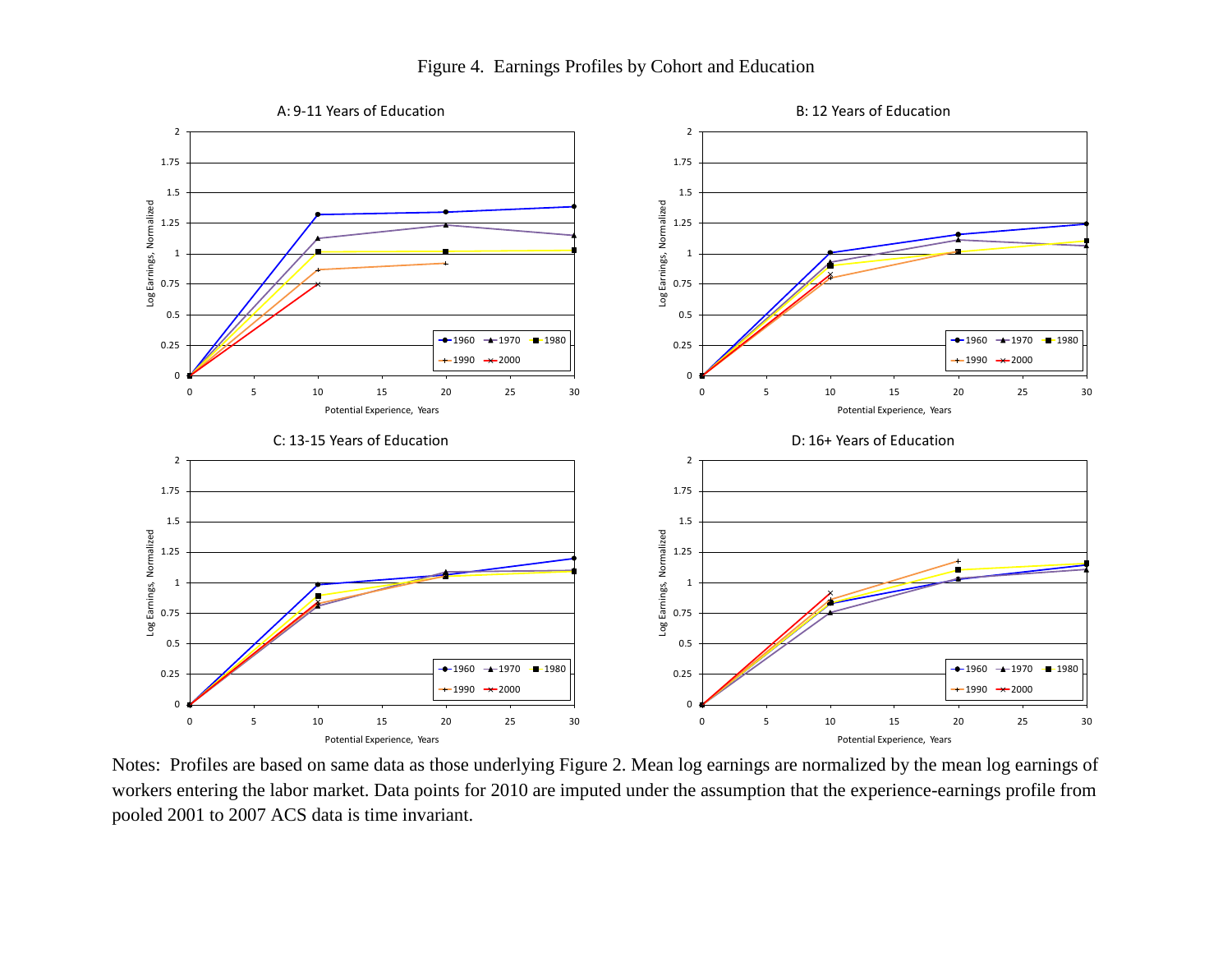#### Figure 5. Potential vs. Actual Experience and Changes in Experience-Earnings Profiles among High School Dropouts



Notes. Non-dashed lines are cross-sectional potential experience-earnings profiles among fulltime, full-year white males aged 16 to 64 from the 1970 and 2000 decennial Censuses replicated from Figure 3A. Dashed lines represent actual experience-earnings profiles that would be observed under steady state employment rates of 90 percent in 1970 and 75 percent in 2000, assuming that employment is i.i.d. across workers.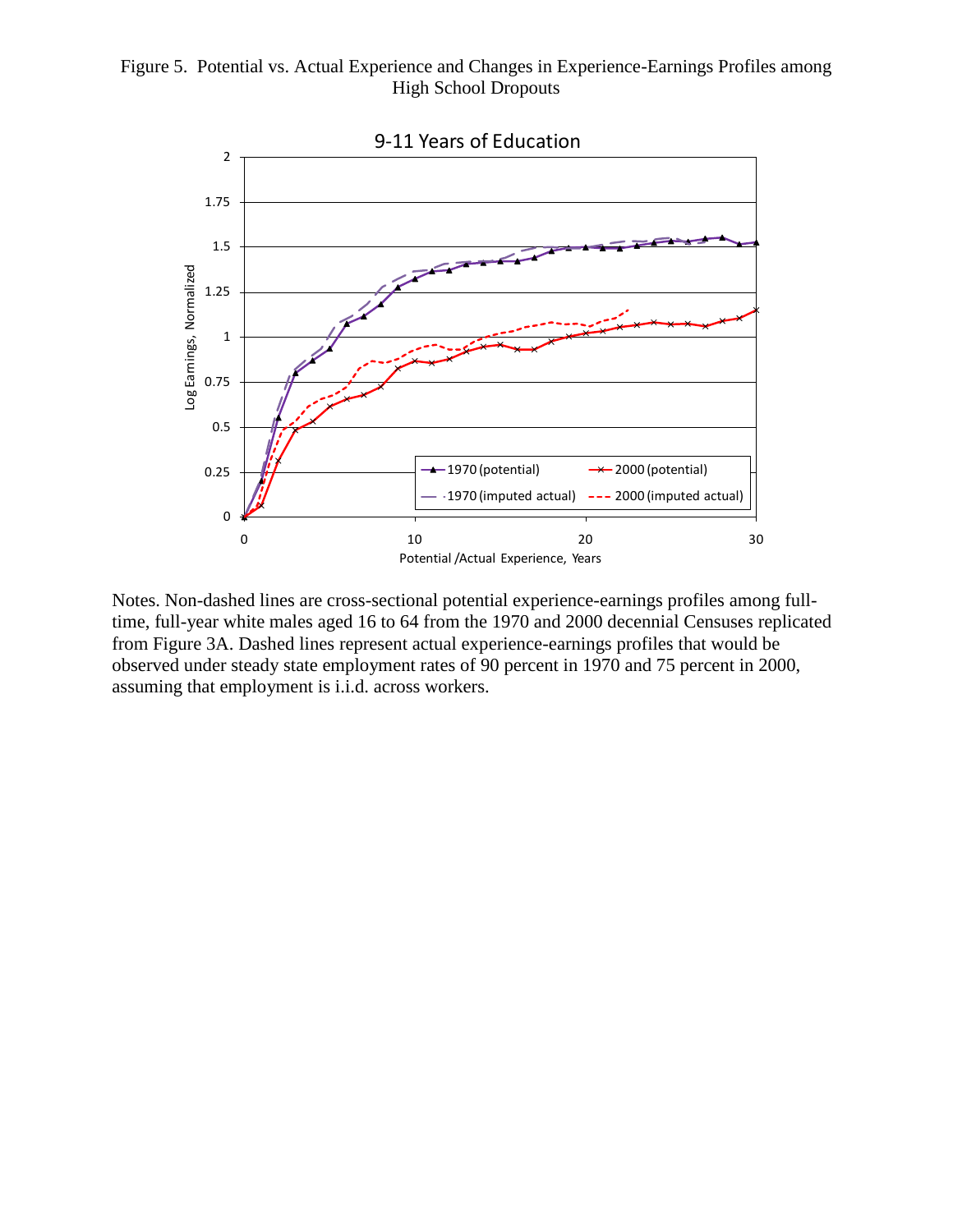

Figure 6. 25/5 Experience Premium by Education: Census vs. Current Population Survey

Notes: The 25/5 experience premium is defined as the difference in mean log earnings among workers with 25 vs. 5 years of experience among full-time, full-year white males aged 16 to 64. Data are taken from the decennial Censuses from 1960 to 2000, pooled 2001 to 2007 American Community Surveys, and March Current Population Survey microdata. The black bold lines plot linear time trends of CPS data.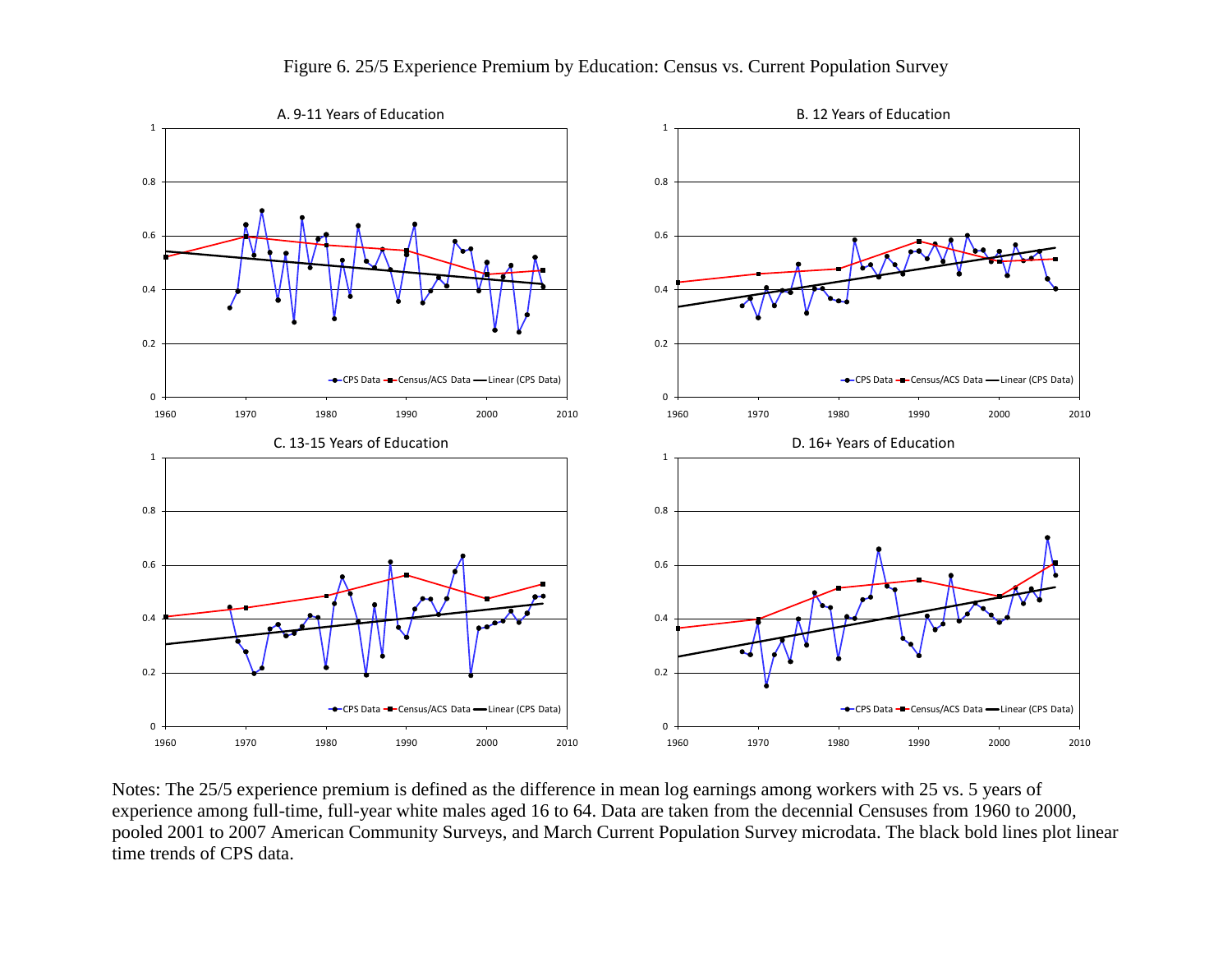

Figure 7. Trend Hourly Wage Growth by Education

Notes: Authors' calculations based on March Current Population Survey microdata from 1968 to 2006. The series report HP filtered real wage growth by education group. Data are for white males aged 16 to 64 with fewer than 30 years of labor market experience. Hourly wages are computed by dividing weekly wages by weekly hours. Aggregate wages are computed as the mean of the distribution of hourly wages, reweighted to hold constant the distribution of experience using the method of DiNardo, Fortin and Lemieux (1996). Productivity growth is computed from the BLS output per hour series for the business sector and then smoothed using the HP filter.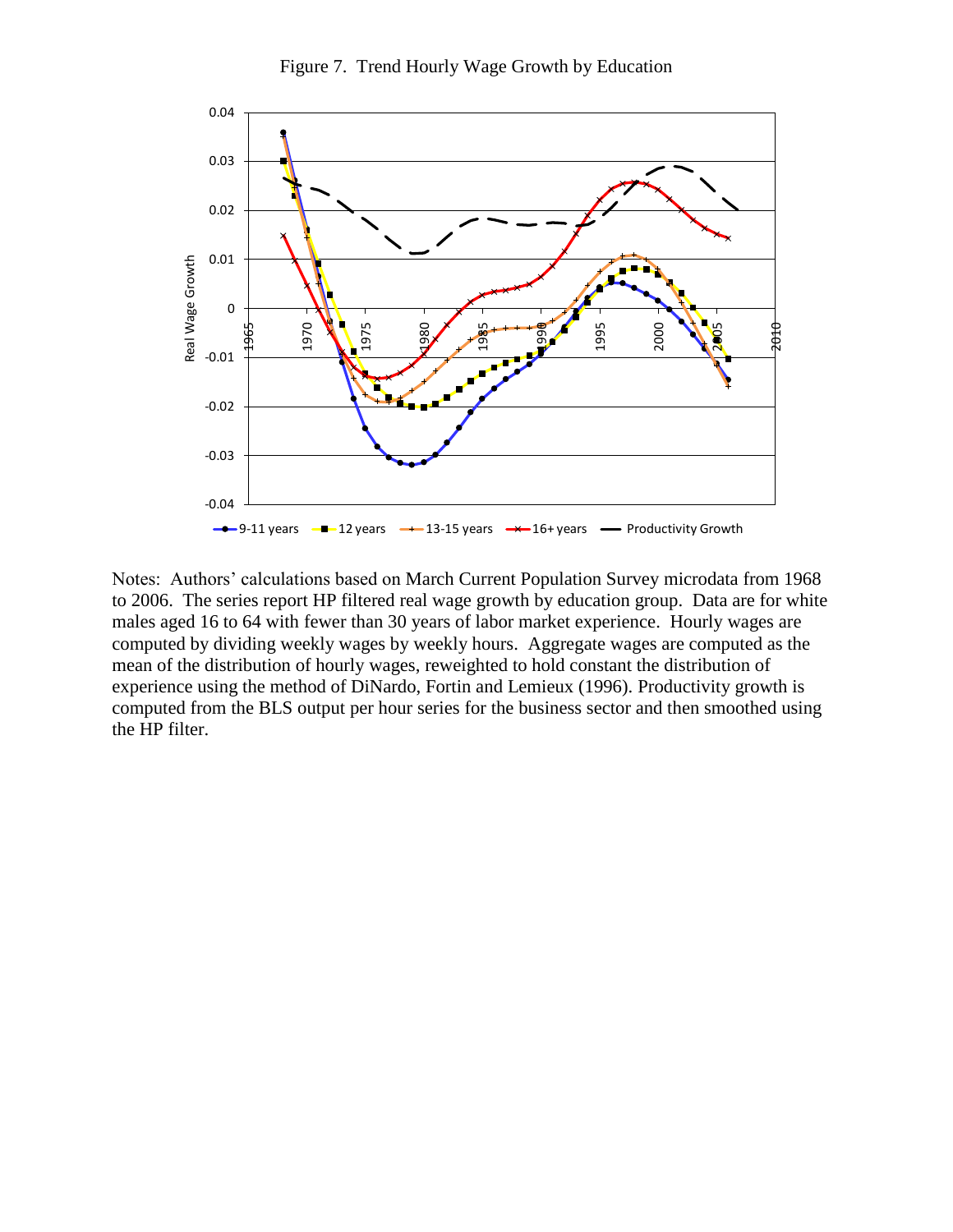#### Figure 8. Simulated Response of Nonemployment Rate to an Unanticipated, Permanent Decline in Aggregate Wage Growth



Notes: Authors' calculations based on general model of Section IV. Figure plots the response to a permanent unanticipated decline in  $g_w$  from 3 percent to –3 percent. The discount rate  $r = 0.04$ , and the experience-earnings profile is fixed at its 1980 level in Figure 2A.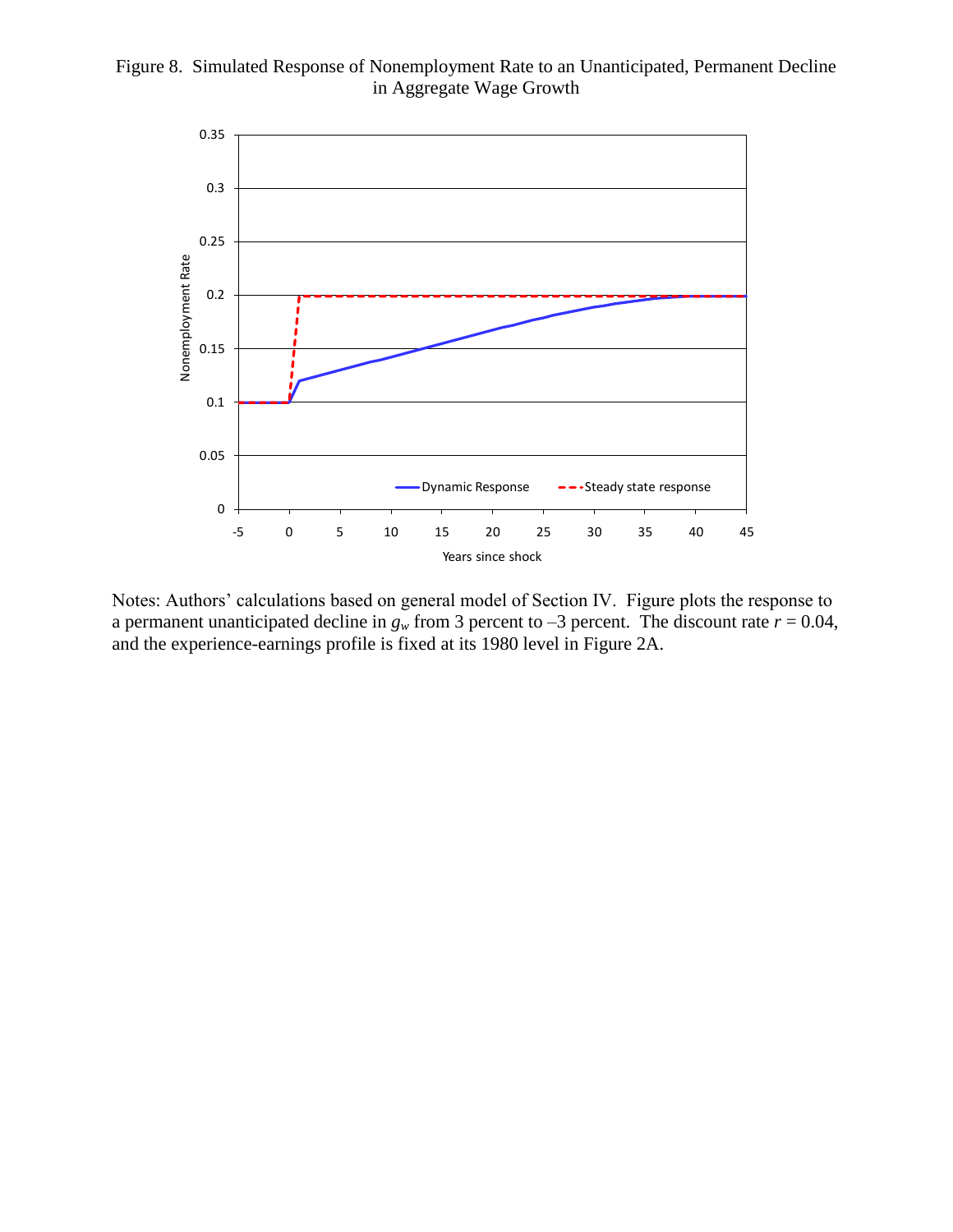

Figure 9. Model Response of Nonemployment among High School Dropouts

Notes: Authors' calculations based on general model of Section IV. Unanticipated shocks: Cross sectional experience profiles (Figure 2A) and aggregate wage growth (Figure 7) are fed through as unanticipated shocks. Anticipated shocks: Cohort experience profiles (Figure 4A) and aggregate wage growth (Figure 7) are fed through the model as anticipated shocks. The discount rate  $r = 0.04$ . Simulations that vary  $g_w$  only (yellow line) hold the experience profile fixed at its 1980 level. Simulations that vary  $g_x$  only (orange line) hold aggregate wage growth fixed at the temporal mean of the series for high school dropouts in Figure 7 (approximately zero).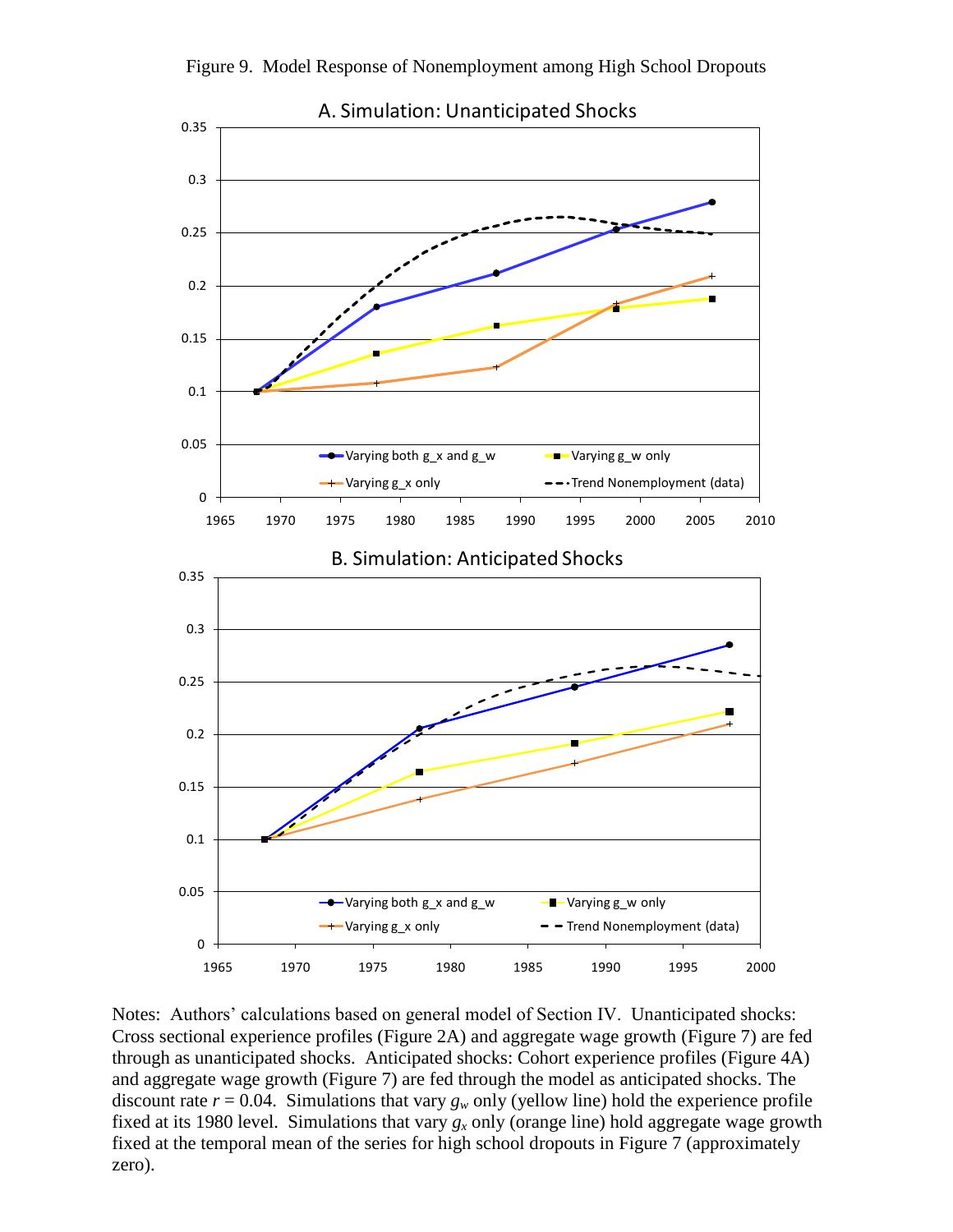

Notes: Model calculations are based on the general model of Section IV. Observed changes in the experience-earnings profile and aggregate wage growth are fed through the model as unanticipated shocks (as in Figure 9A). The discount rate  $r = 0.04$ . Data are taken from March Current Population Survey microdata for white males aged 16 to 55, who report that they are neither students nor self employed. Nonemployment rates are computed as the fraction of year spent out of work. Plotted lines for data are HP trends normalized to equal 0.1 in 1968.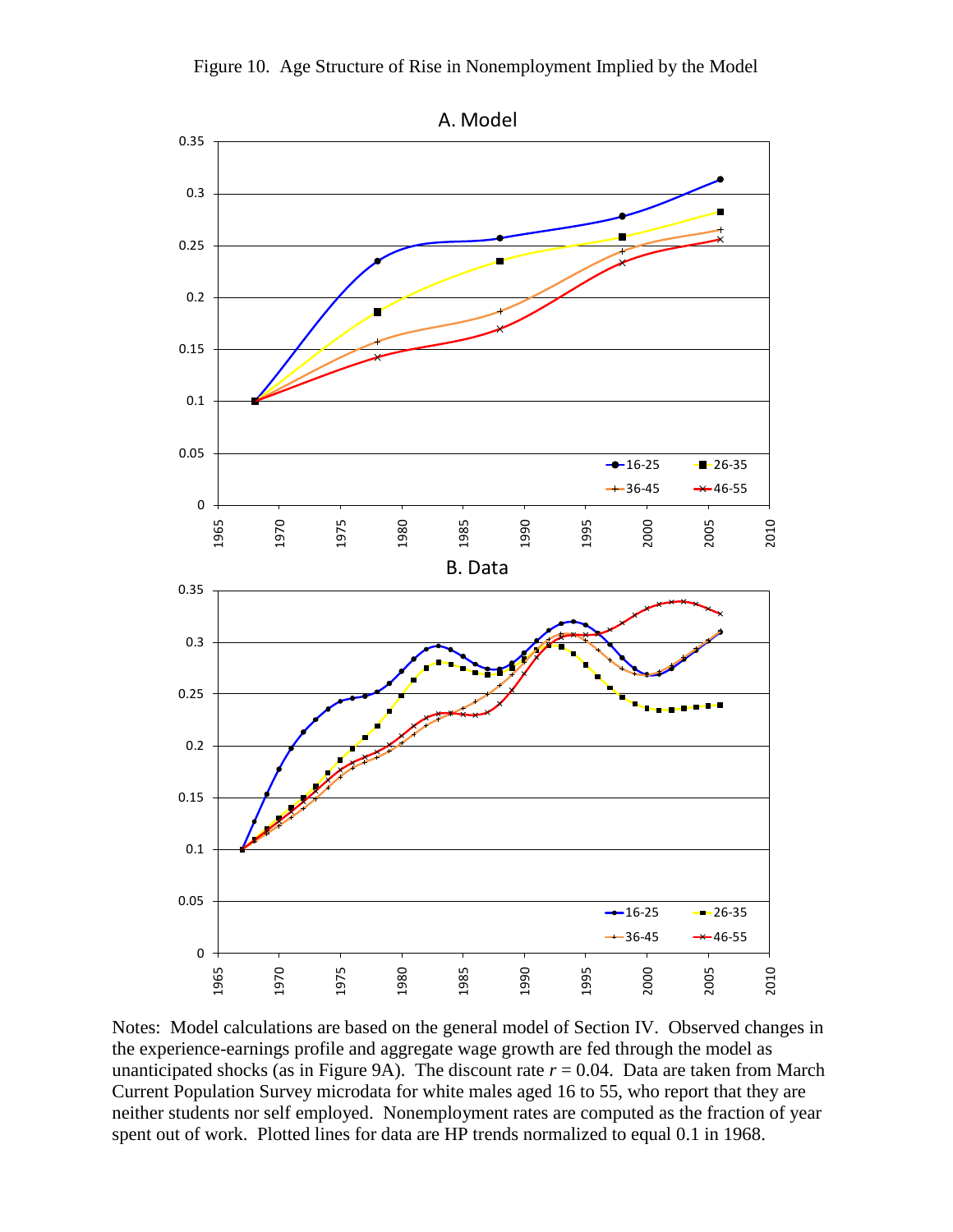#### Figure 11. Implied Response of Nonemployment by Education to Observed Changes in Experience-Earnings Profile and Aggregate Wage Growth



Notes: Authors' calculations based on general model of Section IV. Observed changes in the experience-earnings profile and aggregate wage growth are fed through the model as unanticipated shocks (as in Figure 9A). The discount rate  $r = 0.04$ . When the experience-earnings profile is fixed, it is held at its 1980 level. When aggregate wage growth is fixed, it is held at zero.